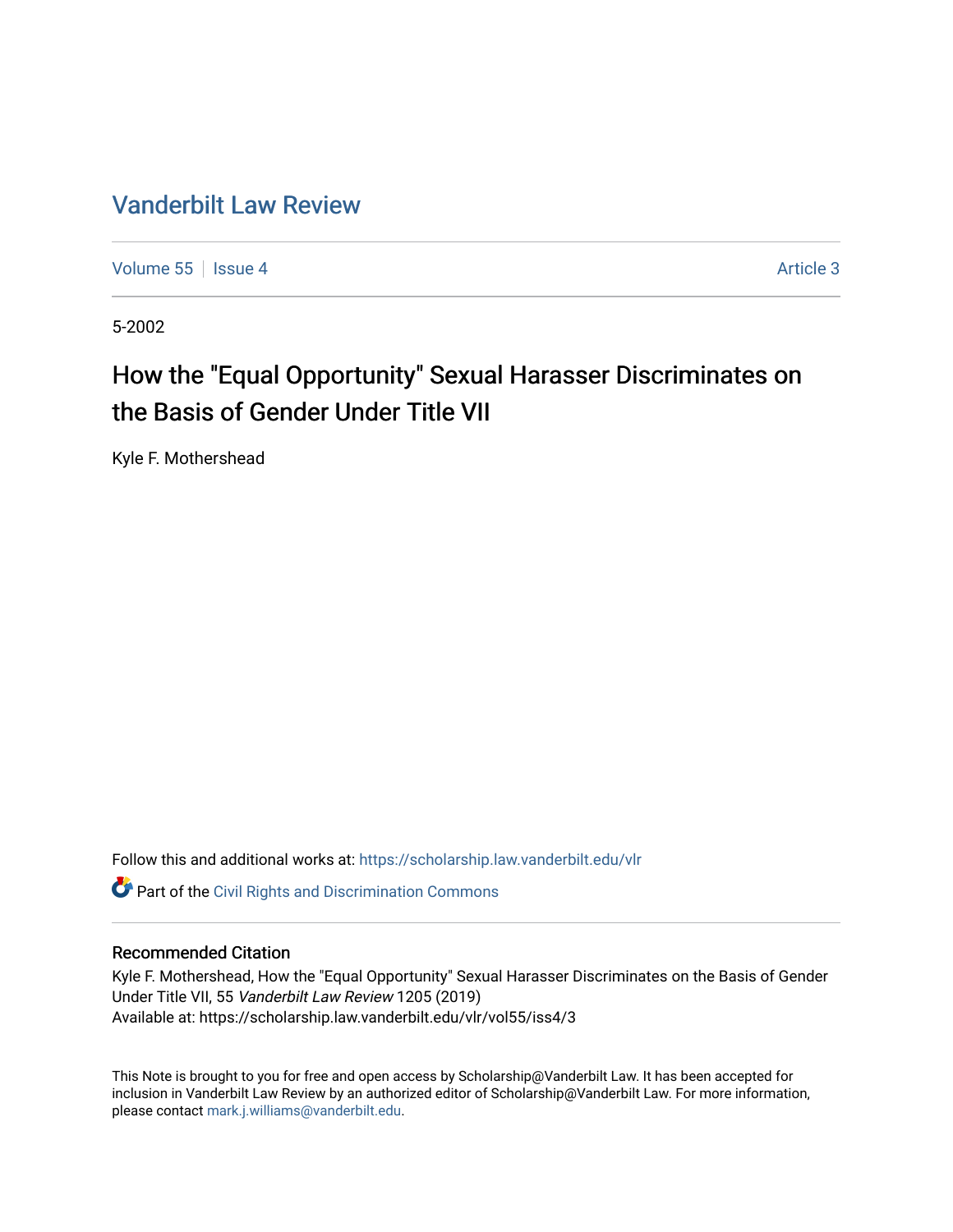# **NOTES**

# **How the "Equal Opportunity" Sexual Harasser Discriminates on the Basis of Gender Under Title VII**

| I.   |             |                                                   |
|------|-------------|---------------------------------------------------|
| II.  |             |                                                   |
|      | А.          | History of Hostile Environment Sexual Harassment  |
|      |             |                                                   |
|      |             | $\mathbf{1}_{+}$                                  |
|      |             | Legal History of Hostile Environment Sexual<br>2. |
|      |             |                                                   |
|      | $B_{\cdot}$ | <b>History of the Equal Opportunity Harasser</b>  |
|      |             |                                                   |
|      |             | Pre-Meritor Cases Indicating that Equal<br>1.     |
|      |             | <b>Opportunity Harassment Does Not Violate</b>    |
|      |             |                                                   |
|      |             | 2.<br>Cases Confronting the Equal Opportunity     |
|      |             | Harassment Defense Using Analyses that            |
|      |             |                                                   |
|      |             | 3.<br>The Most Recent Case: Holman v. Indiana     |
|      |             |                                                   |
| III. |             | SCHOLARLY PERSPECTIVES ON EQUAL OPPORTUNITY       |
|      |             |                                                   |
| IV.  |             | WHY EVEN BONA FIDE EQUAL OPPORTUNITY HARASSMENT   |
|      |             | IS DISCRIMINATION "BECAUSE OF SEX"  1235          |
|      | $A_{\cdot}$ | Disparate Impact Under Title VII  1235            |
|      |             | Use of the Reasonable Victim Standard to<br>1.    |
|      |             | Determine Disparate Impact  1236                  |
|      |             | 2.<br>The Method of Compartmentalizing            |
|      |             | Qualitatively Different Impacts 1236              |
|      | $B$ .       | Equal Opportunity Harassment Will Often Violate   |
|      |             |                                                   |
|      | C.          | Equal Opportunity Harassment May also Violate     |
|      |             |                                                   |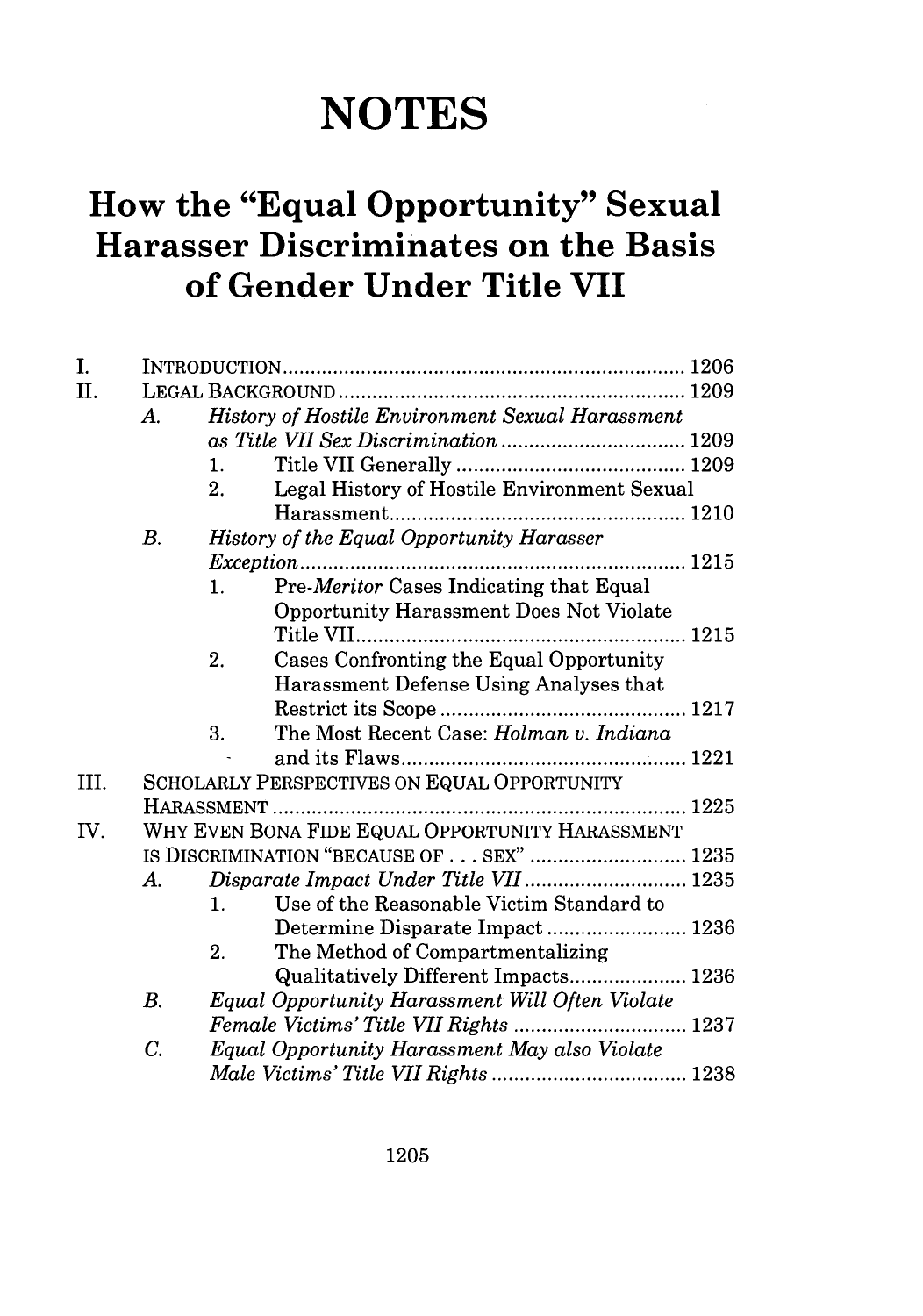|    | The "Empathetic White Male" Expanded Standing   |  |
|----|-------------------------------------------------|--|
|    | Theory in the Service of Combating Equal Oppor- |  |
|    |                                                 |  |
| V. |                                                 |  |

#### I. INTRODUCTION

Americans commonly know that federal law prohibits workplace sexual harassment. Many might be surprised to find, however, that generally courts have not found liability in the case of the so-called "equal opportunity" harasser.' **A** simple hypothetical will explain the nature of this peculiar species of harasser. Suppose Ken and Carol are both employed at Happyfun, Inc. as manufacturers of reindeer Christmas ornaments under the direction of their supervisor, Fred. Fred corners each of them daily and asks, "How about some sex today?" No doubt he is sexually harassing both Ken and Carol. If they sue for relief, however, a judge would very likely tell them that because Fred harasses both a man and a woman there is no sex "discrimination" and, therefore, Title VII does not provide a remedy for their grievances.

In 2000, the Seventh Circuit squarely addressed and upheld this doctrine in *Holman v. Indiana,2* a case that has received considerable attention in academic literature and case reviews for its stark denial of relief to victims of equal opportunity harassment.3 The

<sup>1.</sup> Related to "equal opportunity harassment" are the "bisexual harasser" and "bisexual harassment." The "bisexual harasser" is one who, having harassed members of only one gender, defends against a Title VII suit on the basis of his bisexuality alone, without arguing that he actually harassed both genders. "Bisexual harassment," on the other hand, is sexual harassment by a bisexual person directed towards members of both genders. In contrast, "equal opportunity harassment" is the creation of a hostile work environment for both genders (which may or may not involve actual sexual propositions or conduct). This Note primarily addresses equal opportunity harassment, though it does relate also to bisexual harassment in that its primary focus is on sexual propositions or conduct.

<sup>2.</sup> Discussed *infra* at Part II.B.3.

<sup>3.</sup> Holman v. Indiana, 211 F.3d 399, 405 (7th Cir. 2000). *See* Robert B. Fitzpatrick, *Review of the Supreme Court's Employment Cases (2000-2001 Term) and Emerging Issues, in* CURRENT DEVELOPMENTS IN EMPLOYMENT LAW 85 (ALI-ABA Course of Study, July 26-28, 2001) ("In *Holman* ... the court held that harassment did not occur because of sex where a husband and wife were sexually harassed by the same supervisor." In so holding, the court said: "Title VII does not cover the 'equal opportunity' or 'bisexual' harasser.., because such a person is not discriminating on the basis of sex."); Penny N. Kahan & Lori L. Deem, *Current Developments in Employment Law: Sex and Race Harassment Update, in* 30TH ANNUAL INSTITUTE ON EMPLOYMENT LAW, 1229, 1291-92 (PLI Litigation and Administrative Practice Course Handbook Series No. HO-0OAP, 2001) *("Holman* ... upholding dismissal of complaint by married couple who claimed that they were both sexually harassed by the same supervisor because plaintiffs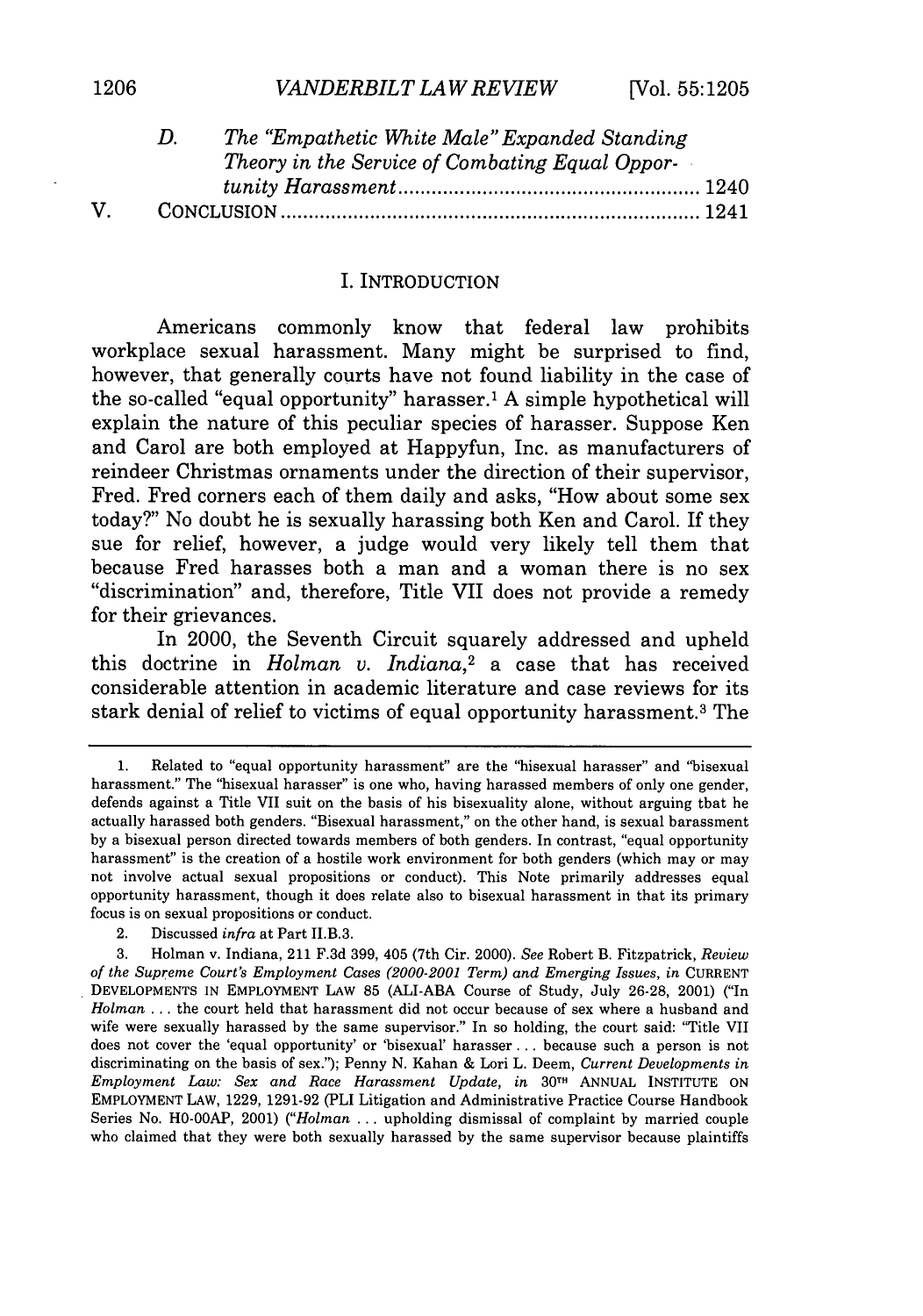responses to *Holman* are divergent, and those who oppose the result have taken a variety of tacks in arguing against the court's decision. The larger issue *Holman* raises has a much longer history than the case itself, and has been a matter of academic debate since the 1970s. <sup>4</sup>

Surely, most judges would not particularly want to deny relief to victims of equal opportunity harassment. But, while the Supreme Court has never held that Title VII does not prohibit equal opportunity harassment, lower courts generally have not found a proper theory of discrimination on which to base liability for equal opportunity harassment. This Note provides such a theory. The theory uses disparate treatment, disparate impact,<sup>5</sup> and expanded standing

could not show that one gender was subjected to a different working environment than the other gender."); THEODORA R. LEE, 30<sup>th</sup> ANNUAL INSTITUTE ON EMPLOYMENT LAW 130-31 (PLI Litigation and Administrative Practice Course Handbook Series No. HO-0OAP, 2001); Henry L. Chambers, Jr., *Discrimination, Plain and Simple,* 36 TULSA L.J. 557, 574 n.105 (2001) (noting that *Holman* interprets *Oncale* to require differential treatment, not merely sex-based treatment); Kiren Dosanjh, *Calling* on Oncale: *Federal Courts' Post-Oncale Approach to the "Evidentiary Routes" to Discriminatory Intent in Title VII Same-Sex Harassment Claims,* 33 URB. LAW. 547, 558-59 (2001) (discussing *Holman* in relation to plaintiffs' use of evidence of comparative treatment to show discriminatory intent); Nancy Levit, *A Different Kind of Sameness: Beyond Formal Equality and Antisubordination Strategies in Gay Legal Theory,* 61 OHIO ST. L.J. 867, 889 (2000) (noting that "several insensitive lower courts have read *Oncale"* to require differential treatment between women and men and have denied relief to victims of equal opportunity sexual harassment); Michael P. Maslanka & Veronica A. Cuadra, *Sex Discrimination Myths and Truths,* 64 TEX. B. J. 148, 149 (2001) (noting that egregious sexual harassment does not always violate the law thanks to the *Holman* precedent); Shylah Miles, Note, *Two Wrongs Do Not Make a Defense: Eliminating the Equal-Opportunity-Harasser Defense,* 76 WASH. L. REV. 603, 604-05 (2001) (arguing that to eliminate the equal opportunity harasser defense courts should resolve Title VII claims through an analysis individualized to the plaintiff, rather than comparing the plaintiff to other employees in the same workplace).

4. CATHARINE A. MACKINNON, SEXUAL HARASSMENT OF WORKING WOMEN 203 (1979):

[I]f a sexual condition of employment were imposed equally upon both women and men by the same employer, the practice would no longer constitute sex discrimination because it would not be properly based on the gender difference. Title VII, as interpreted, does not concern itself with abuses of human sexuality, only with impermissible differential consequences of the gender distinction in employment... [but that] [a]rguably a sexual requirement placed on a man and a woman would have a [disparate impact] [;]

Jennifer A. Drobac, *The* Oncale *Opinion: A Pansexual Response,* 30 MCGEORGE L. REV. 1269, 1278-79 (1999) (agreeing with courts that have found that equal opportunity harassment discriminates against both men and women); Margaret S. Stockdale et al., *The Sexual Harrassment of Men: Evidence for a Broader Theory of Sexual Harrassment and Sex Discrimination,* 5 PSYCHOL. PUB. POL'Y L. 630, 630-31, 661 (1999) (exploring psychological differences between harassment of men and harassment of women and arguing that sexually harassing men does not cure the discriminatory harm inflicted on female victims).

5. Disparate treatment occurs where supervisors treat one class of employees differently than they treat another. For instance, a policy of paying male employees at a higher rate than female employees would be an example of disparate treatment. In contrast, disparate impact occurs where a uniform policy affects one class of employees differently from another. For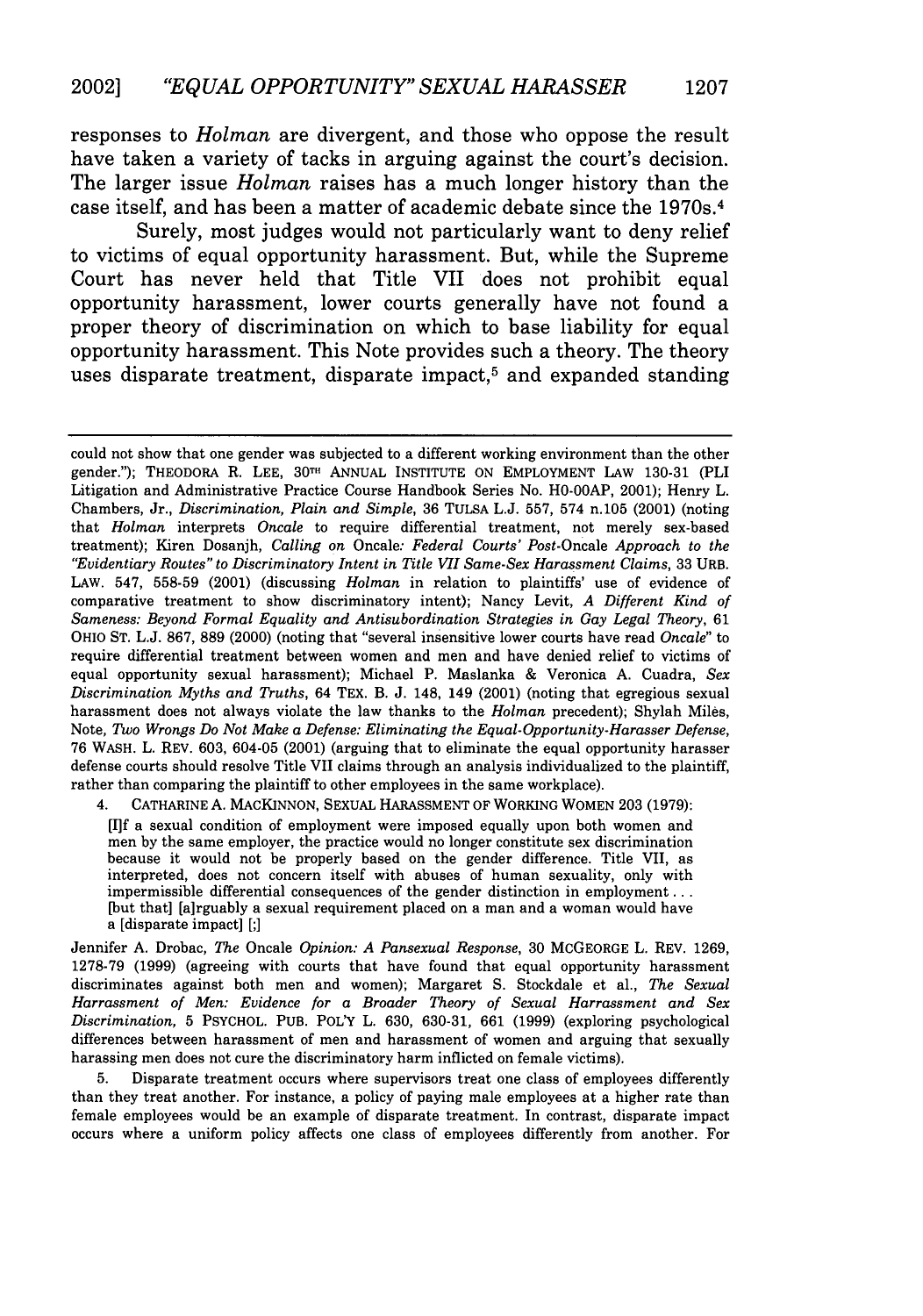concepts to provide a framework for finding sex discrimination in the full range of equal opportunity harassment cases and eliminate the equal opportunity exception from Title VII jurisprudence.

Unlike some previously proposed theories, which seek to fundamentally alter sexual harassment analysis from the traditional method of analyzing the comparative burdens experienced by male and female employees to an entirely different method of analysis that is more easily conducive to providing full protection from sexual harassment, this Note seeks only to stretch the existing framework in order to show that it already has the capacity to prohibit equal opportunity harassment. This Note suggests that by analyzing equal opportunity harassment through the lens of disparate impact and by tightly and concretely analyzing the impacts that harassment victims suffer, courts will tend to find that equal opportunity harassment can result in qualitatively different disparate burdens on both male and female victims. In other words, equal opportunity harassment can harm men in ways that it does not harm women and women in ways that it does not harm men. Thus, it exposes each to "disadvantageous terms or conditions of employment to which the other gender is not exposed."<sup>6</sup>

This Note proceeds to outline this theory in five parts. Part I has sought to explain the issue and to imply its attendant problems. Part II will provide a basic case history of both hostile environment sexual harassment and the equal opportunity harassment exception and will begin to highlight how these cases can allow for closing the exception. Part III will discuss previous scholarly arguments regarding the appropriateness of and potential for closing the exception. Finally, Part IV outlines a new disparate impact theory for prohibiting equal opportunity sexual harassment.

instance, a uniform hiring exam that women consistently outperform men on would have a disparate impact on the men.

6. Oncale v. Sundowner Offshore Servs., Inc., **523** U.S. 75, 80 (1998).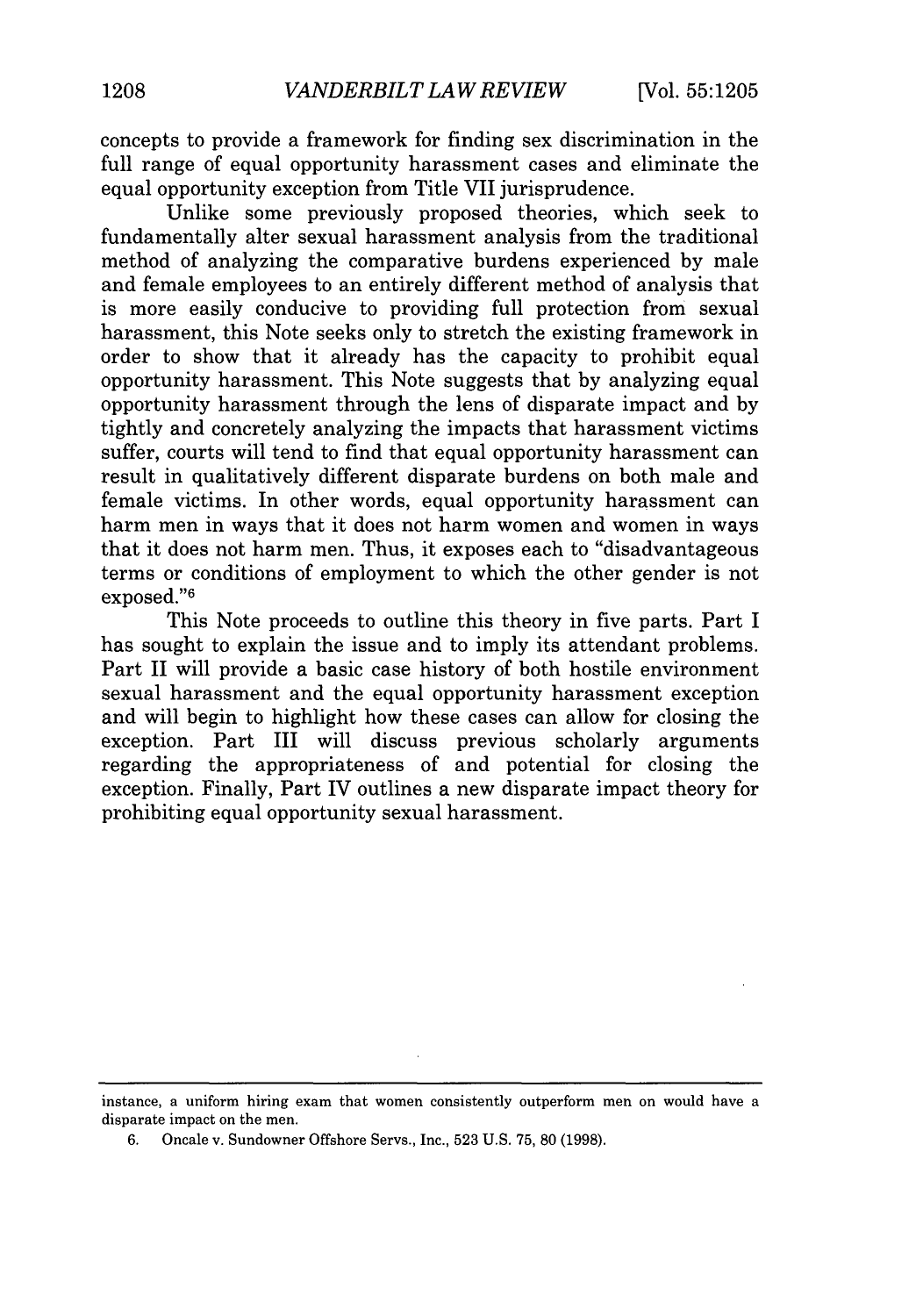#### II. LEGAL BACKGROUND

#### *A. History of Hostile Environment Sexual Harassment as Title VII Sex Discrimination*

#### 1. Title VII Generally

Title VII of the Civil Rights Act of 1964 prohibits employers from discriminating "against any individual with respect to his compensation, terms, conditions, or privileges of employment, because of such individual's race, color, religion, sex, or national origin."7 As it relates to sexual harassment, this prohibition can be usefully broken down into four elements: (1) discrimination in (2) the conditions of employment (3) because of (4) sex. An employer "discriminates" when he either treats members of a class of employees differently from members of another class (disparate treatment) or when an employment practice has a different effect on members of one class of employees than on members of other classes (disparate impact).<sup>8</sup> Harassment adversely affects the "conditions" of employment when a reasonable person of the victim's gender would find the harassment hostile or abusive.9 "Because" means that "but for" the protected characteristic, the victim would not have suffered the complained-of injury.<sup>10</sup> "Sex" means gender, not sexual conduct.<sup>11</sup>

9. Harris v. Forklift Sys., Inc., 510 U.S. 17, 21 (1993).

10. Price Waterhouse v. Hopkins, 490 U.S. 228, 262 (1989) (O'Connor, J., concurring) ("[A] substantive violation [of Title VII] only occurs where consideration of an illegitimate criteria is the 'but for' cause of an adverse employment action."). The Court explained the "but for" test: "In determining whether a particular factor was a but-for cause of a given event, we begin by assuming that the factor was present at the time of the event, and then ask whether, even if that factor had been absent, the event nevertheless would have transpired in the same way." *Id.* at 240.

11. *Oncale,* 523 U.S. at 80 ("We have never held that workplace harassment is automatically discrimination because of sex merely because the words used have sexual content or connotations. 'The critical issue **...** is whether members of one sex are exposed to disadvantageous terms or conditions of employment to which members of the other sex are not exposed.' ") (quoting *Harris,* 510 U.S. at 25) (Ginsburg, J., concurring). In the past there was confusion over this, largely because of the minimal legislative history regarding the word "sex" in Title VII. *See* Meritor Sav. Bank, FSB v. Vinson, 477 U.S. 57, 63-64 (1986); Ellison v. Brady, 924 F.2d 872, 875-76 (1991). This lack of guidance was largely because "sex" was added to the list of protected characteristics in Title VII in a last-ditch effort to stop passage of the Civil Rights Act in 1964. *See Meritor,* 477 U.S. at 63-64; *see also* 110 CONG. REC. 2577 (1964); WILLIAM N. ESKRIDGE, JR. AND PHILIP P. FRICKEY, CASES AND MATERIALS ON LEGISLATION 15 (1995); Charles R. Calleros, *The Meaning of "Sex" Homosexual and Bisexual Harassment under Title*

 $\mathcal{I}$ 

<sup>7. 42</sup> U.S.C. § 200Oe-2(a)(1) (1964).

<sup>8.</sup> Civil Rights Act of 1991, Pub. L. No. 102-166, § 703(m) (1991) (codified as amended at 42 U.S.C. § 20O0e-2(k) (1991)).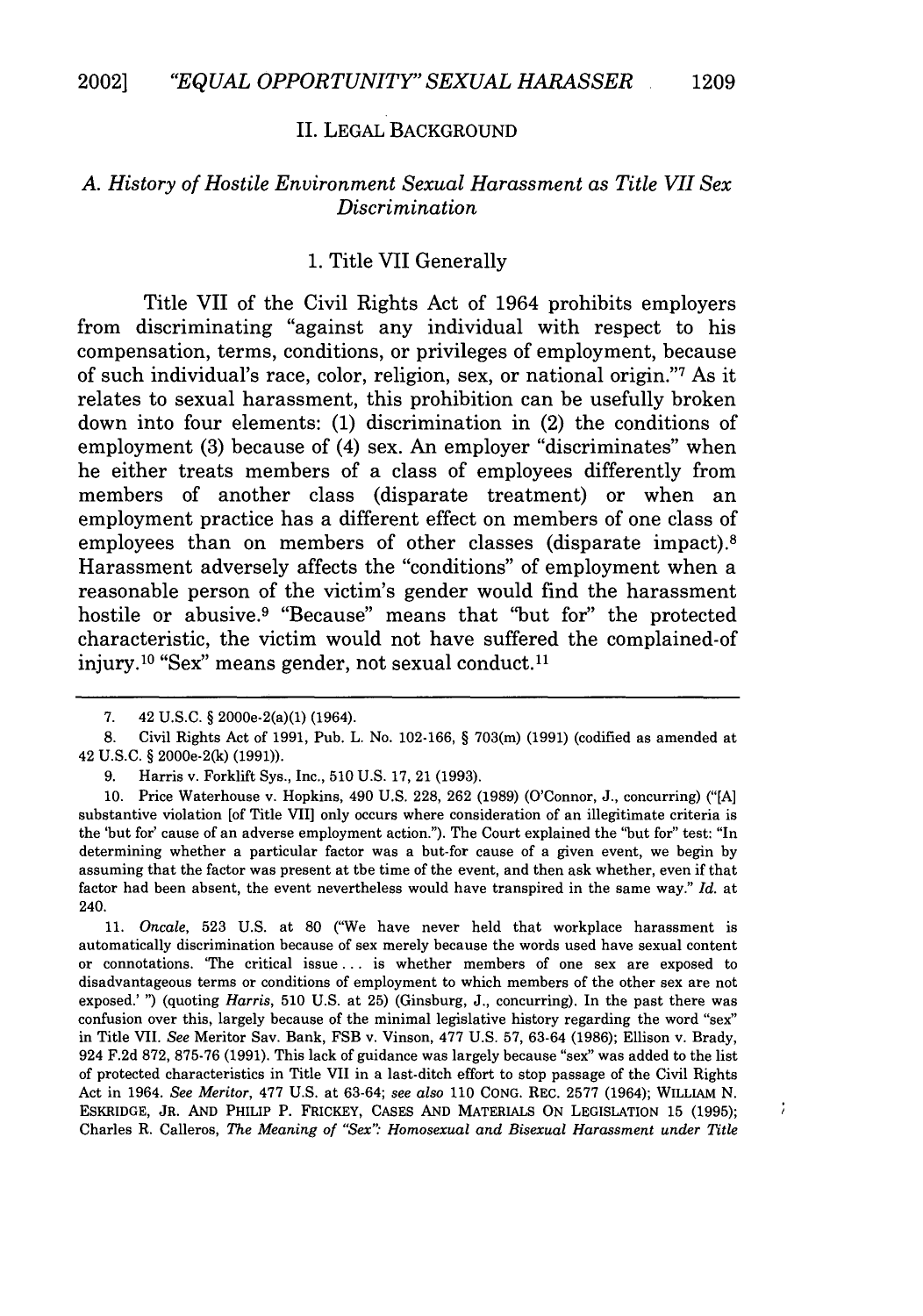#### 2. Legal History of Hostile Environment Sexual Harassment

Hostile environment sexual harassment was not firmly established as a Title VII violation until the Supreme Court's 1986 decision in *Meritor Savings Bank v. Vinson.12* In *Meritor,* Ms. Vinson sued former employer Meritor Savings Bank and her supervisor for sexual harassment, alleging a violation of Title VII. 13 She contended that during her four-year term of employment, her supervisor, Mr. Taylor, had constantly subjected her to sexual harassment.14 According to Vinson, the harassment began during her initial training when Taylor invited her to dinner and then suggested during the meal that they have sex. 15 She initially refused, but eventually succumbed for fear of being fired. 16 Thereafter, Taylor repeatedly demanded sex from her, usually at the bank, and ultimately had sex with her forty to fifty times. 17 Some of these sexual episodes were rapes.'8 Taylor also fondled her in front of other employees, followed her into the women's restroom when she went in there alone, and exposed himself to her.19

At trial, the district court found no Title VII liability on the theory that the relationship was voluntary and had nothing to do with her continued employment, advancement, or promotions at the bank.<sup>20</sup> On appeal, however, the U.S. Court of Appeals for the District of Columbia reversed on a hostile environment theory of sexual harassment.<sup>21</sup> The Supreme Court granted certiorari to resolve confusion over whether hostile environment sexual harassment was actionable under Title VII.<sup>22</sup> The Court held that unwelcome sexual

- 17. *Id.*
- 18. *Id.*
- 19. *Id.*
- 20. *Id.* at 61.
- 21. *Id.* at 62-63.
- 22. *Id.* at 63.

*VII,* 20 VT. L. REV. 55, 56-57 (1995); Sandra Levitsky, Note, *Footnote 55: Closing the "Bisexual Defense" Loophole in Title VII Sexual Harassment Cases, 80* MINN. L. REV. 1013, 1014 (1996).

<sup>12. 477</sup> U.S. 57 (1986). Previously, only "quid pro quo" sexual harassment was uniformly recognized as a sexual harassment cause of action. Quid pro quo sexual harassment occurs when a supervisor/employer makes decisions on raises, promotions, demotions, hiring, firing, etc. based on an employees' submission to, rejection of, or participation in sex. 29 C.F.R. § 1604.11(a)(1) (1995); Henson v. Dundee, 682 F.2d 897, 909 (11th Cir. 1982).

<sup>13.</sup> *Meritor Say. Bank,* 477 U.S. at 59.

<sup>14.</sup> *Id.* at 60.

<sup>15.</sup> *Id.*

<sup>16.</sup> *Id.*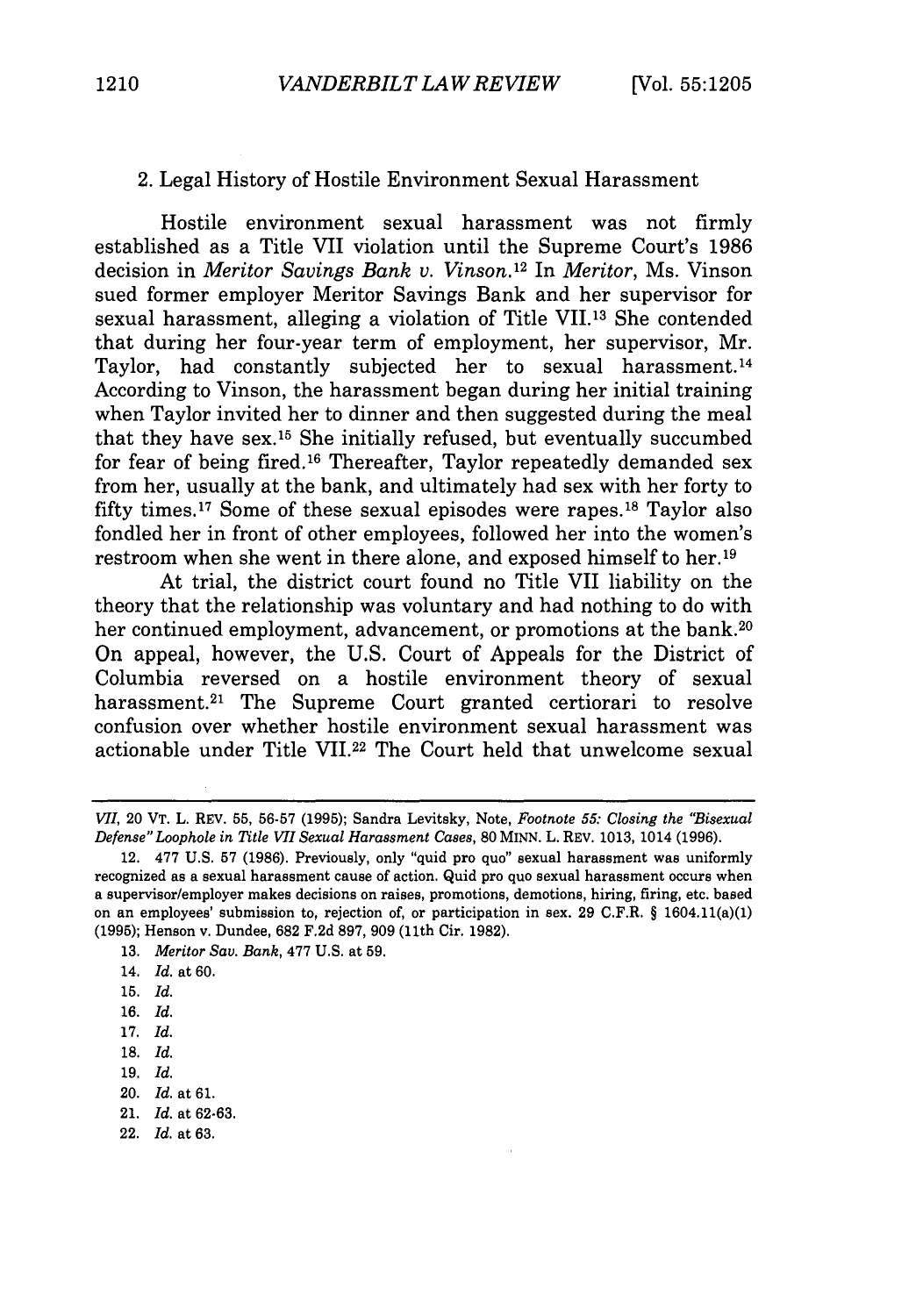advances, requests, and other verbal or physical sexual conduct constitute prohibited sexual harassment where such conduct has the purpose or effect of creating an intimidating, hostile, or offensive work environment.<sup>23</sup> The Court further clarified that not all conduct characterizable as harassment affects a term, condition, or privilege of employment within the meaning of Title VII; actionable conduct must be sufficiently severe or pervasive "to alter the conditions of [the victim's] employment and create an abusive working environment."<sup>24</sup>

Subsequent interpretation of the Court's holding in *Meritor* crystallized the elements of the hostile environment cause of action. A plaintiff must prove: (1) that she was subjected to unwelcome sexual harassment, (2) that the harassment was based on sex, and (3) that the harassment was sufficiently severe or pervasive to create an abusive work environment, altering the terms or conditions of employment.<sup>25</sup>

Seven years later, the Court defined when harassment is sufficiently severe or pervasive to abusively alter the victim's conditions of employment in *Harris v. Forklift Systems,* holding that harassing conduct disadvantageously alters the victim's conditions of employment if a *reasonable person* subjected to the harassment would perceive it as hostile or abusive.26 Before *Harris* there was some confusion as to how much abuse was required to affect a victim's conditions of employment; the Court adopted the reasonable person standard to resolve the following facts.<sup>27</sup> Ms. Harris worked as a manager at Forklift Systems, Inc.<sup>28</sup> She alleged that Forklift's President, Mr. Hardy, harassed her by calling her a "dumb ass woman" and telling her several times in the presence of other employees, 'You're a woman, what do you know" and "We need a man as the rental manager."<sup>29</sup> He publicly suggested that they go to the

<sup>23.</sup> *Id.* at 65 (quoting 29 CFR §§ 1604.11(a), (a)(3) (1985)).

<sup>24.</sup> *Id.* at 67.

<sup>25.</sup> Sparks v. Pilot Freight Carriers, Inc., 830 F.2d 1554, 1557 (11th Cir. 1987). Technically, the plaintiff must also prove membership in a protected class, but since both the male and female genders are now protected classes, there is effectively nothing to prove in that context. *Id. See* Oncale v. Sundowner Offshore Servs., Inc., **523 U.S. 75, 79 (1998).**

<sup>26.</sup> Harris v. Forklift Sys., Inc., 510 U.S. 17, 22 (1993). The Court also held that a victim must *subjectively* perceive the harassment as hostile or abusive. *Id.* at 21-22. Practically speaking, however, it seems very unlikely that such a requirement would ever affect a plaintiff who makes the effort to sue.

<sup>27.</sup> *Id.* at 20.

<sup>28.</sup> *Id.* at **19.**

<sup>29.</sup> *Id.*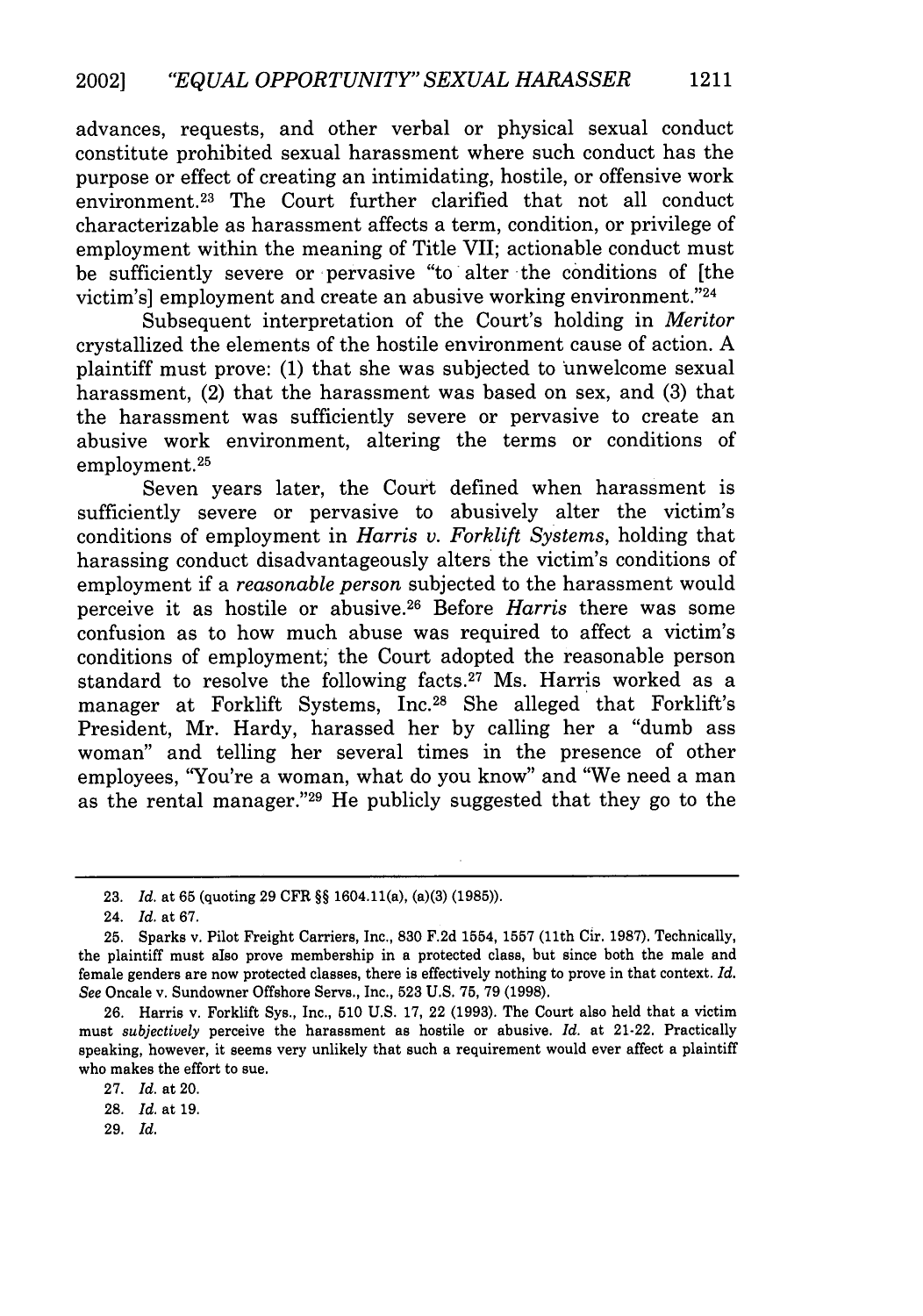Holiday Inn "to negotiate [her] raise."30 He also forced Harris and other female employees to pull coins from his pants pockets, threw objects on the ground and made them pick them up, and made sexual innuendos about their clothing. $31$  In one instance, when Harris was dealing with a customer, Hardy publicly asked her, "What did you do, promise the guy ... some [sex] Saturday night?"<sup>32</sup> Harris sued, alleging that the sexual harassment violated her Title VII rights. At trial, the district court found that although this array of harassment would offend the reasonable woman and that it was a "close case," it was not sufficiently abusive to violate Title VII because Hardy had not seriously damaged Harris' psychological well-being.<sup>33</sup> The Sixth Circuit affirmed in a brief unpublished opinion. 34 The Supreme Court reversed, however, finding that tangible psychological harm is not necessary for Title VII liability and that the appropriate standard is whether a reasonable person would consider the harassment hostile or abusive.<sup>35</sup> The Court emphasized that the "mere utterance of an... epithet which engenders offensive feelings in an employee" would not suffice.<sup>36</sup> The Court further characterized its decision as taking a middle path between making "merely offensive" conduct actionable and requiring a tangible psychological injury.37

The *Harris* Court's "reasonable person" is a *gender-specific* reasonable person who evaluates the offensiveness of conduct from the perspective of a reasonable member of the plaintiffs gender. For example, this means that when a female victim alleges sexual harassment, a court asks, "Would a reasonable woman experience the complained-of conduct as hostile or abusive?" While *Harris* itself did not specifically address whether the reasonable person is genderspecific,<sup>38</sup> a number of factors indicate that this is implicit. First, many circuits added gender-specific meaning to the reasonable person standard before *Harris* was decided. In *Ellison v. Brady,* the Ninth Circuit adopted the "reasonable woman" standard because of concerns that a gender-neutral reasonable person standard tends to be male-

**<sup>30.</sup>** *Id.*

**<sup>31.</sup>** *Id.*

**<sup>32.</sup>** *Id.*

**<sup>33.</sup>** *Id.* at 20.

<sup>34.</sup> *Id.*

**<sup>35.</sup>** *Id.* at 22 ("[T]itle VII comes into play before the harassing conduct leads to a nervous breakdown.").

**<sup>36.</sup>** *Id.* at 20-21.

**<sup>37.</sup>** *Id.*

**<sup>38.</sup>** *Id.* at **20-23.**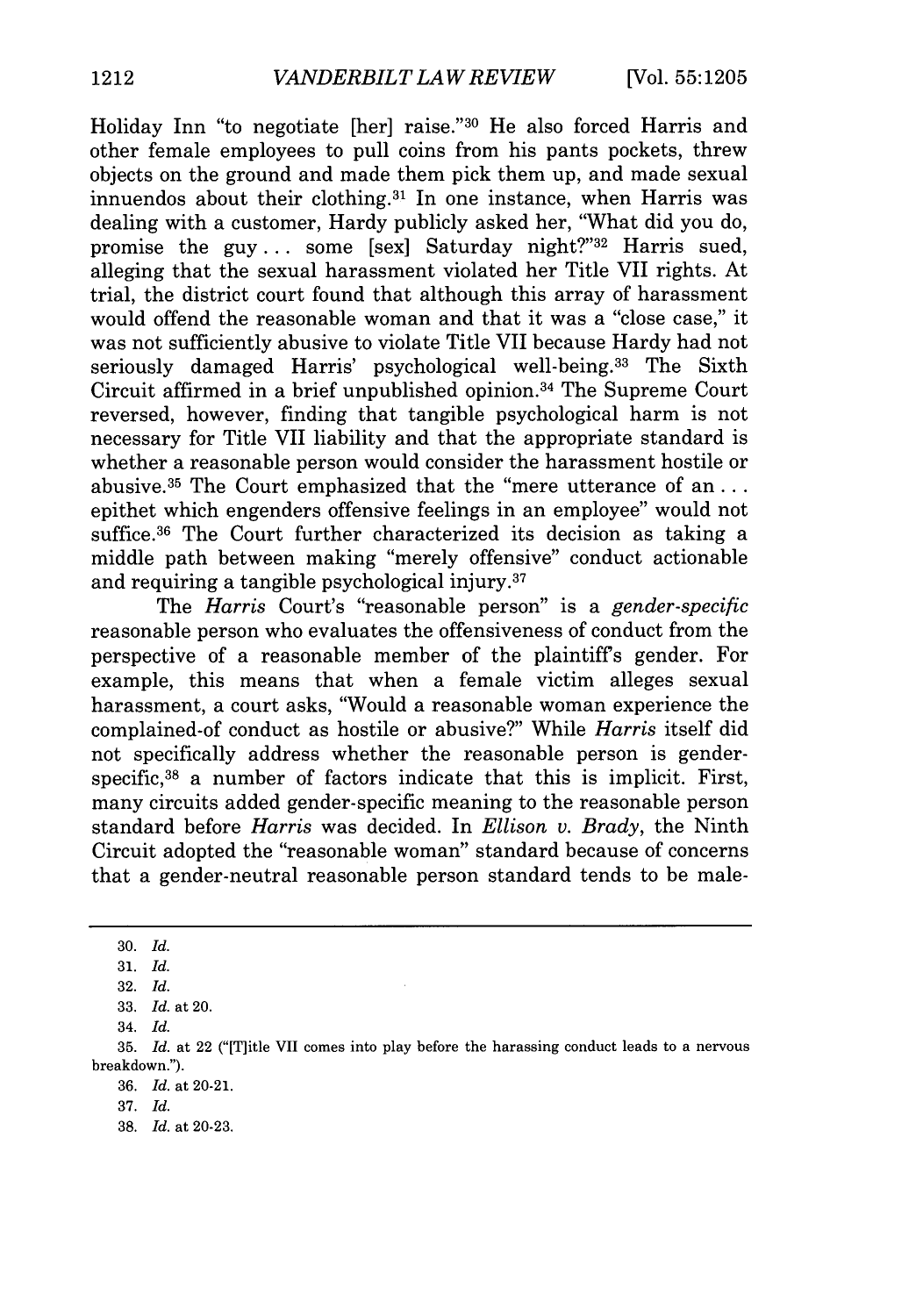biased and could reinforce current male-biased notions of acceptable conduct. 39 Prior to the Ninth Circuit, the First, 40 Third, 41 Sixth, 42 and Seventh Circuits, 43 in addition to the Equal Employment Opportunity Commission ("EEOC"), 44 had already adopted the gender-specific reasonable person standard. Moreover, courts continued to use a gender-specific reasonable person standard after *Harris.45* Further, the *Harris* Court was directly confronted with the gender-specific reasonable person standard and did not deny its validity.<sup>46</sup> The district court in *Harris* applied the gender-specific reasonable person standard, finding that Harris' supervisor's conduct would offend the reasonable woman, but that he was not liable because she did not suffer tangible psychological harm. 47 In analyzing the district court's reasoning, the Supreme Court only found error regarding the district court's requirement of tangible psychological injury in order to find a Title VII violation. 48 The Court did not find error in the district court's application of the "reasonable woman" test, nor did the Court discuss any difference between "reasonable person" and "reasonable woman."49 The Court's silence on this issue when faced with it as part of the district court's opinion, in the wake of widespread adoption by many circuit courts and the EEOC, suggests assent to the use of the reasonable woman standard. Finally, regardless of how one interprets

40. Lipsett v. Univ. of Puerto Rico, 864 F.2d 881, 898 (1st Cir. 1988) ("A male supervisor might believe, for example, that it is legitimate for him to tell a female subordinate that she has a 'great figure' or 'nice legs.' The female subordinate, however, may find such comments offensive.").

41. Andrews v. City of Philadelphia, 895 F.2d 1469, 1482 (3rd Cir. 1990) (sexual harassment must detrimentally affect a reasonable person of the same sex as the victim).

42. Yates v. Avco Corp., 819 F.2d 630, 637 (6th Cir. 1987) (adopting the "reasonable woman" standard).

43. King v. Bd. of Regents of Univ. of Wis. Sys., 898 F.2d 533, 537 (7th Cir. 1990).

44. EEOC Compliance Manual § 615, ¶ 3112, C at 3242 (1988) (noting that courts "should consider the victim's perspective and not stereotyped notions of acceptable behavior").

45. Steiner v. Showboat Operating Co., 25 F.3d 1459, 1463 (9th Cir. 1994).

46. Harris v. Forklift Sys., Inc., 510 U.S. 17, 20 (1993).

47. *Id.*

48. *Id.* at 22.

49. *Id.*

<sup>39. 924</sup> F.2d 872, 878-81 (9th Cir. 1991):

In evaluating the severity and pervasiveness of sexual harassment, we should focus on the perspective of the reasonable victim. If we only examined whether a reasonable person would engage in allegedly harassing conduct, we would run the risk of reinforcing the prevailing level of discrimination. Harassers could continue to harass merely because a particular discriminatory practice was common, and victims of harassment would have no remedy ... [wie believe that a sex-blind reasonable person standard tends to be male-biased and tends to systematically ignore the experiences of women.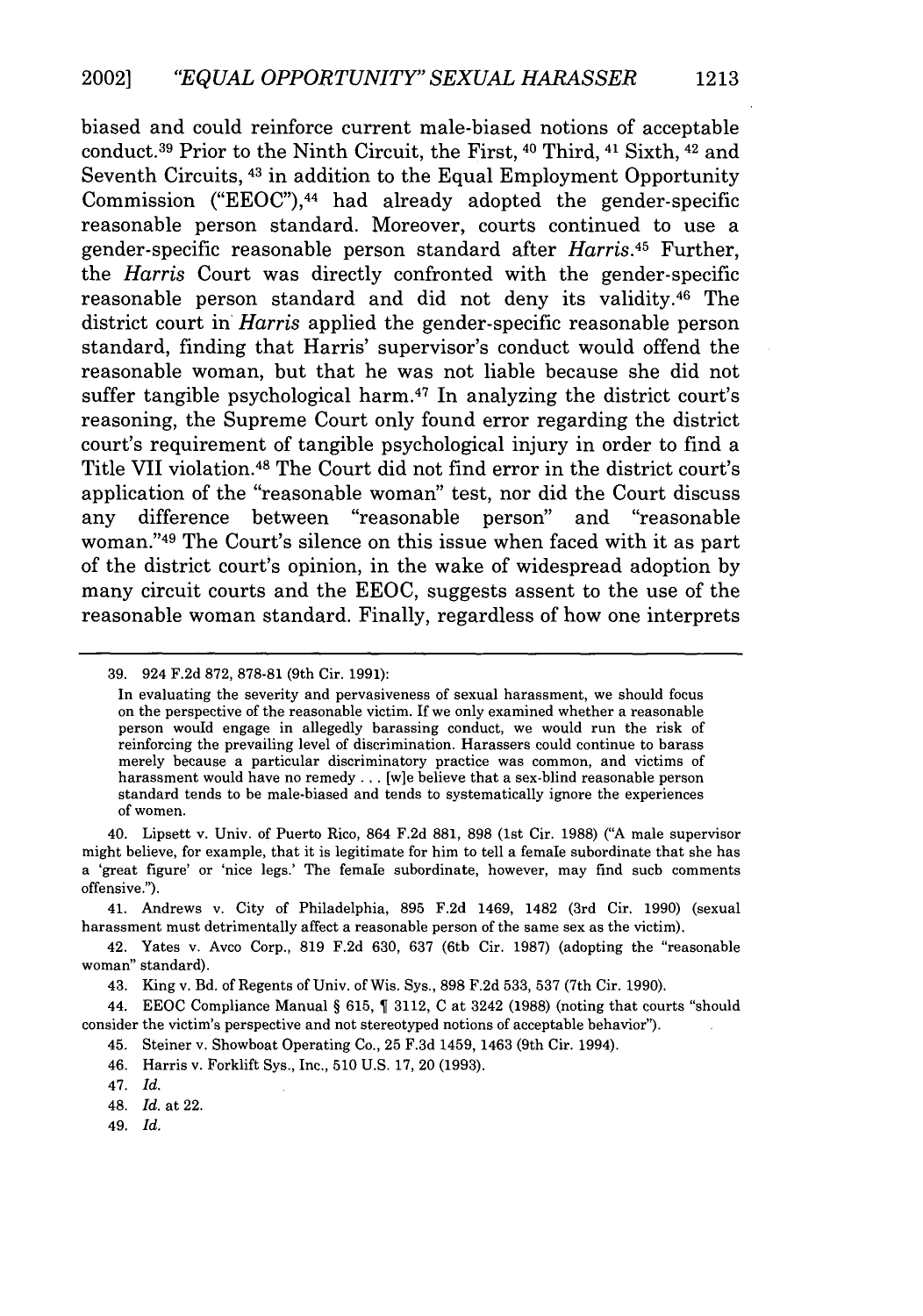*Harris,* when the Supreme Court recently ruled on same-sex sexual harassment in *Oncale* v. *Sundowner Offshore Services,* it characterized the reasonable person as having the plaintiffs perspective in light of "all the circumstances."<sup>50</sup> Because the plaintiff's gender is one of the circumstances to be considered, *Oncale* seems to require that the reasonable person share the plaintiff's gender.

The Supreme Court resolved a major aspect of sexual harassment jurisprudence in *Oncale,* holding that same-sex sexual harassment can constitute Title VII sex discrimination.<sup>51</sup> Joseph Oncale worked as a roustabout for Sundowner Offshore Services, Inc., on an oil platform as a member of an eight-man crew. 52 Three members of the crew, John Lyons, Danny Pippen, and Brandon Johnson, forcibly subjected Oncale to sex-related, humiliating actions in the presence of the rest of the crew. 53 In one instance, Pippen and Johnson restrained Oncale while Lyons placed his penis on Oncale's neck, and on another occasion, Lyons placed his penis on Oncale's arm.54 Pippen and Lyons physically assaulted Oncale in a sexual manner and Lyons threatened him with rape.<sup>55</sup> When Oncale complained to Sundowner's Safety Compliance Clerk, Valent Hohen, Hohen told Oncale that Lyons and Pippen "picked [on] [Hohen] all the time too, and called him a  $[$ faggot $]$ ." $56$ 

The district court granted summary judgment to Sundowner, reasoning that under Fifth Circuit precedent, Title VII was not considered to prohibit same-sex harassment.<sup>57</sup> The circuit court affirmed the district court's decision. 58 The Supreme Court reversed, holding that same-sex harassment can violate Title VII.<sup>59</sup> Finding that Oncale had a legitimate claim against Sundowner, Justice Scalia's majority opinion stated, "[W]e hold today that nothing in Title VII necessarily bars a claim of discrimination 'because of **...** sex' merely

57. *Id.* at 77.

58. *Id.*

59. *Id.* at 79 ("We see no justification in the statutory language or our precedents for a categorical rule excluding same-sex harassment claims **from the** coverage of **Title** VIL.").

<sup>50.</sup> Oncale v. Sundowner Offshore Servs., Inc., 523 U.S. 75, 81 (1998).

<sup>51.</sup> *Id.* at 82.

<sup>52.</sup> Id. at 77.

<sup>53.</sup> *Id.*

<sup>54.</sup> Oncale v. Sundowner Offshore Servs., Inc., 83 F.3d 118, 118 (5th Cir. 1996).

<sup>55.</sup> *Oncale,* 523 U.S. at 77.

<sup>56.</sup> *Id.* It is ambiguous from the Court's recitation of the facts whether Hohen was called this name suggesting homosexuality or whether he called Oncale a name suggesting homosexuality. It seems, however, that in this context it is more likely that Hohen was called the "name." In either case, it is clear that the aggressors were probably homophobes.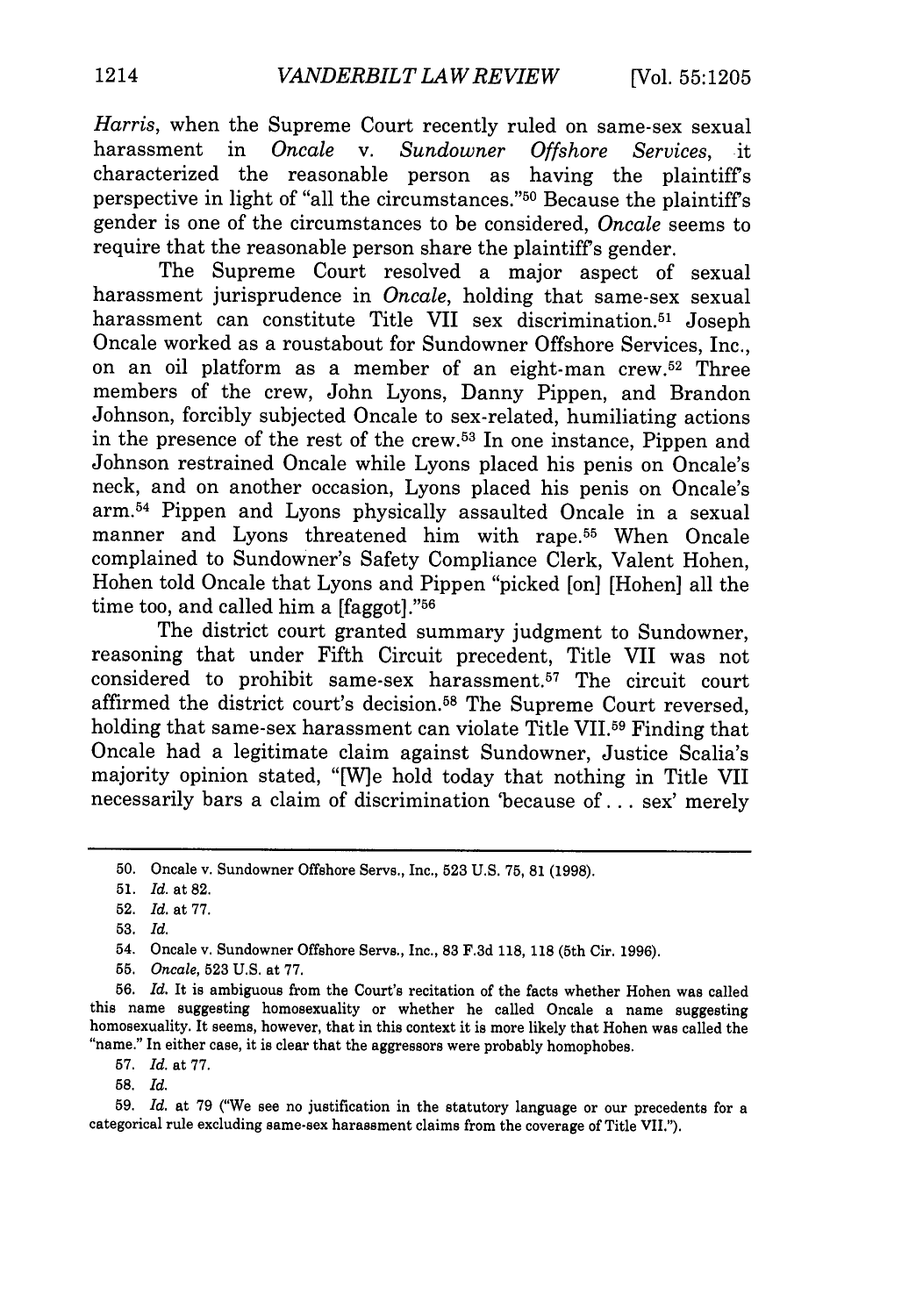because the plaintiff and the defendant **...** are of the same sex."60 Justice Scalia went on to clarify that "[t]he critical issue, Title VII's text indicates, is whether members of one sex are exposed to disadvantageous terms or conditions of employment to which members of the other sex are not exposed."<sup>61</sup>

#### *B. History of the Equal Opportunity Harasser Exception*

## *1. Pre-Meritor* Cases Indicating that Equal Opportunity Harassment Does Not Violate Title VII

The equal opportunity harasser's exemption from Title VII liability has early origins in Title VII jurisprudence. The issue came up repeatedly, though entirely in dicta, during the formative period of sexual harassment jurisprudence. 62 First, in *Barnes v. Costle,* Judge Robinson distinguished the situation of an employer who sexually harasses members of one gender, which that court found to be actionable, from that of the bisexual employer making "egalitarian" sexual demands.<sup>63</sup> In pure dicta, the U.S. Court of Appeals for the District of Columbia stated, "In the case of the bisexual superior, the insistence upon sexual favors would not constitute gender discrimination because it would apply to male and female employees alike. '64 It should be noted that the *Barnes* court did not involve bisexual harassment at all. Rather, Ms. Barnes alleged that her supervisor, Mr. Costle, repeatedly asked her out, repeatedly made sexual remarks to her, and repeatedly suggested to her that if she had a sexual affair with him her employment status would be enhanced.<sup>65</sup> Thus, Judge Robinson's dicta regarding the legality of bisexual harassment was pure speculation with little relevance to the resolution of the case before the court.

The D.C. Circuit reiterated Judge Robinson's bisexual harassment exception in *Bundy v. Jackson* when the court articulated the following but-for test for sexual discrimination: "[W]ould the complaining employee have suffered the harassment had he or she

63. 561 F.2d 983, 990 n.55 (D.C. Cir. 1977).

<sup>60.</sup> *Id.* at 79.

<sup>61.</sup> *Id.* at **80.**

<sup>62.</sup> Vinson v. Taylor, 760 F.2d 1330, 1332-33 (D.C. Cir. 1985) (Bork, J., dissenting); Henson v. Dundee, 682 F.2d 897, 904 (11th Cir. 1982); Bundy v. Jackson, 641 F.2d 934, 942 n.7 (D.C. Cir. 1981); Barnes v, Costle, 561 F.2d 983, 990 n.55 (D.C. Cir. 1977).

<sup>64.</sup> Id.

<sup>65.</sup> *Id.* at 985.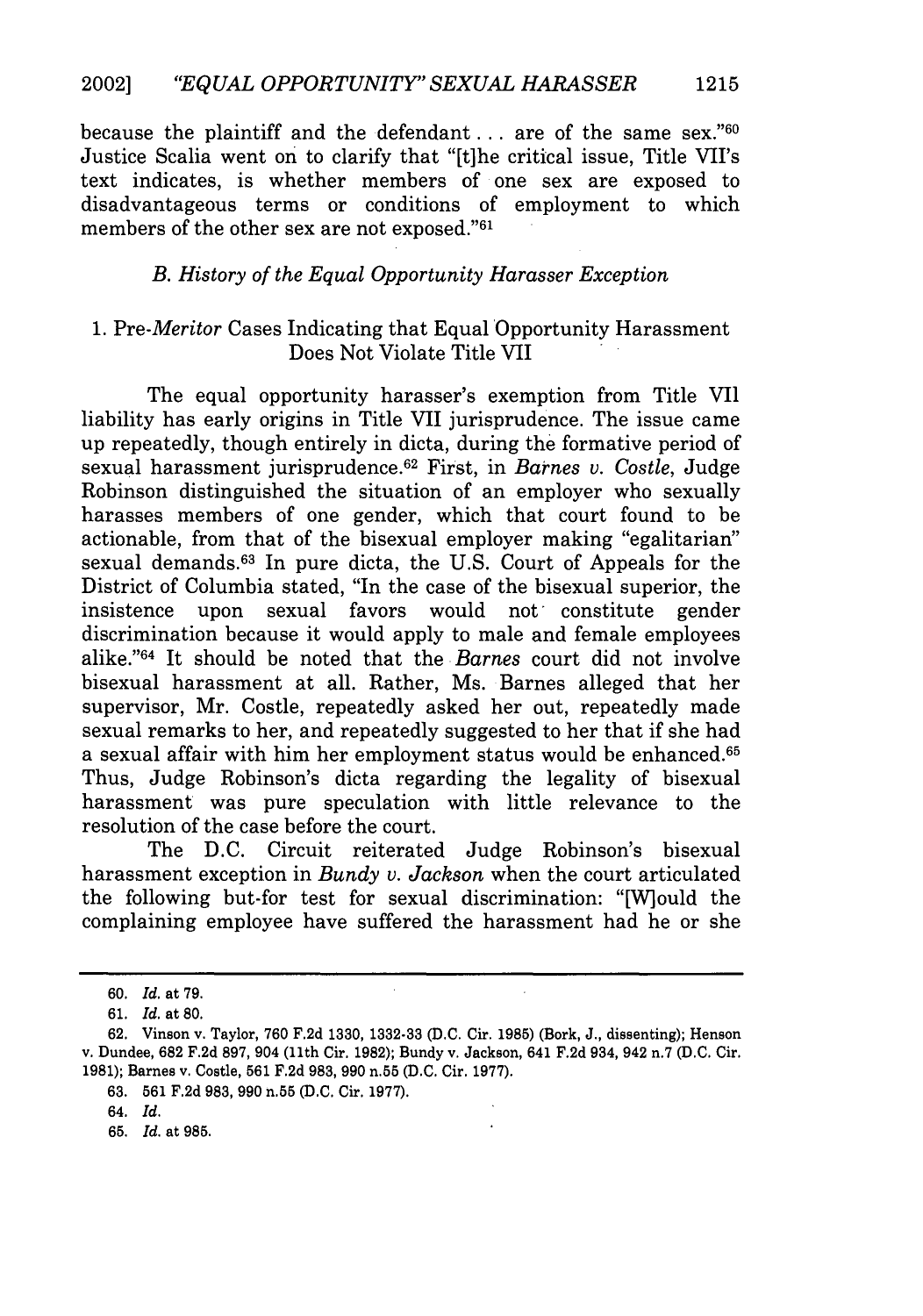been of a different gender?"66 The court indicated, in dicta, that sexual harassment would be sex discrimination except in the case of a *"reductio ad absurdum ...* where a bisexual supervisor harasses men and women alike."<sup>67</sup> In that case, the plaintiff, Ms. Bundy claimed that supervisors Burton, Gainey, and Swain had all made repeated sexual overtures to her; Swain even told her, "[A]ny man in his right mind would want to rape you."<sup>68</sup> The *Bundy* court found that this male-on-female sexual harassment constituted sex discrimination in violation of Title VII. Because there was no bisexual harassment at issue in the case, the court's dicta excepting bisexual harassment from liability should be treated as mere theoretical speculation.

A few years later in *Vinson v. Taylor,* Judge Bork took *reductio ad absurdum69* literally, arguing in his dissent that because the bisexual harasser would escape Title VII liability, Congress must have intended no prohibition on sexual harassment whatsoever under Title VII.70 Bork argued that if Title VII bars sexual harassment, then it is absurd for the statute to not apply in the case of the equal opportunity harasser-because the harasser would escape liability simply by virtue of harassing *more*—and that, therefore, because it results in this absurd corollary, the proposition that sexual harassment violates Title VII must be false. <sup>71</sup>

In *Henson v. Dundee,* the Eleventh Circuit joined the D.C. Circuit in finding that hostile environment sexual harassment can

70. *Id.* at 1333 n.7 ("That bizarre result suggests that Congress was not thinking of individual harassment at all but of discrimination in conditions of employment because of gender.").

71. *Id.* at 1331-33.

<sup>66. 641</sup> F.2d 934, 942 n.7 (D.C. Cir. 1981).

<sup>67.</sup> *Id.*

<sup>68.</sup> *Id.* at 940.

*<sup>69.</sup>* A *reductio ad absurdum,* in the strict sense, is a logical tool used to prove the invalidity of a proposition. To use it, one assumes the *truth* of the proposition that one believes to be false. Then, through interaction with the established premises and conclusions, one shows that such an assumption results in absurdity, and thus, that the proposition in question must be false. For example, if one begins with the premises "A does not equal C" and "B equals C," then one method of proving that "A does not equal B" would be to first *assume* that "A equals B"; then, because "B equals C," so does "A equal C," except that the beginning premise was "A does not equal C." Thus, "A equals C" *and* "A does not equal C," which is absurd because A cannot both equal and not equal C. Hence, "A does not equal B." Judge Bork's use is not entirely proper. He found that including sexual harassment in sex discrimination results in absurdity because sexual harassment is not prohibited if conducted bisexually. Vinson v. Taylor, 760 F.2d 1330, 1332-33 (D.C. Cir. 1985) (Bork, J., dissenting) While this may feel absurd, however, it is not logically absurd; it makes good sense if one believes that Title VII is about discrimination (which all do) and that bisexual harassment is not discrimination (which most, erroneously, do). Thus, his conclusion that sex discrimination must not include sex harassment by virtue of *reductio ad absurdum* is based on fuzzy reasoning.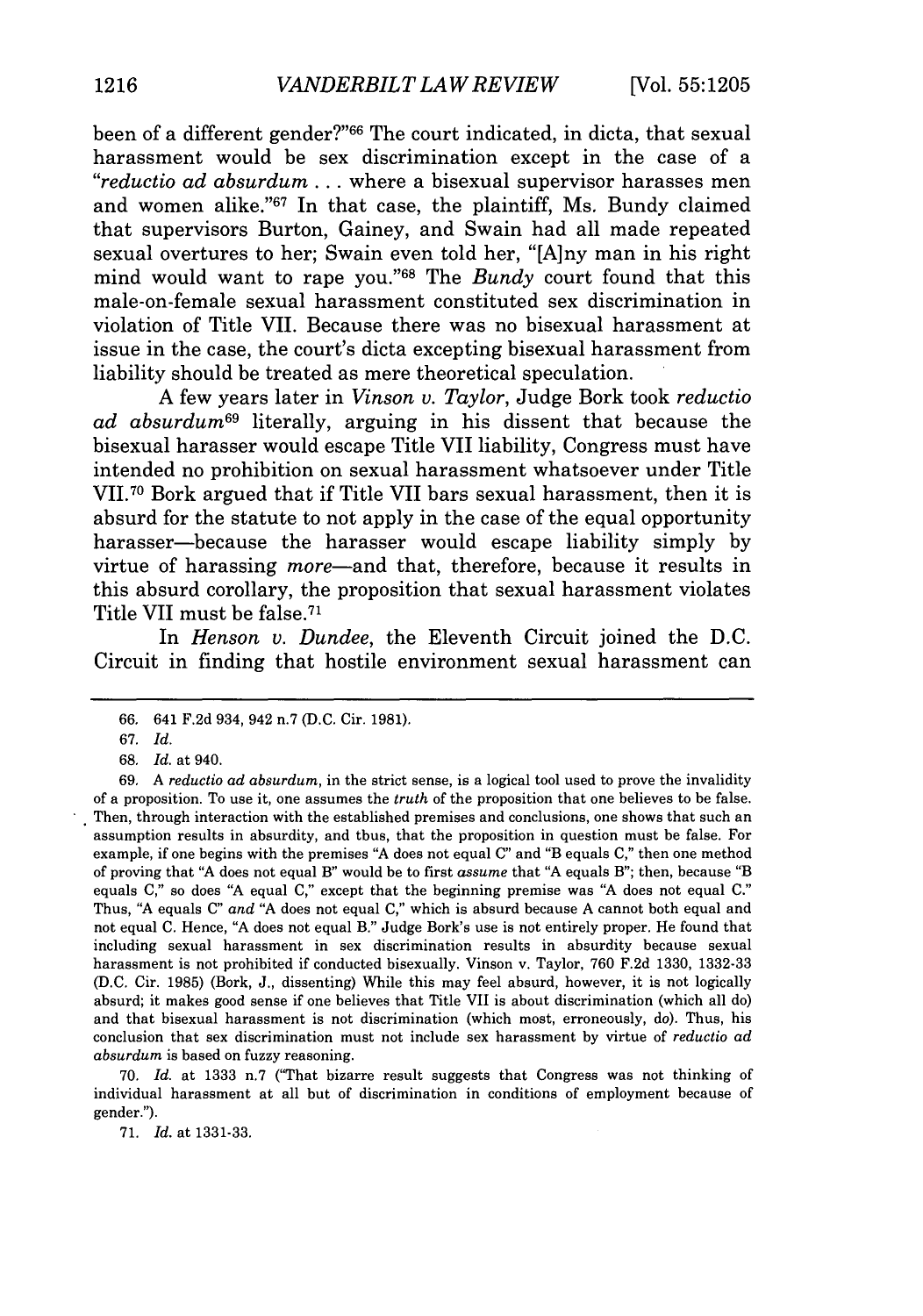constitute sex discrimination, and, as did the D.C. Circuit, arguing in corresponding dicta that bisexual harassment is excluded from liability.72 Ms. Henson alleged that while she was employed as a dispatcher for the Dundee Police Department, Chief of Police Sellgren sexually harassed her by subjecting her and the only other female employee to "numerous harangues of demeaning sexual inquiries and vulgarities," by repeatedly requesting sex from her, and by preventing her from attending the police academy because of her refusals to have sex with him.73 The Eleventh Circuit held that Henson properly stated a valid Title VII claim. 74 In resolving the question of whether hostile environment sexual harassment could violate Title VII, the court analyzed the issue at length. In so doing, the court indicated that bisexual harassment would not violate Title VII:75 "[Where] a supervisor makes sexual overtures to workers of both sexes or where the conduct complained of is equally offensive to male and female workers . . . the [victims] would have no remedy under Title VII."<sup>76</sup>

## 2. Cases Confronting the Equal Opportunity Harassment Defense Using Analyses that Restrict its Scope

The Title VII exemption for equal opportunity harassment, to the extent that it has ever been established as "law," has survived into the twenty-first century. 77 The Ninth and Eighth Circuits, however, addressed the first cases that actually involved equal opportunity harassment, and each analyzed the issue in ways that drastically restricted the exception's scope. 78 In *Steiner v. Showboat Operating Company,* the Ninth Circuit Court of Appeals denied applicability of the defense. 79 In *Steiner,* Ms. Steiner, a floor person for a Showboat casino, sued Showboat alleging that her supervisor, Trenkle, had

- 74. *Id.* at 901-02.
- 75. *Id.* at 901-904.
- 76. *Id.* at 904.

77. Holman v. Indiana, 211 F.3d 399, 402-07 (7th Cir. 2000) (holding that as a matter of law neither of the plaintiffs has a claim for discrimination under Title VII where the complaint states that their supervisor sexually harassed both female and male plaintiffs in the same sexual manner); Pasqua v. Metro. Life Ins. Co., 101 **F.3d** 514, 517 (7th Cir. 1996) ("Harassment that is inflicted without regard to gender, that is, where males and females in the same setting do not receive disparate treatment, is not actionable because the harassment is not based on sex.").

78. Steiner v. Showboat Operating Co., 25 F.3d 1459 (9th Cir. 1994); Kopp v. Samaritan Health Sys., Inc., 13 F.3d 264 (8th Cir. 1993); Chiapuzio v. BLT Operating Corp., 826 F. Supp. 1334 (D. Wyo. 1993).

79. *Steiner,* 25 F.3d at 1464.

<sup>72. 682</sup> F.2d 897, 901-02, 904 (lth Cir. 1982).

<sup>73.</sup> *Id.* at 899-900.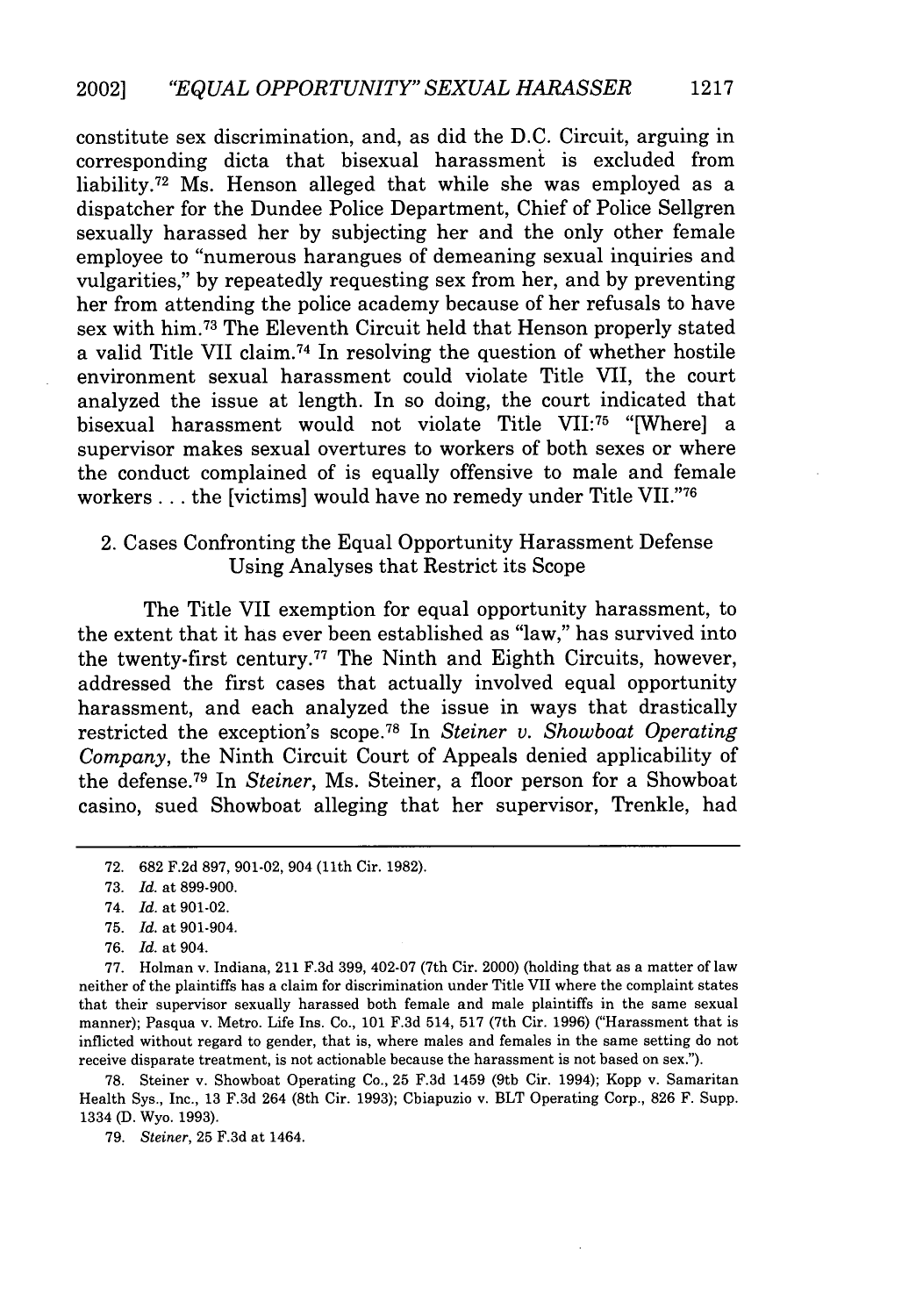abusively harassed her.80 According to Steiner, Trenkle frequently called her offensive names such as "dumb fucking broad," "cunt," and "fucking cunt."<sup>81</sup> On one occasion, when he disagreed with her choice to "comp" a breakfast for two blackjack players, he publicly asked, "Why don't you go in the restaurant and suck their dicks while you are at it if you want to comp them so bad?"<sup>82</sup>

Showboat defended itself by showing that Trenkle abused both male and female employees, arguing that this proved that he had not discriminated because of sex.<sup>83</sup> The district court agreed and granted summary judgment in favor of Showboat.<sup>84</sup> The Ninth Circuit reversed, however, finding that Trenkle discriminated by abusing women in a gender-based way, while he abused men in a genderneutral way.<sup>85</sup> For instance, while he called men "assholes," he called women "dumb fucking broads."<sup>86</sup> By harassing female employees differently from male employees, he had discriminated by sex and was therefore liable.<sup>87</sup>

Perhaps the boldest disparate treatment analysis of an equal opportunity harassment defense was in the U.S. District Court for the District of Wyoming in the case of *Chiapuzio v. BLT Operating Corp.88* The facts of *Chiapuzio* are as follows: Dale and Carla Chiapuzio ("Dale" and "Carla"), Clint Bean ("Bean"), and Christina Vironet ("Vironet") were employees of the Wyoming Technical Institute  $($ "WTI").<sup>89</sup> Eddie Bell ("Bell") supervised them.<sup>90</sup> Bell repeatedly asserted to both Dale and Carla that he could make love to Carla better than Dale could. 91 Bell also publicly subjected Bean and his wife

- 85. *Id.* at 1463-64.
- 86. *Id.* at 1464.

87. *Id.* The court further opined that "although words from a man to a man are differently received than words from a man to a woman, we do not rule out the possibility that both men and women working at Showboat have viable claims against [defendant] for sexual harassment." *Id.* One can infer that if the court had actually been presented with both male and female plaintiffs, it would have reasoned that treating women differently from men necessarily implies that men are treated differently from women, and therefore, that Trenkle had discriminated in his treatment of men as well. *See id.*

88. 826 F. Supp. 1334, 1336-38 (D. Wyo. 1993).

89. *Id.* at 1335. WTI is a trade school that was owned and operated by the defendant BLT Operating Corp. ("BLT"). *Id.*

90. *Id.*

91. *Id.*

<sup>80.</sup> *Id.* at 1461.

<sup>81.</sup> *Id.*

<sup>82.</sup> *Id.*

<sup>83.</sup> *Id.* at 1463.

<sup>84.</sup> *Id.*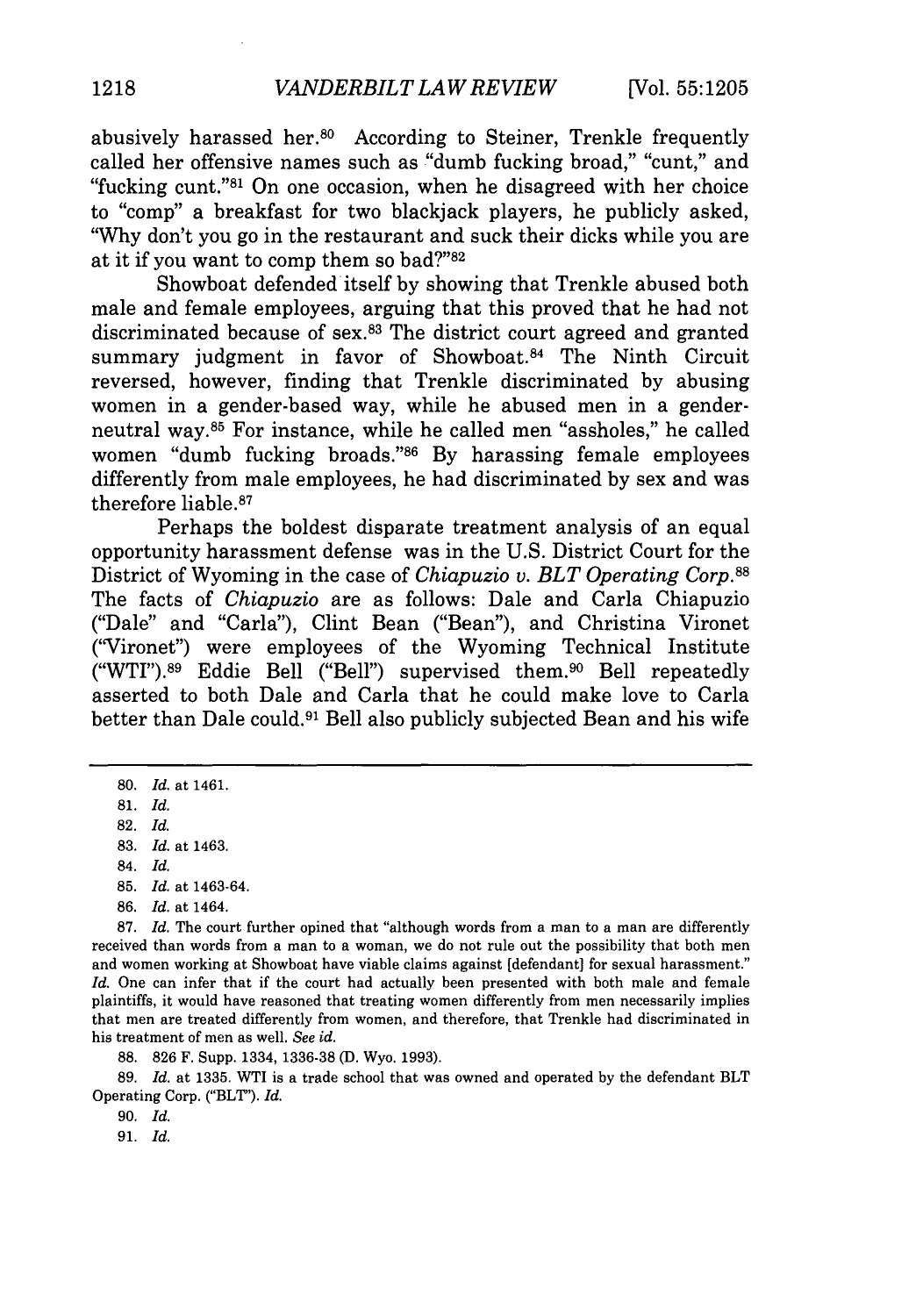to constant sexually abusive remarks, once offering Bean's wife \$100 to sit on his lap.92 Finally, Bell made repeated sexual advances on Vironet, a receptionist at WTI. <sup>93</sup>

The Chiapuzios, Bean, and Vironet all sued BLT for sexual harassment under Title VII. At trial, BLT argued that because Bell harassed both male and female employees he did not discriminate based on sex.94 The court, unimpressed with the general argument that equal harassment is not gender-based, $95$  rejected this equal opportunity harassment defense, 96 finding that in this case, Bell's remarks were gender-driven.<sup>97</sup> His harassment demeaned Dale and Bean as not being "man enough" for their wives.<sup>98</sup> In contrast, when Bell harassed Vironet, Carla, and Bean's wife he typically described graphic sexual acts that he would like to perform with them. 99 Though Bell was an equal opportunity harasser, "[t]he *nature* of [his] remarks indicate[d] that he harassed the plaintiffs *because of* their gender."100 The court found discrimination by analyzing *how* Bell had harassed each plaintiff and determined that he had harassed males and females differently.101

In *Kopp v. Samaritan Health System, Inc.,* the Eighth Circuit Court of Appeals narrowed the equal harassment defense by analyzing whether one gender was harassed more severely than the other.<sup>102</sup> In that case, Ms. Kopp, a hospital employee, alleged that Dr. Albaghdadi had abused her because she was a woman.<sup>103</sup> On two occasions, he shouted at her, once throwing his stethoscope at her because another doctor had transferred a patient before Albaghdadi could collect his

96. *Chiapuzio,* 826 F. Supp. at 1336-38.

97. *Id.* at 1337.

98. *Id.*

99. *Id.* at 1338.

100. *Id.* at 1337-38 (emphasis added).

101. *Id.* The court offered a further argument in favor of this finding: efficiency. *Id.* at 1338. Reasoning that the plaintiffs could succeed if they brought their suits individually by showing that the general work atmosphere was sexually hostile, it found that barring a group lawsuit would create an inefficient and pointless result. *Id.*

102. 13 F.3d 264, 269-70 (8th Cir. 1993).

103. *Id.* at 266.

<sup>92.</sup> *Id.*

<sup>93.</sup> *Id.*

<sup>94.</sup> *Id.*

<sup>95.</sup> *Id.* at 1337. The court argued that "[w]here a harasser violates both men and women, 'it is not unthinkable to argue that each individual who is harassed is being treated badly because of gender.' " *Id.* (quoting John J. Donahue, *Advocacy Versus Analysis in Assessing Employment Discrimination Law,* 44 STAN. L. REV. 1583, 1610-11 (1992)).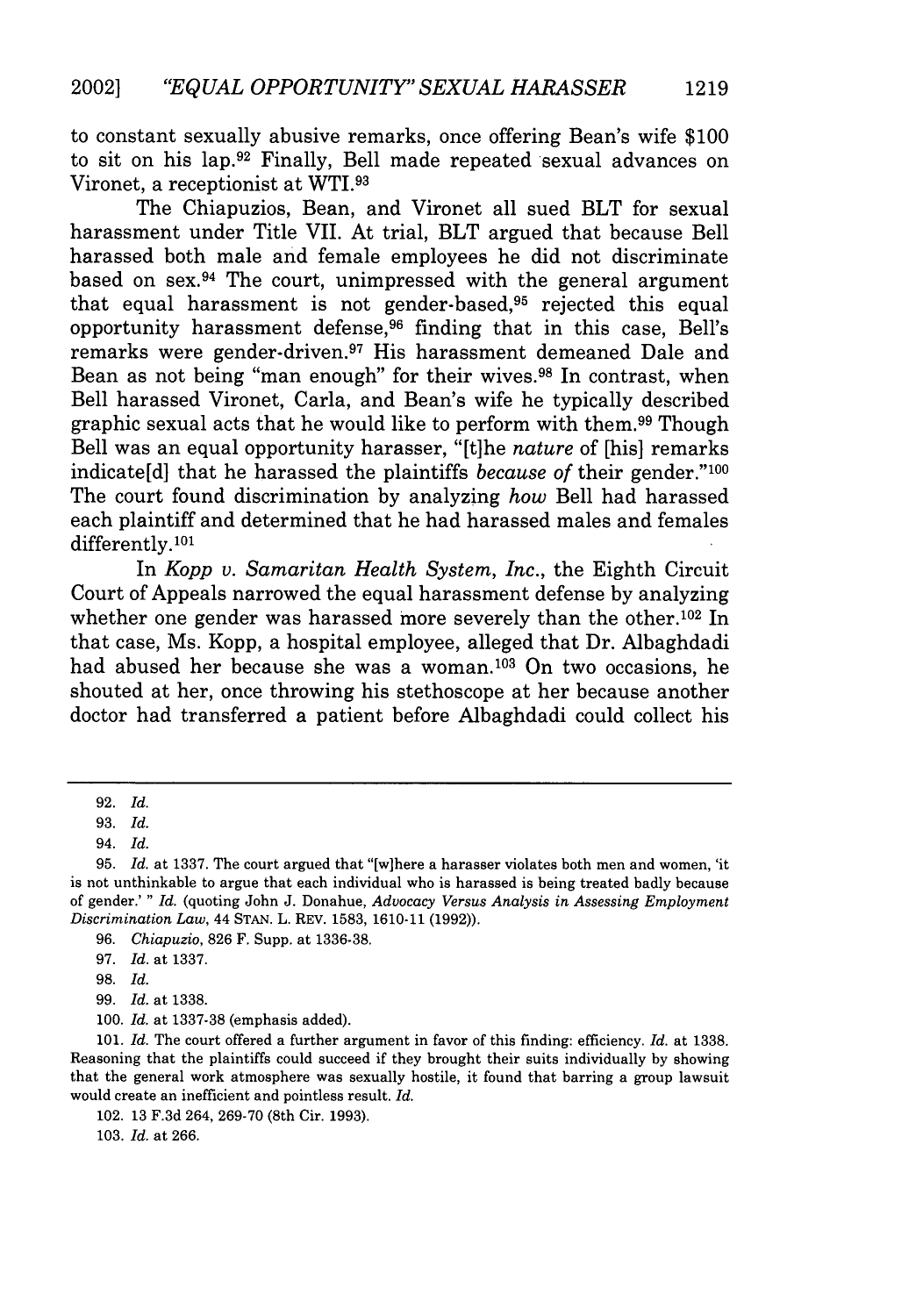fee. 104 On another occasion, an echocardiogram report was missing and Albaghadadi telephoned Kopp to demand that she tell him where the report was. 105 When she did not know, he said that the female head of Samaritan's medical records department was a "stupid bitch."<sup>106</sup> When he encountered Kopp in the hallway fifteen minutes later, and she still could not provide him with a firm answer, he grabbed her, gripping her bra straps and skin, pulled her close and shouted, "I want to know who to come after when this happens again."<sup>107</sup> Albaghdadi also abused other female Samaritan employees.<sup>108</sup> He threatened one, attacked another with charged defibrillator paddles, called one a "fat bitch," told another to get her "tits" out of the way while attending to patients, threw a patient chart at another, and told another that she was "a piece of shit" and that he wanted to "beat the shit out of [her]."109

Samaritan asserted an affirmative defense that Albaghdadi had also abused male employees.<sup>110</sup> Specifically, he swore at one for being too slow, raised his voice at another when he met to discuss the Kopp incident, swore at another for canceling a test Albaghdadi had ordered, and called another a "goddamn bastard" during the Kopp incident.111 The district court agreed that this proved that Albaghdadi had not discriminated based on sex.<sup>112</sup> On appeal, however, the Eighth Circuit reversed, finding that Albaghdadi harassed female employees more frequently and with more severity than he harassed their male counterparts.<sup>113</sup> The record showed that Albaghdadi had harassed females on ten occasions whereas he had harassed males on only four occasions. 114 Also, several times he abused women with actual physical contact and harm, whereas he abused men only with a raised voice or a verbal insult.<sup>115</sup> Thus, the court reasoned that even though the environment may have been abusive for all employees, it was *more*

104. *Id.* 105. *Id.* 106. *Id.* 107. *Id.* 108. *Id.* at 267-68. 109. *Id.* 110. *Id.* at 268. 111. *Id.* 112. *Id.* at 265. 113. *Id.* at 269. 114. *Id.* 115. *Id.*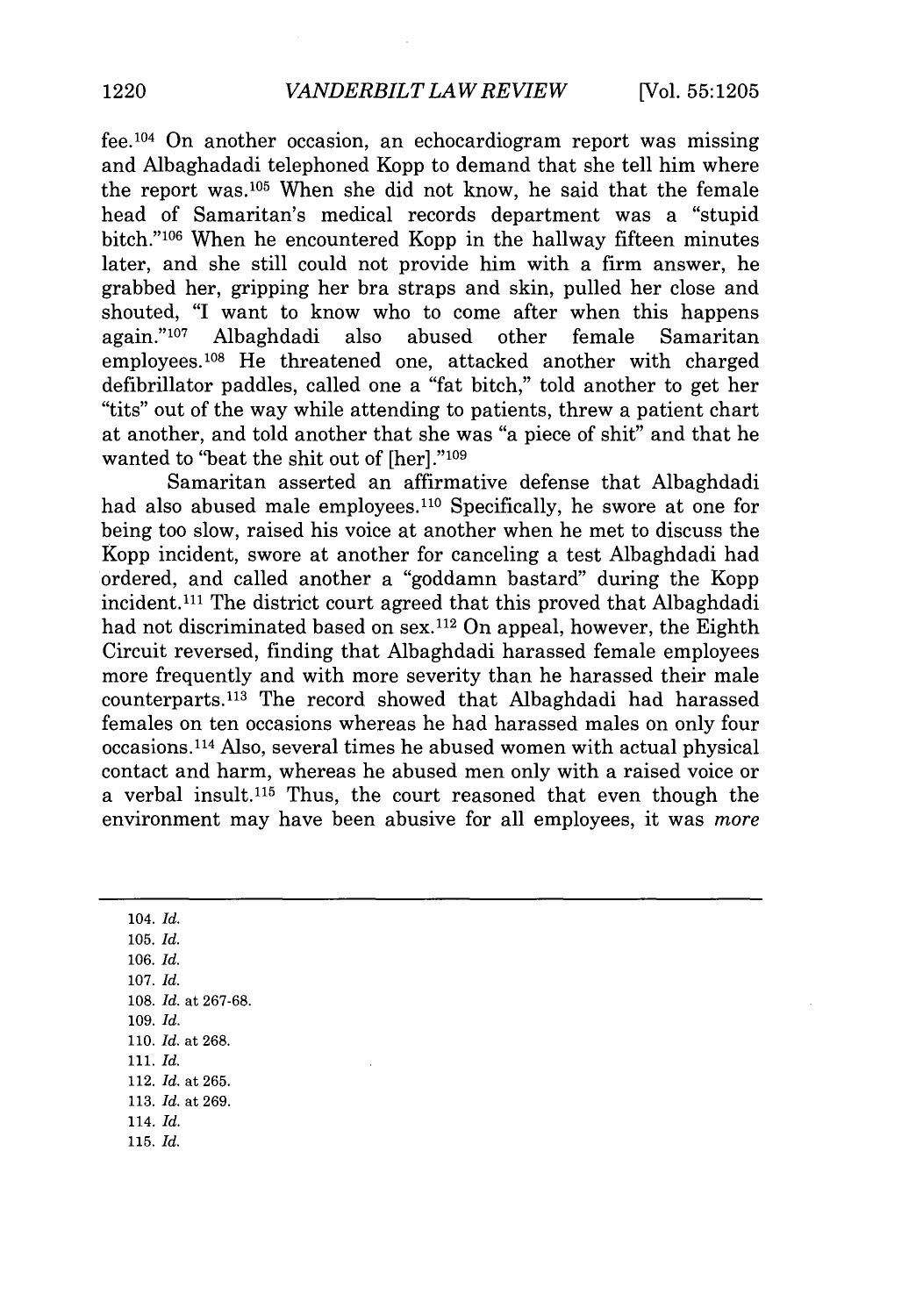abusive for female employees, and so, Albaghdadi had discriminated on the basis of gender. <sup>116</sup>

More recent cases have indicated a policy concern with allowing an equal opportunity harasser to escape liability.<sup>117</sup> Essentially, it seems counter-intuitive that an employer is liable for sexually harassing some employees, but not liable for sexually harassing *all* employees.118 As is clear in light of *Oncale,* however, this policy concern is insufficient to support extending liability to equal opportunity harassers under a statute designed to combat opportunity harassers under a statute designed to combat discrimination.<sup>119</sup> Without articulating how equal opportunity harassment discriminates by sex, it appears quite clear that no Title VII liability exists for the bona fide equal opportunity harasser.120

#### 3. The Most Recent Case: *Holman v. Indiana* and its Flaws

The Seventh Circuit recently reached this same conclusion in *Holman v. Indiana,* the first and only case to actually *hold* that the equal opportunity harasser is not liable for sexual discrimination under Title VII.121 The alleged facts are as follows. Steven and Karen Holman ("Steven" and "Karen"), a married couple, both worked at the Indiana Department of Transportation ("IDOT").122 They alleged that Karen's foreman, Gale Uhrich ("Uhrich"), began sexually harassing her in 1995 by "touching her body, standing too closely to her, asking her to go to bed with him and making sexist comments."<sup>123</sup> They also

118. *McDonnell,* 84 F.3d at 260.

<sup>116.</sup> *See id.*

<sup>117.</sup> *See* McDonnell v. Cisneros, 84 F.3d 256, 260 (7th Cir. 1996). "It would be exceedingly perverse if a male worker could buy his supervisors and his company immunity from Title VII liability by taking care to harass sexually an occasional male worker, though his preferred targets were female." *Id.* at 260; *see also* Doe v. Belleville, 119 F.3d 563, 590 (7th Cir. 1997) (citing similar concerns).

<sup>119.</sup> Holman v. Indiana, 211 F.3d 399, 404 (7th Cir. 2000). '"We do not think.., that it is anomalous for a Title VII remedy to be precluded when both sexes are treated badly. Title VII is predicated on discrimination **...** requiring disparate treatment is consistent with the statute's purpose of preventing such treatment." *Id.; see also* Oncale v. Sundowner Offshore Servs., Inc., 523 U.S. 75, 78 (1998) (noting that Title VII "evinces a congressional intent to strike at the entire spectrum of disparate treatment of men and women in employment.").

<sup>120.</sup> For the purposes of this Note, the "bona fide" equal opportunity harasser is one that harasses on a purely even-handed basis, not differentiating by gender in his treatment of targets at all.

<sup>121.</sup> *Holman,* 211 F.3d at 404.

<sup>122.</sup> *Id.* at 401.

<sup>123.</sup> *Id.*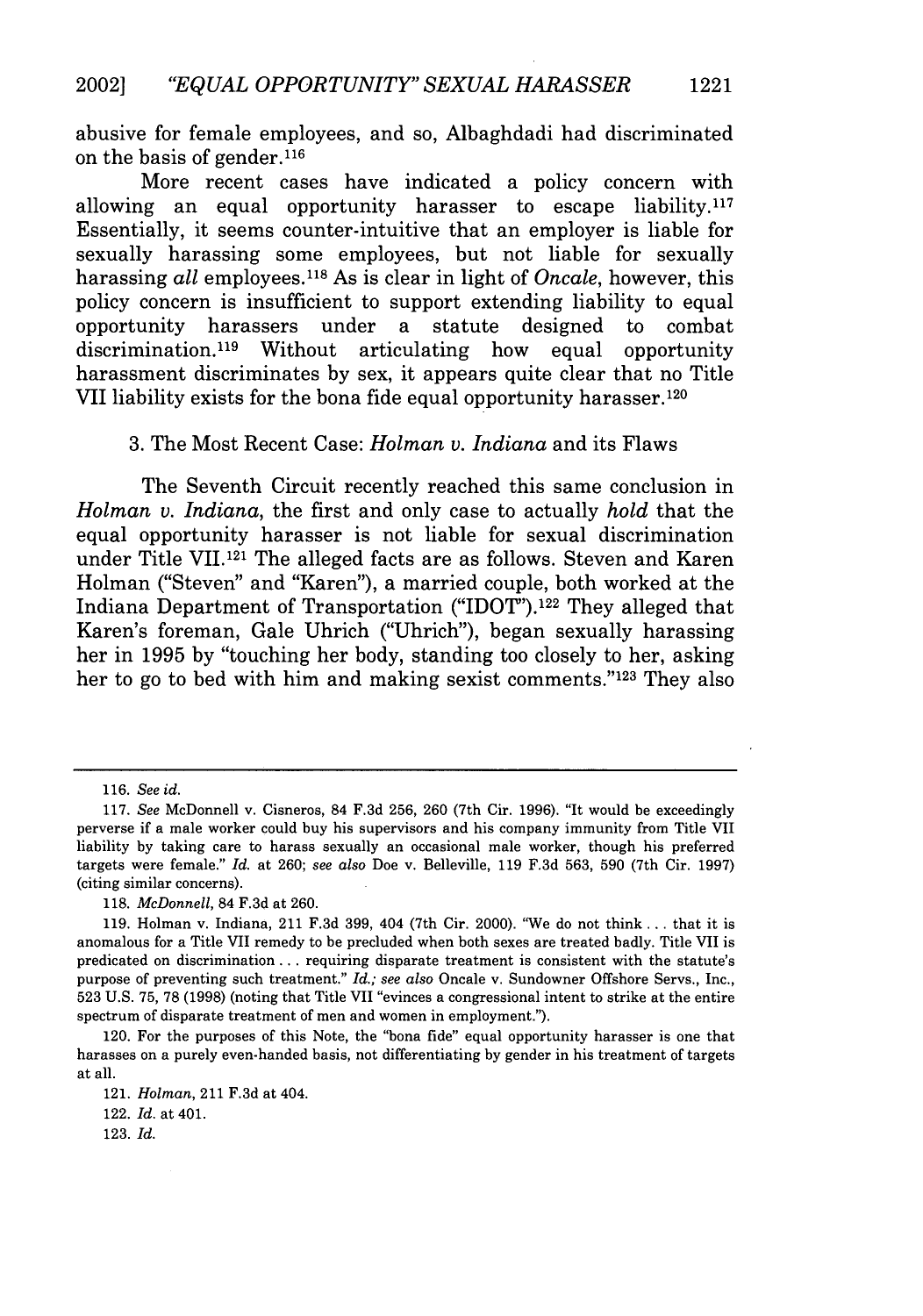alleged that Uhrich had sexually harassed Steven by "grabbing his head while asking for sexual favors."<sup>124</sup>

At trial, IDOT moved to dismiss the Holman's claim under Rule 12(b)(6) of the *Federal Rules of Civil Procedure125* for failure to state a claim. 126 The district court granted the motion and dismissed the Holmans' complaint, 127 finding that "because both plaintiffs were alleging sexual harassment by the same supervisor, they both, as a matter of law, could not prove that the harassment occurred 'because of sex.' "<sup>128</sup> The Holmans appealed, but the Seventh Circuit affirmed the district court's dismissal.129 The Seventh Circuit reasoned that Title VII liability required *discrimination,* which in turn required a showing that "members of one sex are exposed to disadvantageous terms or conditions of employment to which members of the other sex are not exposed."<sup>130</sup> Hence, the court found, because the Holmans alleged that each had been sexually harassed, as a matter of law, neither of them had been subjected to "disadvantageous terms or conditions of employment to which members of the other sex are not exposed."<sup>131</sup>

Ironically, the *Holman* court's failure was in straying from Title VII's text, which prohibits sex discrimination, and focusing too much on the joint allegation of "sexual harassment." To analyze the court's reasoning, this Note will refer to the offensive conduct allegedly suffered by Steven as "X," and the offensive conduct allegedly suffered by Karen as "Y." As discussed previously,  $X$  is foreman Uhrich asking Steven for sexual favors while grabbing his head.<sup>132</sup> Y is foreman Uhrich touching Karen's body, standing too closely to her, asking her to go to bed with him, and making sexist

129. *Holman,* 211 F.3d at 407.

130. *Id.* at 403 (quoting Oncale v. Sundowner Offshore Servs., Inc., 523 U.S. 75, 82 (1998)).

131. *Id.* "Title VII does not cover the 'equal opportunity' or 'bisexual' harasser, then, because such a person is not discriminating on the basis of sex. He is not treating one sex better (or worse) than the other; he is treating both sexes the same (albeit badly)." *Id.*

132. *Id.* at 401.

<sup>124.</sup> *Id.*

<sup>125.</sup> *Id.*

<sup>126.</sup> Essentially, this means that if all facts alleged by the plaintiffs are taken to be true, and such facts do not constitute a valid cause of action, then the complaint is dismissed. *See id.* at 402. A complaint will be dismissed if "it is clear that no relief could be granted under any set of facts that could be proved consistent with the allegations." *See* Hishon v. King & Spalding, 467 U.S. 69, 73 (1984).

<sup>127.</sup> *Holman,* 211 F.3d at 401.

<sup>128.</sup> Holman v. State, 24 F. Supp. 2d 909, 910 (N.D. Ind. 1998).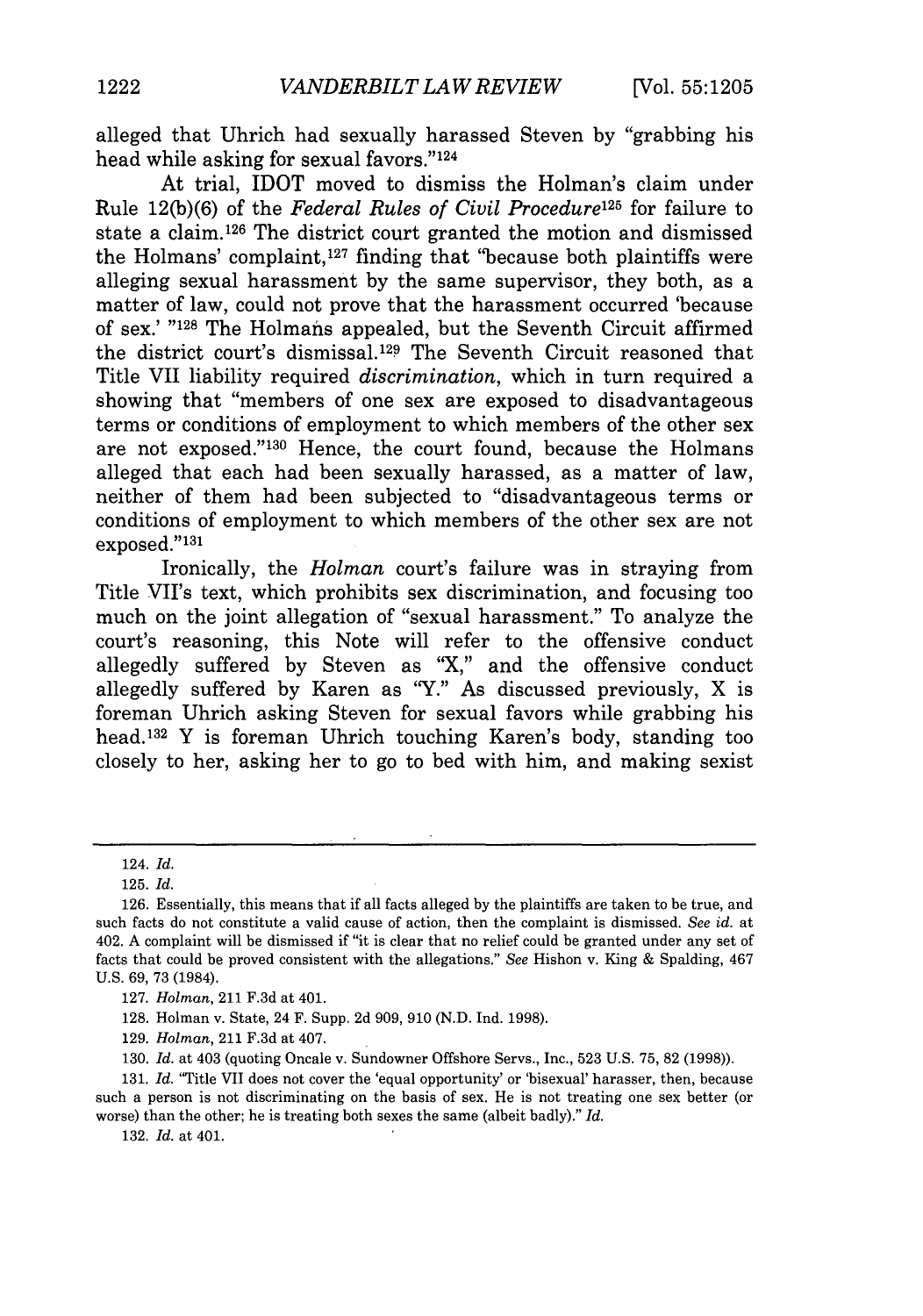comments. 133 X and Y are clearly different in certain respects: Uhrich did not grab Karen's head,<sup>134</sup> Uhrich did not make sexist remarks to Steven.135 The Seventh Circuit, however, unconsciously and inductively converted these distinct sets of alleged facts X and Y into "Z," i.e. "sexual harassment." Hence, the court reasoned that because Karen alleged Z, and because Steven alleged Z, then they had not been treated differently; thus, there was no discrimination because of sex.136 By inductively converting X and Y into Z and Z, however, the court obfuscated the differences between X and Y and failed to adhere to Title VII's clear mandate that an employer may not discriminate, or treat employees differently, on the basis of sex. 137 Karen and Steven *were* treated differently, and the nature of the differences suggests that they were treated differently "because of... sex." The 1991 Civil Rights Act, which amended the 1964 Civil Rights Act, specifically provides that disparate treatment is discrimination by sex if the plaintiff(s) can show that sex was a "motivating factor" for the difference.<sup>138</sup> Thus, as long as the Holmans could prove that Uhrich's choice to headlock Steve was motivated in part by Steve's maleness and that his choice to make misogynist comments to Karen was motivated in part by her femaleness, then they would have sufficiently shown discrimination by sex.

One might object that this concrete analysis seizes on minutiae to show discrimination when few would normally recognize its existence. But, while it may be true that on first glance few would see discrimination in Uhrich's treatment of the Holman's, the fact remains that he disparately treated Steve and Karen Holman. Title VII is intended "to strike at the *entire spectrum* of disparate treatment of men and women in employment."<sup>139</sup> Moreover, there is no danger that close attention to concrete differences in treatment would lead to an absurd "flood" of Title VII suits because a plaintiff must always prove

<sup>133.</sup> *Id.* While the complaint also alleged that Uhrich had "sexually harassed" both Karen and Steve, such an allegation is not so much a fact as a legal conclusion, and thus, a more proper point of analysis is to consider the actual facts alleged.

<sup>134.</sup> *Id.*

<sup>135.</sup> *Id.*

<sup>136.</sup> *See id.* at 402-04.

<sup>137. 42</sup> U.S.C. § 2000e-2(a)(1) (1964).

<sup>138.</sup> Civil Rights Act of 1964, 42 U.S.C. § 2000e-2(m) (2001). "[Aln unlawful employment practice is established when the complaining party demonstrates that race, color, religion, sex, or national origin was a motivating factor for any employment practice, even though other factors also motivated the practice." *Id.*

<sup>139.</sup> Oncale v. Sundowner Offshore Servs., Inc., 523 U.S. 75, 78 (1998) (quoting Meritor Sav. Bank v. Vinson, 477 U.S. 57, 64 (1986)) (emphasis added).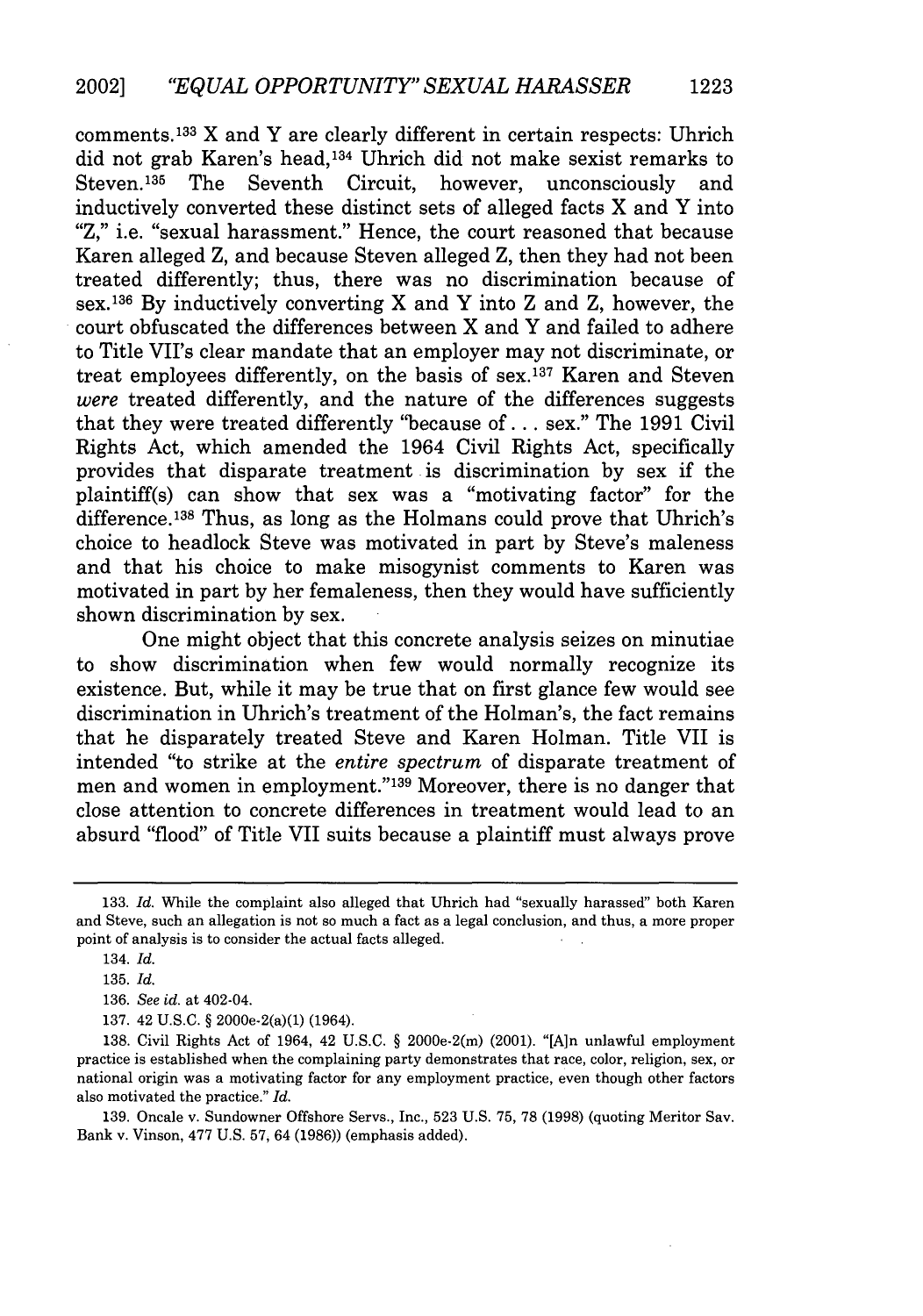that the disparate treatment was motivated in part by sex, and, even more importantly, that the disparate treatment was sufficiently abusive to alter his or her conditions of employment. Under this reasoning, the Holmans still may have lost on the ground that, taken alone, neither headlocks nor misogynist comments are objectively offensive enough to render Steven's or Karen's employment conditions "hostile." The other aspects of Uhrich's harassment would not be considered in this abusiveness analysis because he did not treat Steven and Karen differently with regard to those other aspects. If Uhrich's headlocks and sexist comments were sufficiently severe or pervasive, however, then one or both of the Holmans still might have won; in any event, this would be a question of fact for the jury. The *Holman* court should have accounted for the real differences in the way that Uhrich treated Karen and Steven, and thus, it should have decided the case based on whether the disparate treatment was sufficiently hostile, rather than on a supposed lack of discrimination.<sup>140</sup>

The courts' reasoning in *Showboat, Chiapuzio,* and *Kopp* is more faithful to the dictates of Title VII than is that of the *Holman* court. Title VII forbids employers from treating members of one sex differently from members of the other sex when such disparate treatment is motivated, in part, by  $sex<sup>141</sup>$  Again, this is intended to strike at the entire spectrum of disparate treatment. 142 Because "sexual harassment" is essentially a mere label for a certain category of Title VII violations, the fact that both male and female employees allege facts that can be characterized as "sexual harassment" should not obfuscate gender-based differences in the actual alleged harassing conduct. Therefore, victims of an employer who abuses men and women in different ways generally should be able to sue, as long as they can show that the difference in treatment amounted to a disadvantageous condition of employment and was motivated by the victims' genders.

While this analysis effectively eliminates the equal opportunity harasser exception for situations in which an employer abuses men and women differently, it does not resolve the situation where an employer subjects men and women to exactly the same abuse. Thus,

<sup>140.</sup> This Note's analysis of *Holman* is essentially an application of *Chiapuzio's* reasoning. The author can ascertain no inconsistencies with Title VII in this method of closely analyzing harassment to determine whether there has been disparate treatment.

<sup>141.</sup> Civil Rights Act of 1991, Pub. L. No. 102-166, § 703(m) (1991).

<sup>142.</sup> *Oncale,* 523 U.S. at 78 (quoting *Meritor Say. Bank,* 477 U.S. at 64) (emphasis added).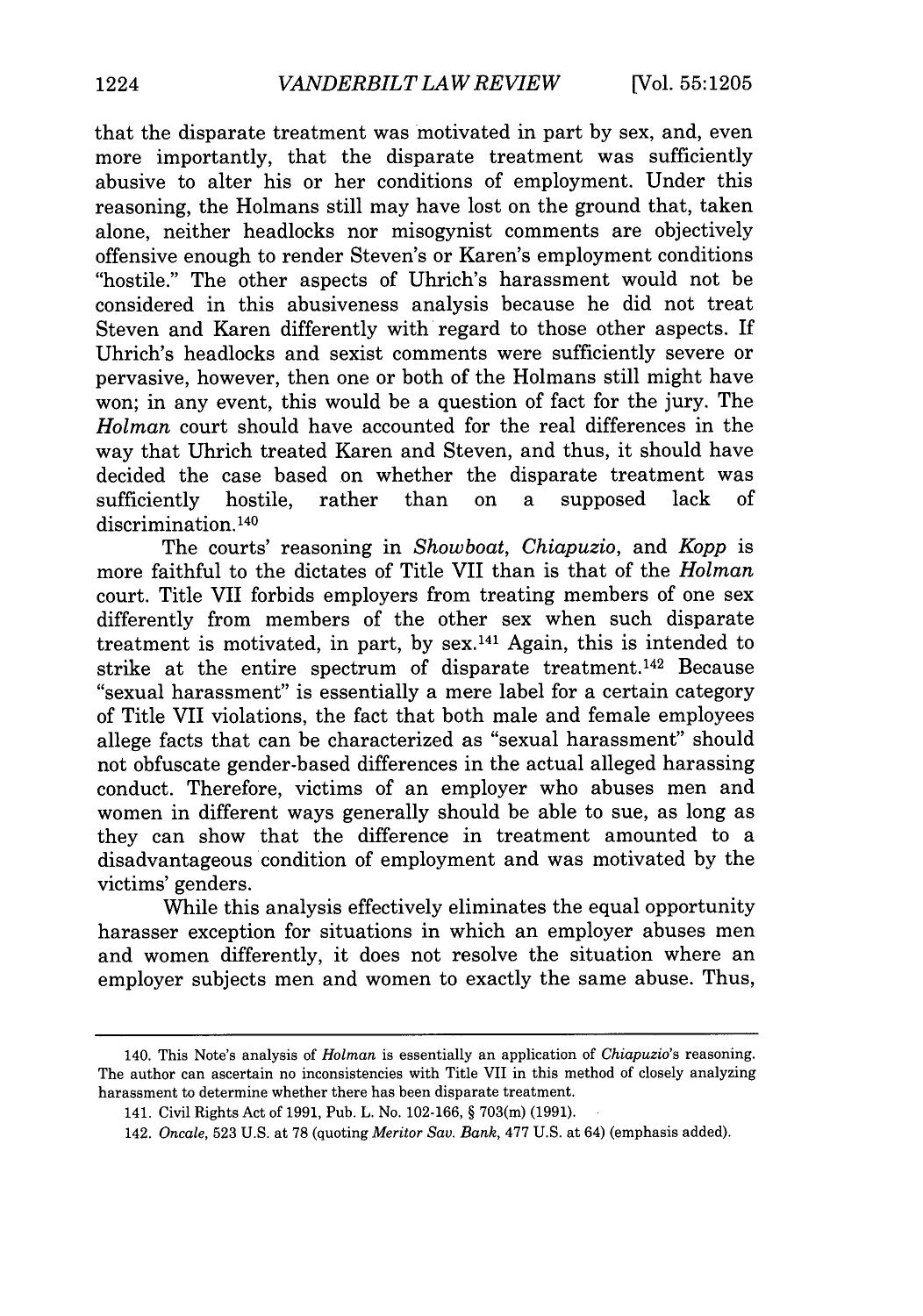this Note's introductory hypothetical, in which Supervisor Fred repeatedly asked both Ken and Carol "How about some sex today?" would not be resolved by disparate treatment analysis. This Note's central thesis, presented in Part IV, will endeavor to show Fred's liability.

#### III. SCHOLARLY PERSPECTIVES ON EQUAL OPPORTUNITY HARASSMENT

Professor Charles Calleros addressed equal opportunity harassment in "The Meaning of 'Sex': Homosexual and Bisexual Harassment Under Title VII", in which he expressed agreement with those courts that deny Title VII liability for equal opportunity harassers.<sup>143</sup> He did, however, acknowledge that one could logically consider the same conduct directed at members of both genders to be sex discrimination by "taking compartmentalization to an extreme."<sup>144</sup> Compartmentalization of qualitatively different burdens for separate analysis is a routine practice in Title VII cases. 145 For instance, if a female employee sues for sexual harassment sex discrimination, an employer could not defend himself by showing that he requires male employees to work more physically strenuous jobs.<sup>146</sup> This compartmentalization principle was implicitly recognized in *Oncale:* "The critical issue, Title VII's text indicates, is whether members of one sex are exposed to disadvantageous terms or conditions of employment to which members of the other sex are not exposed."<sup>147</sup> In the *Oncale* Court's evaluation of "the critical issue," there is no mention of whether there are different disadvantageous "offsetting" terms or conditions of employment that "equalize" the overall working conditions. The only issue in the text is whether, in the context of a particular disadvantageous term or condition, members of one sex are exposed and members of the other are not. Therefore, by clear implication, if an employer's treatment inflicts *different* disadvantageous conditions of employment on men than on women, both male and female victims have a right to sue for the injury that they sustained from the particular disadvantageous condition of employment affecting them personally. Thus, in the example described

**1225**

<sup>143.</sup> Calleros, *supra* note 11, at **79.**

<sup>144.</sup> *Id.* at 77.

<sup>145.</sup> *Id.* at 71 ("[Courts] routinely compartmentalize allegedly discriminatory practices, isolating a particular kind of objectionable policy or practice for analysis.").

<sup>146.</sup> *See id.*

<sup>147.</sup> *Oncale,* 523 U.S. at **80** (quoting Harris v. Forklift Sys., Inc., 510 U.S. 17, 25 (1993) (Ginsburg, J., concurring)).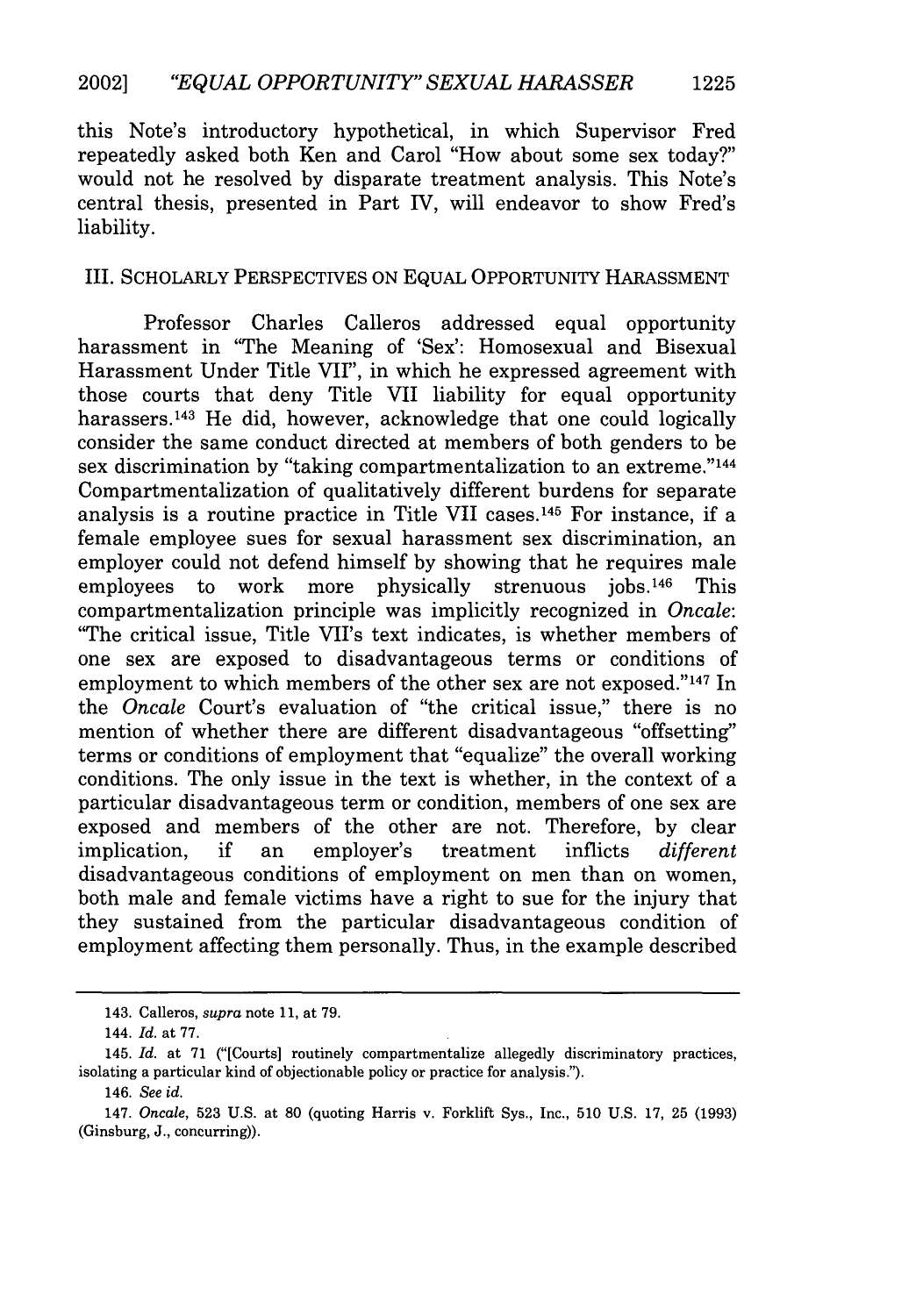above, wherein females are sexually harassed and males are made to perform more strenuous labor, *both* males *and* females could sue (rather than *neither* being able to sue) for their respective injuries.148

Professor Calleros acknowledged that extreme compartmentalization shows that equal harassment subjects men and women to different kinds of harassment.<sup>149</sup> He noted that male victims are subjected to unwelcome demands for homosexual sex, a form of harassment "that might be unsettling to homophobic men in a way that is psychologically different, though not necessarily more intense, [than] the pain and stress visited upon the women as a result of the supervisor's heterosexual advances toward them."<sup>150</sup> He concluded, however, that such analysis extends compartmentalization too far, suggesting that a similar claim could be made of generalized layoffs because men, socialized as "breadwinners," suffer more from losing their jobs than women do.<sup>151</sup>

Professor Calleros may be correct that analyzing the disparate impacts of a layoff from the employees' perspectives could show that men suffer disadvantageously in a different way than women do when laid off. Even so, this argument fails to rebut the propriety of using disparate impact analysis in equal opportunity harassment cases because Calleros's hypothetical amounts to the (potential) imposition of disadvantageous conditions of *unemployment* not suffered by the other sex. Title VII clearly does not obligate employers to concern themselves with former employees' conditions of unemployment.<sup>152</sup> Moreover, one may presume that such layoffs would usually be "consistent with business necessity."'153 Thus, his example fails as a reductio ad absurdum for the role that compartmentalized disparate impact analysis might usefully play in sexual harassment cases. Indeed, sexual harassment seems to be a particularly apt example in which compartmentalized disparate impact analysis would be applicable because, unlike generalized wage reductions, layoffs, etc., sexual harassment is presumably never "consistent with business necessity."

152. 42 U.S.C. § 2000e-2(a)(1) (1964).

<sup>148.</sup> The Supreme Court recognized the concept of simultaneous discrimination in Wengler v. Druggists Mutual Ins. Co., 446 U.S. 142, 142 (1980) (finding that a single policy can simultaneously discriminate against both men and women).

<sup>149.</sup> Calleros, *supra* note 11, at 77.

<sup>150.</sup> *Id.*

<sup>151.</sup> *Id.*

<sup>153.</sup> Civil Rights Act of 1991, 42 U.S.C. § 2000(e) et seq. (1991).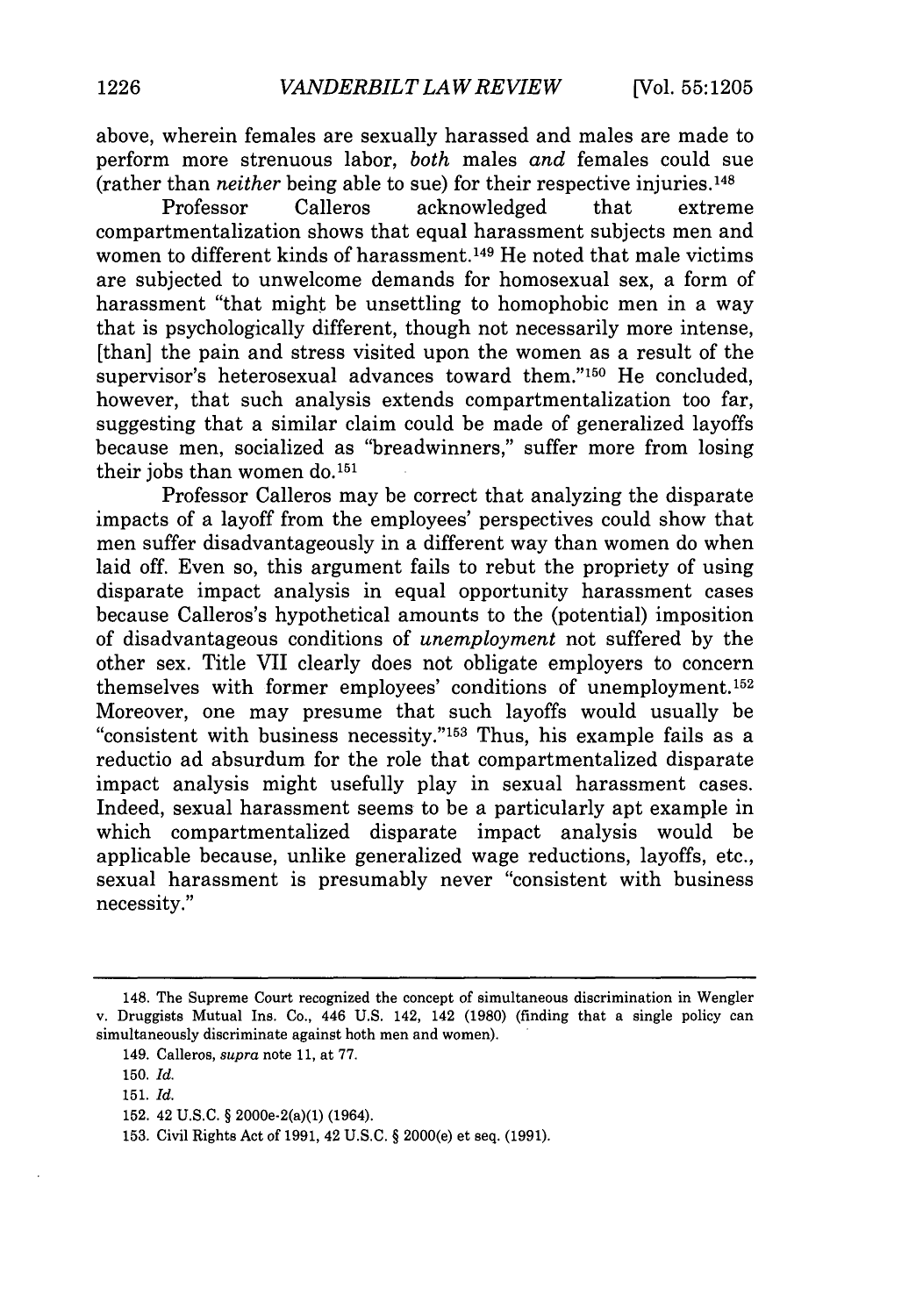In a recently published student article, Dawn Macready argued that the equal opportunity harassment exception is an example of judges using restrictive statutory construction in an effort to restrain the size and influence of government and not because it accords with statutory purposes. 154 She argued that the equal opportunity harassment exception frustrates Title VII's purpose of protecting equality in the workplace and that the statutory language, "because of... sex," is ambiguous enough to be interpreted to prohibit equal opportunity harassment. 155 For instance, while "sex" has been interpreted to refer only to the male-female distinction, it could be interpreted more broadly also to refer to sexuality, sexual conduct, or sexual impulses. 156 Under that interpretation, the fact that a supervisor harasses members of both genders would be irrelevant to his liability because he would be singling out employees for harassment "because of " his sexual desire for them. Macready also suggested that this expanded interpretation of "sex" is unnecessary since courts could simply follow the reasoning developed *Chiapuzio157* to argue that when harassers harass men in a different way than they harass women, they are discriminating based on sex.<sup>158</sup> Thus, Macready found that the- equal, opportunity harassment exception could be eliminated via either of these routes, that the exception is "absurd on its face," that Title VII's purpose of providing an egalitarian workplace mandates its elimination, and therefore, that the issue is an example of recalcitrant courts using their statutory construction power to rein in the federal government's influence. <sup>159</sup>

While this Note joins in Macready's support for the *Chiapuzio* reasoning, $160$  her argument that courts ought to interpret "sex" as meaning both gender and sexual conduct rings a little hollow. She is not without support,16' but not only has -this interpretation been definitively denied 162 it is also a little silly. True, "sex" *can* mean sexual conduct. But "race" can mean racing conduct, perhaps running or swimming. "Age" can mean aging conduct, perhaps smoking or

**160.** *Id.* at **672-74.**

<sup>154.</sup> Dawn Macready, Note, *Statutory Construction as a Means of Judicial Restraint on Government: A Case Study in Bisexual Harassment under Title VII,* **27** OHIO **N.U.** L. REV. **659, 676 (2001).**

**<sup>155.</sup>** *Id.* at **675.**

**<sup>156.</sup>** *Id.*

**<sup>157.</sup>** Discussed *infra* at Part II.B.2.

**<sup>158.</sup>** Macready, *supra* note 154, at **672-74.**

**<sup>159.</sup>** *Id.* at **675-76.**

**<sup>161.</sup>** Ellison v. Brady, 924 **F.2d 872, 875-76** (9th Cir. **1991).**

**<sup>162.</sup>** Oncale v. Sundowner Offshore Serv., Inc., **523** U.S. 75, **80** (1998).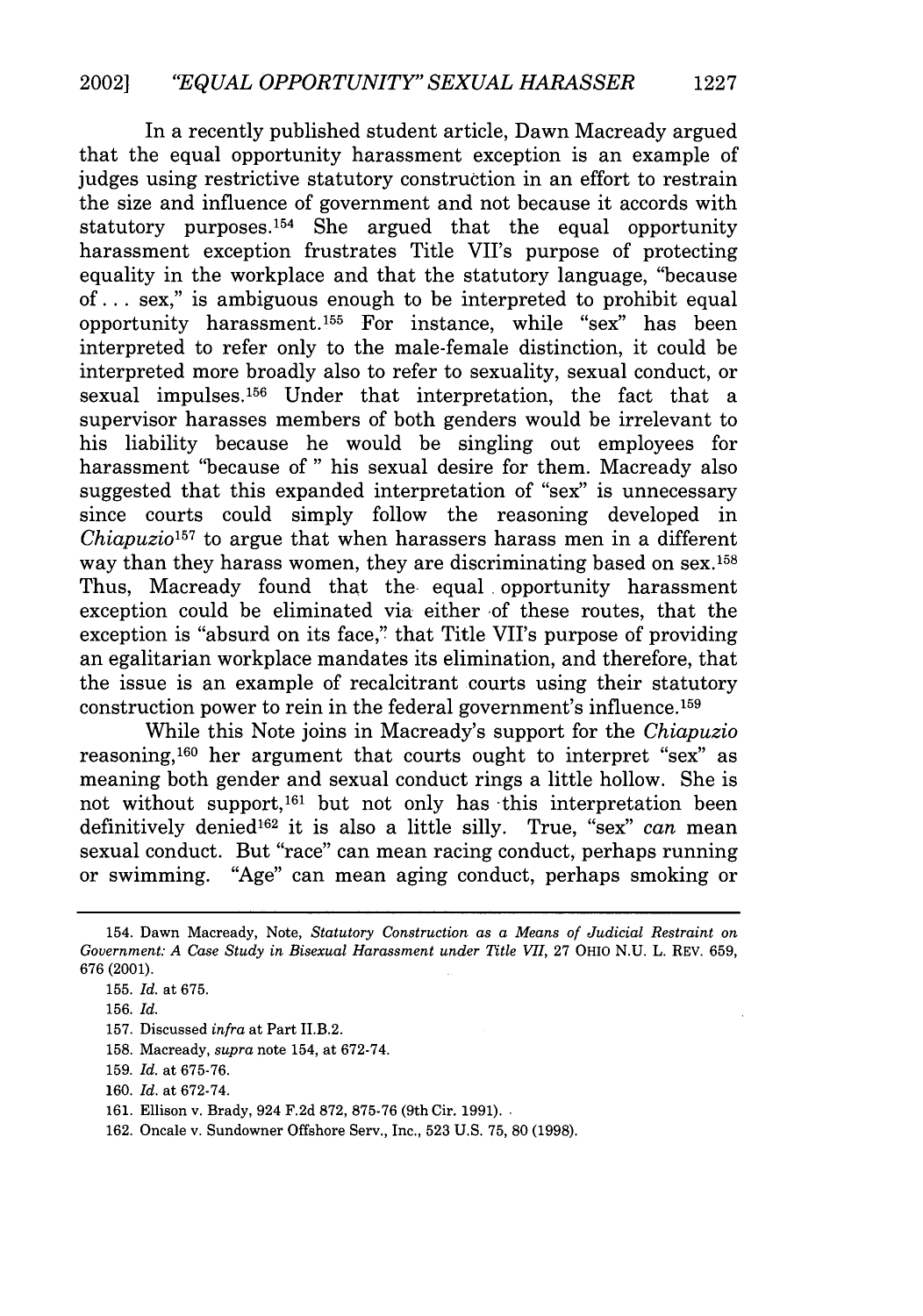tanning. The Author can not imagine Macready seriously arguing that Title VII prohibits employers from discriminating against running marathons. It seems fairly obvious that the protected characteristics listed in Title VII are just that; protected *characteristics*, not activities. Thus this Note concurs with the Thus, this Note concurs with the Supreme Court's determination that harassing workplace sexual conduct does not automatically satisfy Title VII's "because of **...** sex" requirement.1<sup>63</sup>

In *The Sexual Harassment of Men: Evidence for a Broader Theory of Sexual Harassment and Sex Discrimination,* psychologists Margaret Stockdale, Michelle Visio, and Leena Batra built on Katherine Franke's 1997 *Stanford Law Review* Article, 164 which criticized existing theory on sexual harassment's relationship to sex discrimination and created a new theory that adequately accounts for atypical forms of harassment, such as same sex and equal opportunity harassment.165

The psychologists argued that sexual harassment constitutes sex discrimination when "the conduct is being used to enforce or perpetuate 'hypergender' norms and stereotypes."'166 The authors further explained, "Hypergender norms are composed of both hypermasculinity (a rigid male sex-role stereotyped identity composed of calloused sex attitudes toward women, a conception of violence as manly, and a view of danger as exciting) and hyperfeminity (a rigid female sex-role stereotype identity that women are viewed as sexual objects)."<sup>167</sup> They found that this understanding of sexual harassment's discriminatory effects would:

Recogn[ize] that (a) sexual harassment reinforces rigid sex-role norms and stereotypes that subjugate all women and those men who do not conform to heterosexual norms of masculinity; (b) the harassment of men by other heterosexual men constitutes sex discrimination because it has the effect of perpetuating hypermasculine and heterosexist standards<sup>168</sup> ... (c) bisexual or equal-opportunity harassment constitutes sex discrimination even though members of both genders are harassed because such an

167. *Id.* at 636-37.

168. By "heterosexist standards," the authors mean "an ideological system that denies, denigrates, and stigmatizes any non-heterosexual form of behavior, identity, relationship, or community." *Id.* at 637 (quoting G. M. Herek, *Heterosexism, Hate Crimes, and the Law, in* VIOLENCE AND THE LAW 89-112 (M. Costanzo & S. Oskamp eds., 1994).

<sup>163.</sup> *Id.*

<sup>164.</sup> Katherine Franke, *What's Wrong with Sexual Harassment?,* 49 STAN. L. REV. 691 (1997).

<sup>165.</sup> Margaret S. Stockdale et al., *The Sexual Harassment of Men Evidence for a Broader Theory of Sexual Harrassment and Sex Discrimination,* 5 PSYCHOL. PUB. POLY & L. 630, 659-61 (1999).

<sup>166.</sup> *Id.* at 636.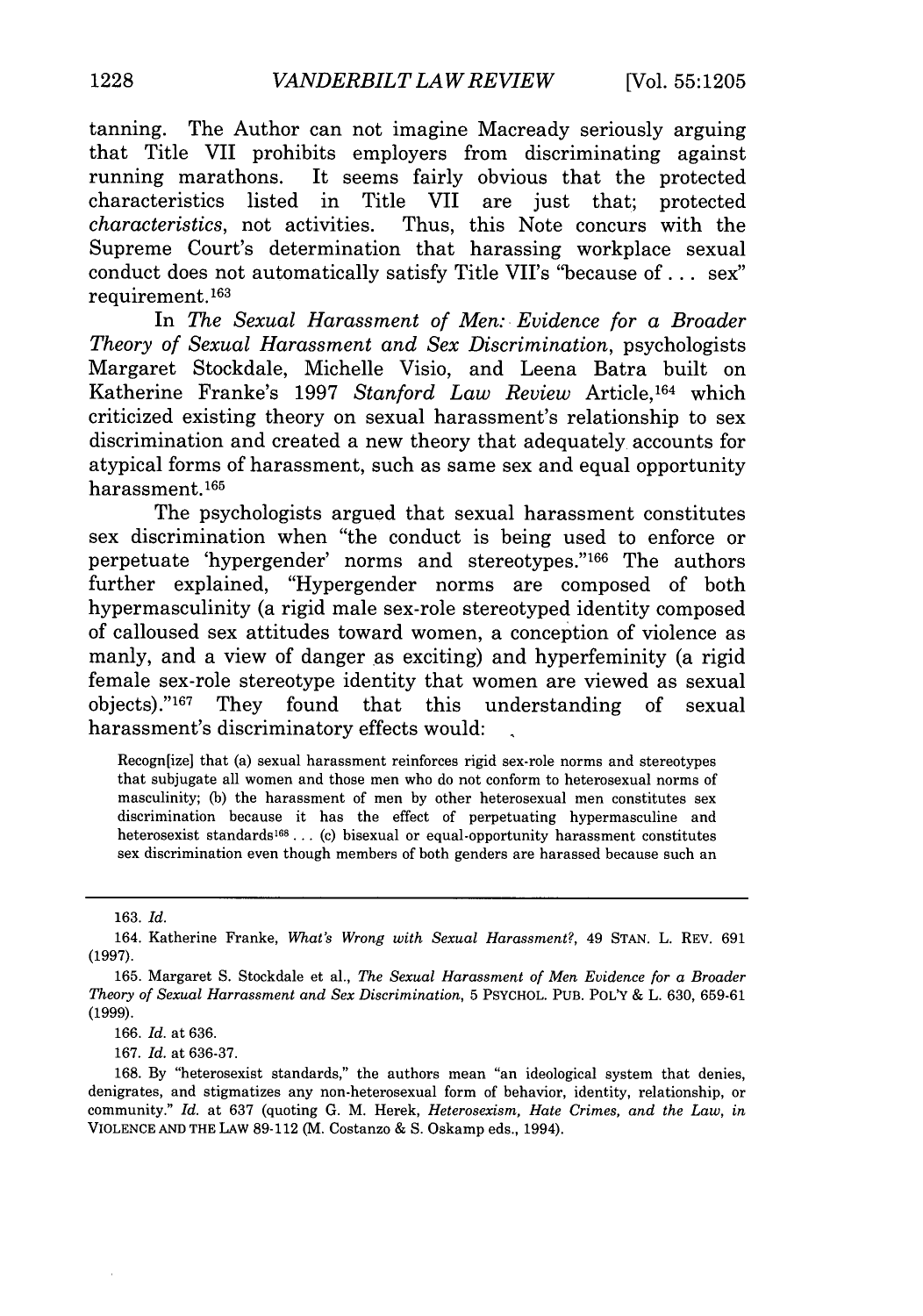act can directly subordinate women by conditioning employment benefits on sexual cooperation or creating a hostile work environment for women, and it can indirectly subordinate women by harassing men in order to maintain male dominance through hypermasculine ideology.<sup>169</sup>

Through empirical psychological research, the psychologists determined that men harass men in significantly different ways from how they harass women.<sup>170</sup> Their primary finding was that male-male harassment typically takes the form of enforcing a hypermasculine heterosexual gender-role on those men who expose "weakness" or seem "effeminate."171"[[M]ale on male sexual harassment] often involves enforcing masculine gender role expectations of strength and dominance ... [and is usually inflicted on slightly younger, [less senior, lower paid, non-supervisory personnell."<sup>172</sup> Thus, their research implies that the hypothetical "bona fide" equal opportunity harasser<sup>173</sup> may be nothing more than a fictional character. Indeed, all of the equal opportunity harassment cases thus far conform to these psychologists' finding that the male harasser will harass men in a male-hierarchy-imposing manner, while he harasses women in a sexually-derogatory and sex-extracting manner.<sup>174</sup> These findings suggest that the so-called equal opportunity harasser is driven by different goals when he harasses men than when he harasses women, and that he imposes different "disadvantageous conditions of employment"'175 on men than on women. Therefore, the psychologists' finding directly supports this Note's thesis that equal opportunity harassment can constitute sex discrimination in violation of Title VII.176

In April of 2001, *Washington Law Review* published student Shylah Miles's piece in which she argued that the equal opportunity harassment defense should be eliminated by analyzing the "because

172. *Id.* at 655, 658.

174. Holman v. Indiana, 211 F.3d 399, 404 (7th Cir. 2000); Steiner v. Showboat Operating Co., 25 F.3d 1459, 1463-64 (9th Cir. 1994); Kopp v. Samaritan Health Sys., Inc., 13 F.3d 264, 269-70 (8th Cir. 1993); Chiapuzio v. BLT Operating Corp., 826 F. Supp. 1334, 1337-38 (D. Wyo. 1993).

175. Oncale v. Sundowner Offshore Servs., Inc., 523 U.S. 75, **80** (1998) (quoting Harris v. Forklift Sys., Inc., 510 U.S. 17, 25 (1993) (Ginsburg, J., concurring)).

176. Discussed *infra* at Part IV.

 $\overline{1}$ 

**1229**

<sup>169.</sup> *Id.*

<sup>170.</sup> *Id.* at 647-56.

<sup>171.</sup> *Id.*

<sup>173.</sup> The "bona fide" equal opportunity harasser harasses men and women in exactly the same manner.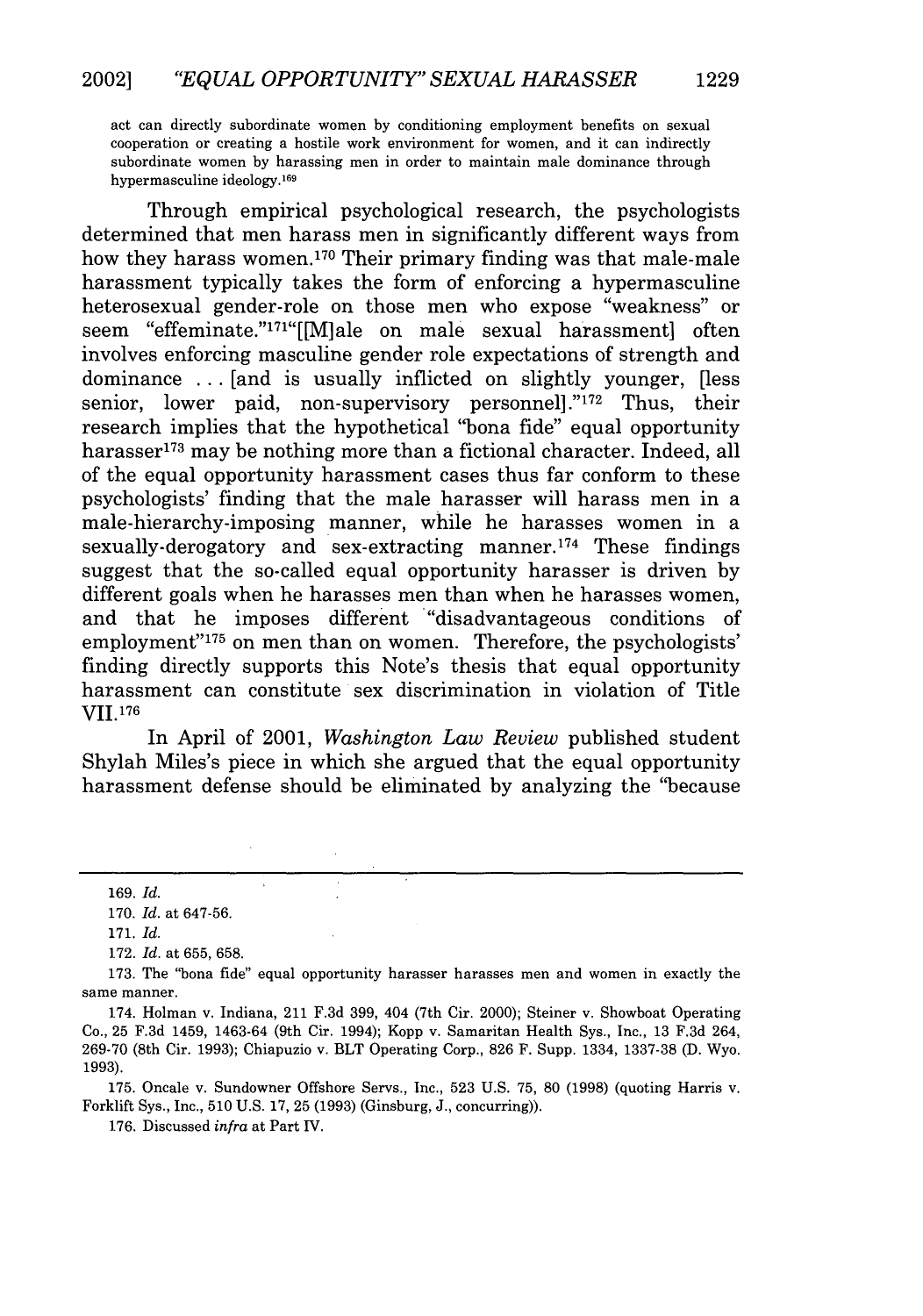## of... sex" element in sexual harassment claims on an individual rather than a gender-comparative basis.<sup>177</sup> She claims that:

Analyzing each claim individually will enable courts to deny the equal-opportunityharasser defense. Where a perpetrator harasses both men and women, the traditional interpretation of the 'because of sex' element prevents plaintiffs from making the required showing of disparate treatment. Evidence of disparate treatment, however, does not exhaust the evidence of discrimination because of sex; individual analysis of the plaintiffs claim may also expose harassment based on an individual's sex. This analysis separates plaintiffs' claims and analyzes conduct directed at each plaintiff individually. If that conduct is motivated by the plaintiffs gender, then the plaintiff has satisfied the 'because of sex' element. By utilizing an individual analysis, courts can deny the equalopportunity-harasser defense, enable sexual harassment law to fulfill its purpose, and avoid absurd results that occur with the traditional disparate-treatment requirement.<sup>178</sup>

Miles's "individual analysis" would require courts to essentially focus only on each individual plaintiffs claim, ignoring other plaintiffs from the same workplace or other noncomplaining victims, and look for evidence that the harassing conduct related to the plaintiffs gender. 179 Miles stated further, "Because such a nexus may exist regardless of the [defendant's] conduct toward other employees, a factfinder should be permitted to draw a similar conclusion whenever a plaintiff presents evidence of conduct related to his or her gender, notwithstanding conduct related to other employees' genders. ... [E]vidence of equal-opportunity harassment should not be dispositive."<sup>180</sup> For instance, when a supervisor harasses a female employee with terms such as "cunt" or "broad," the requisite showing of discrimination can be made because such terms are traditionally used to denigrate women.181

Additionally, Miles finds support in *Oncale* for the use of individualized analysis, arguing that "the Court stated in dicta that a plaintiff could show discrimination 'because of sex' with three different types of evidence: (1) comparative evidence, (2) evidence of genderspecific conduct or actions, or (3) evidence of explicit or implicit proposals of sexual activity."<sup>182</sup> Miles argues that the second and third evidentiary routes "opened the door to an individual analysis of the 'because of sex' element because such evidence concerns conduct directed toward the individual plaintiff."<sup>183</sup>

183. *Id.*

<sup>177.</sup> Shylah Miles, Note, *Two Wrongs Do Not Make a Defense: Eliminating the Equal-Opportunity Harasser Defense,* 76 WASH. L. REv. 603, 621 (2001).

<sup>178.</sup> *Id.*

<sup>179.</sup> *Id.* at 623-24.

<sup>180.</sup> *Id.*

<sup>181.</sup> *Id.* at 624-25.

<sup>182.</sup> *Id.* at 628.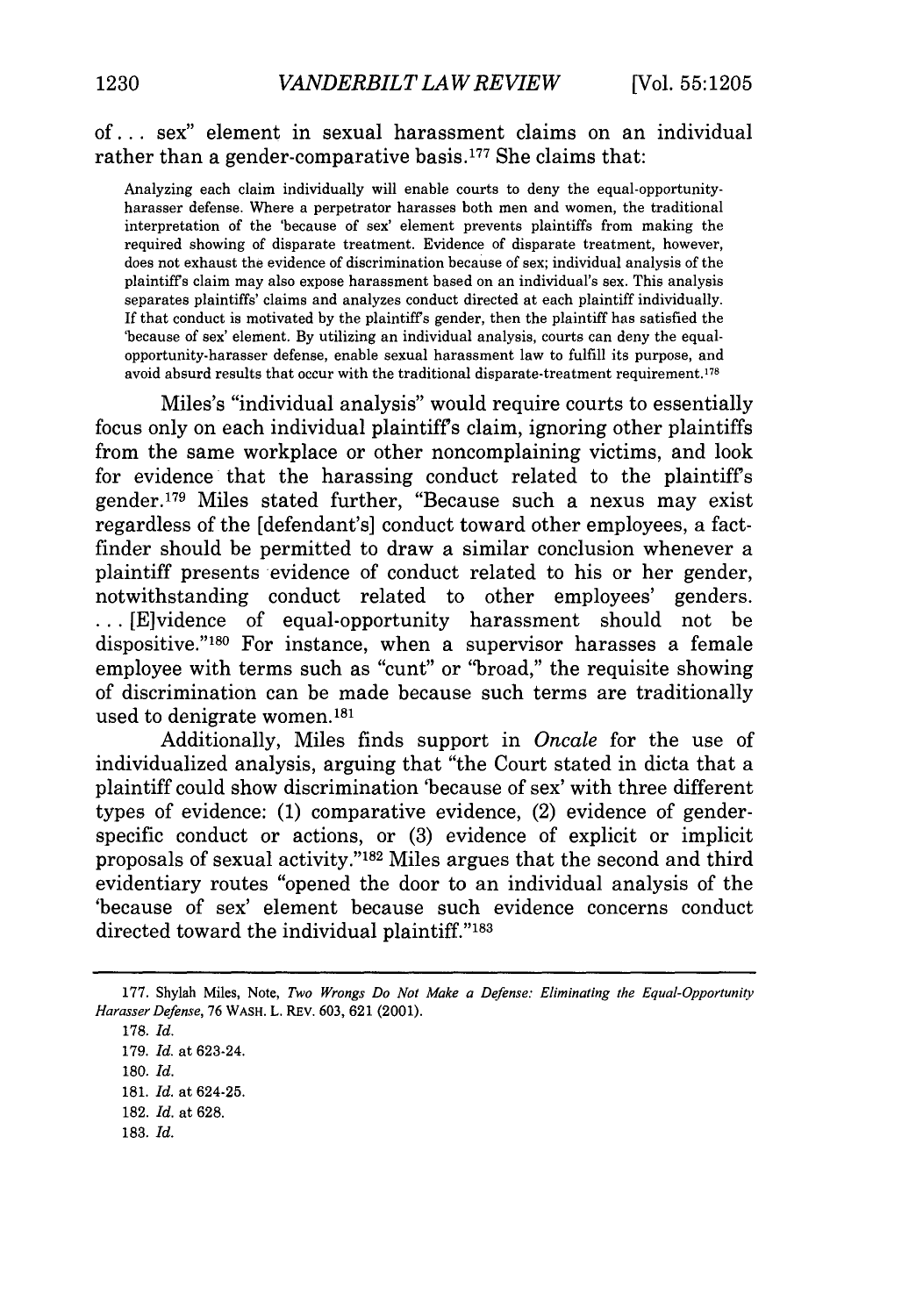While interesting, Miles's proposal is ultimately unpersuasive. She has completely lost sight of Title VII's purpose as an antidiscrimination statute. It is simply nonsensical to make an "individualized" showing of discrimination because discrimination fundamentally relates to inequalities between employees; one cannot show that an employee has experienced inequality if one is unwilling to relate her experience to that of others. The *Oncale* Court reiterated the requirement that members of one gender suffer "disadvantageous terms or conditions of employment to which members of the other gender are not exposed."<sup>184</sup> Miles's approach entirely evades this requirement. Thus, Miles' attempt to resolve the equal opportunity harassment conundrum fails.

In *The Epistemic Contract of Bisexual Erasure,* Kenji Yoshino discussed the bisexual harassment exception and found a number of potential limits on its scope.185 First, he noted that, by and large, courts do not grant the exemption when a harasser who has harassed only one gender defends against a suit simply by claiming to "be" bisexual.<sup>186</sup> Second, he discussed the "sequential bisexual," one who alternates between periods of harassing men and periods of harassing women, and he noted the possible argument that "[e]ven if he harassed the same numbers of men and women, one could still argue that at the time he was harassing any individual man, no woman was in danger, and vice versa."<sup>187</sup> Finally, he cited *Chiapuzio* for the theory that where bisexual harassment occurs in gender-differentiated ways, there has been discrimination "because of sex."188 He noted that in *Chiapuzio* the harasser harassed women in sexual ways and he harassed men in non-sexual ways, thus providing a difference in the harassment based on sex. He contends that the logic of this case can be extended to those cases of sexual harassment of both men and women where the harassment's sexual content manifested itself in systematically sex-differentiated ways **<sup>189</sup>**

Yoshino leaves the bisexual harassment defense intact for those employers who are "genuinely 'sex-blind' such that the sex of the

186. *Id.* at 444.

189. *Id.* at 446.

**1231**

<sup>184.</sup> Oncale v. Sundowner Offshore Servs., Inc., 523 U.S. 75, **80** (1998) (quoting Harris v. Forklift Sys., Inc., 510 U.S. 17, 25 (1993) (Ginsburg, J., concurring))

<sup>185.</sup> Kenji Yoshino, *The Epistemic Contract of Bisexual Erasure,* 52 STAN. L. REV. 353, 436- 61 (2000).

<sup>187.</sup> *Id.* (citing Tietgen v. Brown's Westminster Motors, Inc., 921 F. Supp. 1495 (E.D. Va. 1996)).

<sup>188.</sup> *Id.* at 445-46 (citing Chiapuzio v. BLT Operating Corp., 826 F. Supp. 1334, 1336-38 (D. Wyo. 1993)).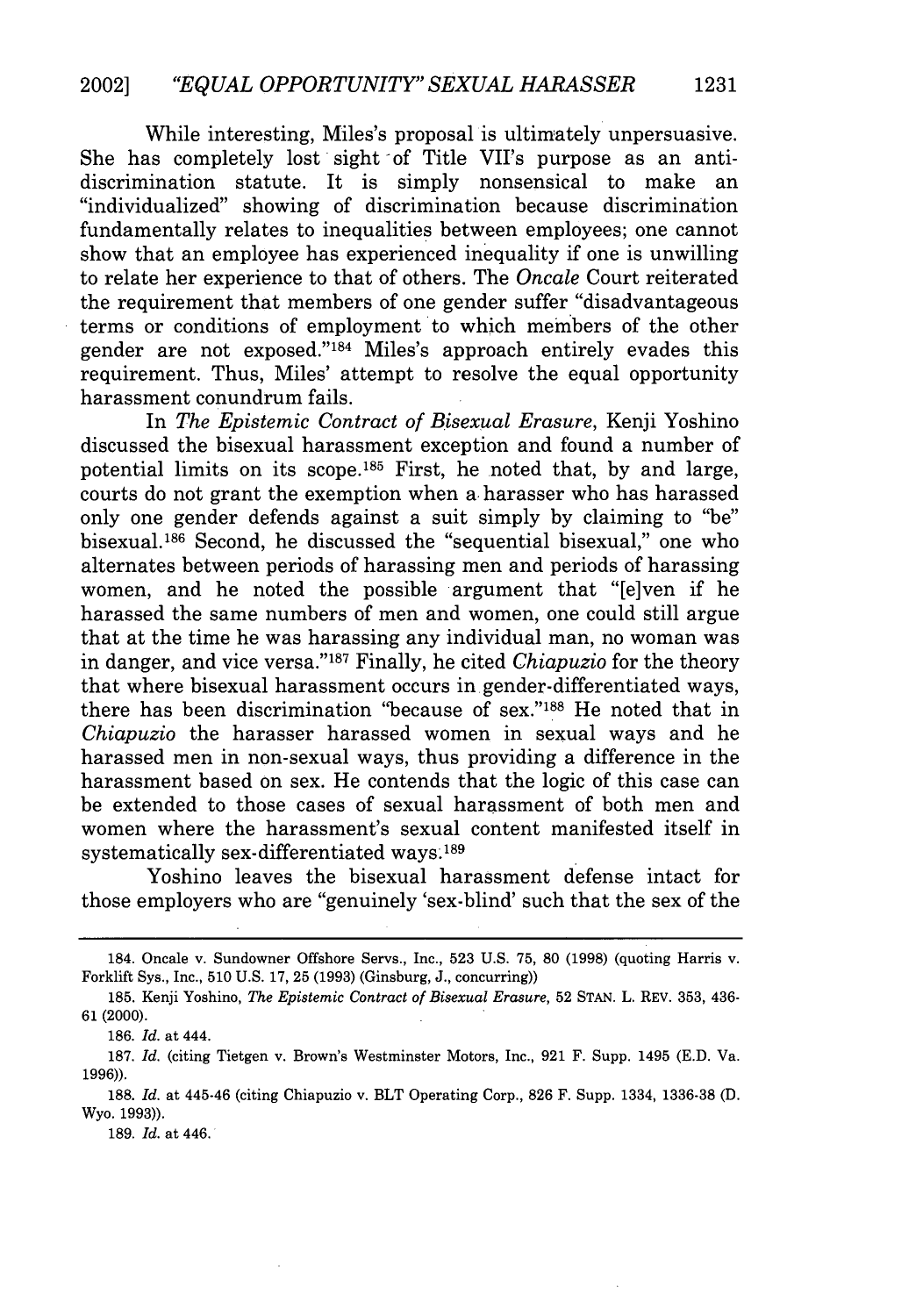victim [has] no salience for him."190 He seems to be stuck with this conclusion because of his general approach to this issue, which is, perhaps, overly focused on the subjective motivations of the harasser and lacking in regard for the impact on the victims' "conditions of employment." 191 Title VII's text, and the *Oncale* court's interpretation of it, indicate that the critical issue is whether members of one sex suffer disadvantageous conditions of employment that members of the other sex do not. Rather than looking exclusively to whether sex has salience for the harasser, Yoshino ought to have considered the victims' conditions of employment. <sup>192</sup>

In *The "Undifferentiating Libido'" A Need For Federal Legislation to Prohibit Sexual Harassment by a Bisexual Sexual Harasser,* Robin Applebaum argued that:

Technically, Title VII should not provide a remedy to victims of bisexual harassment because the harasser is treating both sexes alike and therefore, the requisite "but for" standard can never be satisfied. However, the male supervisor may only sexually harass one woman, despite working among several. Similarly, in a same-sex sexual harassment situation, not everyone of the harasser's gender will be harassed. The "but for" standard is not necessarily "but for" the victim's sex, rather "but for" the employer's sexual attraction to the employee, the employee would not have been harassed.<sup>193</sup>

Applebaum goes on to conclude, however, that including equal opportunity harassment in Title VII would stretch Title VII "even further" beyond its original intent. Furthermore, she found that while sexual harassment, in general, is a bad fit with Title VII's antidiscrimination purpose, it should be generally prohibited nevertheless. 194 Thus, she proposes that the only viable solution to resolving the theoretical weaknesses of including sexual harassment in Title VII, and the troubling gaps in protection flowing from those weaknesses, such as the lack of prohibition against bisexual harassment, is new federal legislation that specifically targets sexual harassment in the workplace.<sup>195</sup> In thus arguing, she follows in

<sup>190.</sup> *Id.*

<sup>191. 42</sup> U.S.C. § 2000e-2(a)(1) (1964).

<sup>192.</sup> It should be noted that Yoshino's article only tangentially touches on this topic and does not go to a great effort to make radical analytical moves with it, basically being content to summarize already proposed limits and discuss their implications. His article's primary focus is on the visibility of bisexuality in the law, a far broader topic than this statutory construction issue. Yoshino, *supra* note 185, at 353.

<sup>193.</sup> Robin Applebaum, Note, *The "Undifferentiating Libido" A Need for Federal Legislation to Prohibit Sexual Harassment by a Bisexual Sexual Harasser,* 14 HOFSTRA LAB. & EMP. L.J. 601, 616 (1997) (citing Michelle Ridgeway Pierce, *Sexual Harassment and Title VII-A Better Solution,* 30 B.C. L. REV. 1071, 1090 (1989)).

<sup>194.</sup> *Id.* at 616.

<sup>195.</sup> *Id.* at 621-22.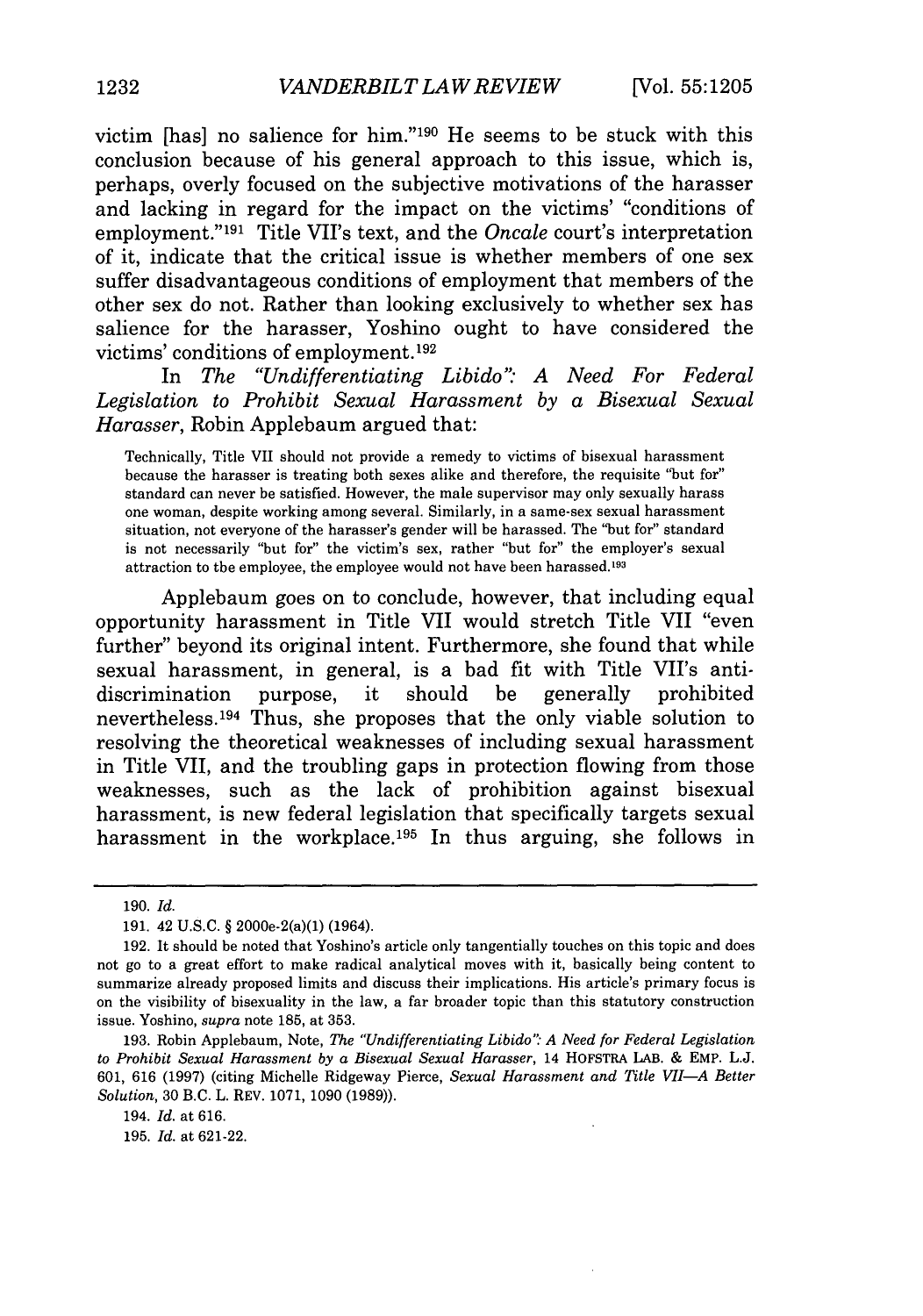Michelle Ridgeway Pierce's footsteps, taking the essential position that using analytical contortions to fit sexual harassment into sex discrimination simply rings false and that the better solution is to pressure Congress to deal with sexual harassment on its face. <sup>196</sup>

Applebaum's view is unfounded. Her main argument, that sexual harassment is "but for" the harasser's sexual attraction rather than being "but for" the victim's sex, displays a fundamental misunderstanding of "but for" analysis. True, the harasser's sexual attraction is generally a sine qua non in sexual harassment cases, but victim's sex is *also* a sine qua non. If the victim were of the opposite sex, the disadvantageous conditions of employment imposed by the harassment would not have been imposed. Applebaum seems far too ready to submit to the Borks of the world in this respect. Moreover, while an anti-harassment statute certainly has its appeal,<sup>197</sup> Congress does not seem to be terribly anxious to make one. Scholars would probably do better to work their influence on the existing doctrine rather than throwing up their hands and asking Congress to get involved.

In *Footnote 55: Closing the "Bisexual Defense" Loophole in Title VII Sexual Harassment Cases,198* Sandra Levitsky uses a Catharine MacKinnon-style gender dominance approach to argue that bisexual harassment is sex discrimination because it reinforces traditional gender norms of male dominance and female submission. 199 She argues that "[s]exual harassment acts **...** both as a penalty for departing from scripted gender norms and as a method of maintaining the gender hierarchy." **200** She states further:

In opposite-sex, equal opportunity, and sexual harassment cases in which a homosexual supervisor harasses an employee of the same sex, the harasser makes the victim feel like a sex object. Sex objects are usually women. For a woman, feeling like a sex object

*Id.*

197. Particularly if one believes that Congress, ought to define sexual harassment rather than leaving that job to courts and the E.E.O.C.

198. Levitsky *supra* note 11, at 1045.

199. CATHARINE A. MACKINNON, FEMINISM UNMODIFIED 107 (1987) (arguing that sexual harassment both expresses and reinforces the social inequality of women to men).

200. Levitsky, *supra* note 11, at 1040.

<sup>196.</sup> *Id.* at 621 (citing Pierce, *supra* note 193, at 1100). Pierce's argument was very similar: The new law would have three beneficial effects. First, it would alleviate the theoretical and analytical problems associated with defining sexual harassment as 'gender discrimination' under Title VII. Second, it would provide a claim for plaintiffs where Title VII is presently inapplicable. More specifically, it would provide a cause of action for plaintiffs not presently included under Title VII, such as victims of bisexual harassment and victims in a single-sex environment. Finally, the proposed legislation would end the distortion of Title VII, thereby returning Title VII's emphasis to legitimate gender issues.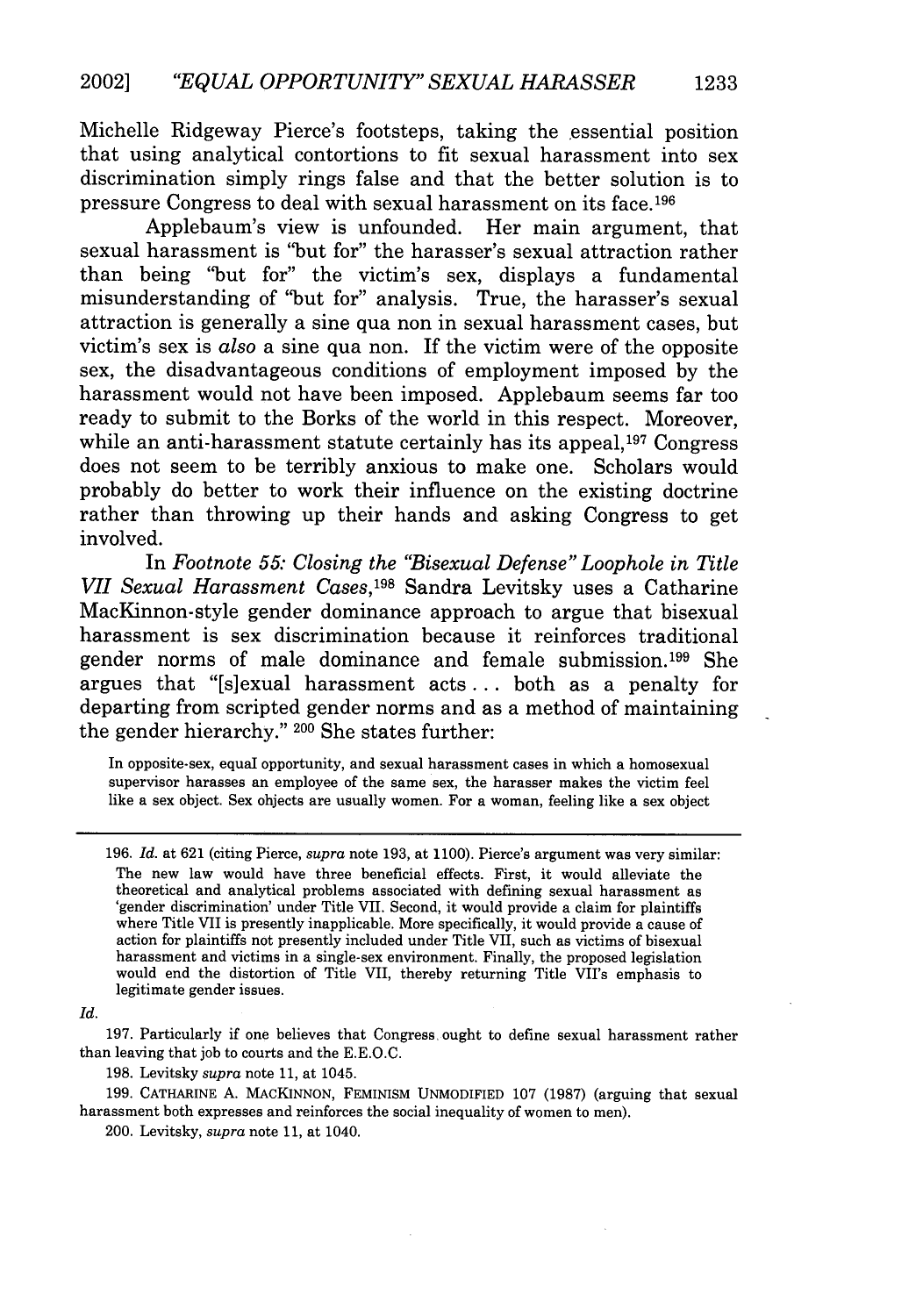reminds her that she is a woman trespassing in a man's world; sexual harassment subordinates women by penalizing them for crossing gender boundaries. Male victims of sexual harassment in these cases are victims of a 'system of gender domination whose principle effect is to subordinate women.' When a person sexually harasses a man, the harasser both feminizes him and reinforces the idea that those qualities associated with women are subordinate to the qualities associated with men.<sup>201</sup>

For instance, often male-on-male sexual harassment is inflicted on men perceived to be "effeminate."202

Levitsky argues that the traditional comparative Title VII analysis should be replaced with the dominance analysis. 203 Where the comparative analysis asks whether the victim would have suffered the disadvantageous terms or conditions if she were a member of the opposite gender, the dominance analysis asks whether the egregious conduct reinforced sex stereotypes that operate to preserve gender hierarchy within the workplace.<sup>204</sup> She goes on to argue that the "equal opportunity harasser, like all ... who harass, reinforces the sexual hierarchy by taking advantage of the sex object stereotype. The dominance analysis holds individuals liable for any harassment based on gender or gender stereotypes that reinforces this sexual hierarchy, regardless of the sex or sexual orientation of the victims."205

While Levitsky's approach is analytically sound and wellfounded in MacKinnon's work, it may be too ambitious in that it demands a fundamental overhaul of the theoretical basis of sexual harassment law. Moreover, MacKinnon developed the fundamentals of this perspective over twenty years ago and it has yet to take hold in the majority of courts. Indeed, MacKinnon's amicus brief for *Oncale* argued along these lines in favor of liability for same-sex harassment.<sup>206</sup> While the Court did allow liability in that case, Justice Scalia's majority opinion bears little resemblance to MacKinnon's dominance theory.<sup>207</sup> Instead, the opinion stayed squarely in line with the comparative approach. 208 Since it is unlikely that the Supreme Court will adopt a radical feminist approach like MacKinnon's in the

<sup>201.</sup> *Id.* (citing PATRICIA HILL **COLLINS,** BLACK FEMINIST **THOUGHT: KNOWLEDGE, CONSCIOUSNESS, AND** THE **POLITICS** OF EMPOWERMENT **69 (1990);** BARBARA **A. GUTEK, SEX AND** THE WORKPLACE **10 (1985)).**

<sup>202.</sup> *Id.* at 1041.

<sup>203.</sup> *Id.* at 1038-44.

<sup>204.</sup> *See id.*

**<sup>205.</sup>** *Id.* at 1044.

<sup>206.</sup> Catharine A. MacKinnon, Oncale v. Sundowner Offshore Servs., Inc., *96-568, Amici Curiae Brief in Support of Petitioner,* 8 UCLA WOMEN'S **L.J. 9,** 30-32 **(1997).**

<sup>207.</sup> *Compare* Oncale v. Sundowner Offshore Servs., Inc., 523 U.S. 75, 80-82 (1998), *with* MacKinnon, *supra* note 206, at 17-22.

<sup>208.</sup> *Oncale,* 523 U.S. at 80-82.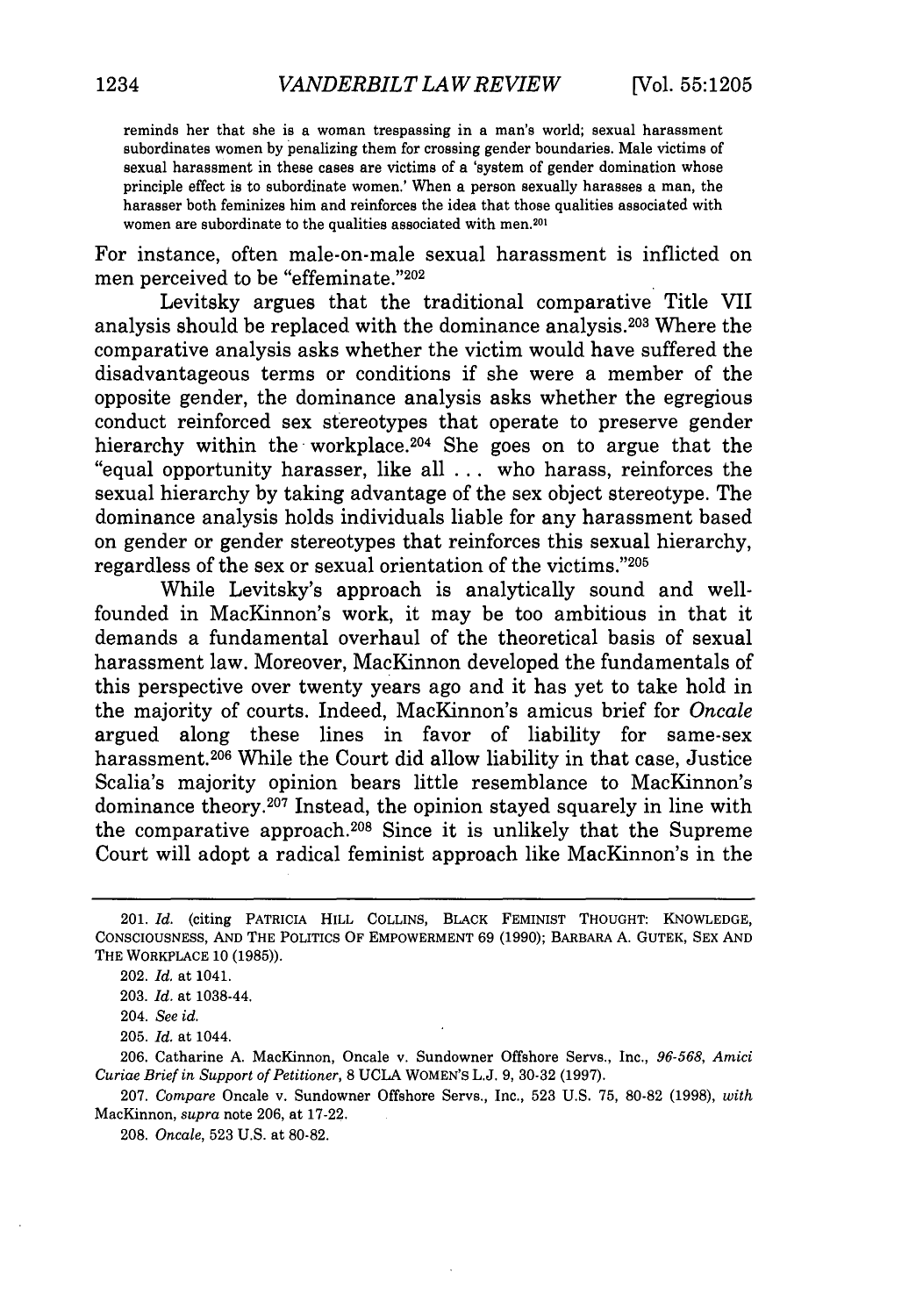near future, it would appear that equal opportunity harassers will remain free from liability unless a theory of liability is devised that is reconcilable with the comparative approach.

#### IV. WHY EVEN BONA FIDE EQUAL OPPORTUNITY HARASSMENT IS DISCRIMINATION "BECAUSE OF... SEX"

Using *Oncale* and the text of Title VII as a basis, it is clear that "harassment" is nothing more than a proxy for acts that create "hostile or abusive conditions of employment," and if those acts impose hostile conditions on one sex, but not on the other, those acts constitute sex discrimination.<sup>209</sup> Therefore, if equal opportunity harassment imposes different disadvantageous conditions of employment on both male and female victims, it follows that equal opportunity harassment discriminates on the basis of sex. If the conditions of employment are viewed from the perspective of the gender-specific reasonable victim, as the *Harris-Oncale* synthesis seems to dictate, 210 it should be clear that equal opportunity harassment may well impose differently disadvantageous conditions of employment on women than men, and perhaps vice-versa. Thus, equal opportunity harassment may violate Title VII under a *disparate impact* analysis, even if it does not violate it under the more traditional disparate treatment analysis. <sup>211</sup>

#### *A. Disparate Impact Under Title VII*

The 1991 Civil Rights Act amended Title VII to statutorily codify employees' rights to be free from disparate impact discrimination. 212 Essentially, an employment practice violates Title VII's disparate impact prohibition if: (1) it causes' a disparate impact on the basis of race, sex, etc., and (2) the employer cannot demonstrate that the practice in question is job-related for the plaintiffs position and consistent with business necessity.<sup>213</sup> Of course, in the sexual

<sup>209. &</sup>quot;The critical issue, Title VII's text indicates, is whether members of one sex are exposed to disadvantageous terms or conditions of employment to which members of the other sex are not exposed." *Id.* at 80 (quoting Harris v. Forklift Sys., Inc., 510 U.S. 17, 25 (1993) (Ginsburg, J., concurring)).

<sup>210.</sup> Discussed *supra* at notes 26-38, and accompanying text.

<sup>211.</sup> Discussed *supra* at notes 121-142, and accompanying text.

<sup>212.</sup> Civil Rights Act of 1991, 42 U.S.C. § 2000(e) et seq. (1991).

<sup>213.</sup> *Id.* at § 2000(e)-2(k).

An unlawful employment practice based on disparate impact is established under [Title VII] only if **...** a complaining party demonstrates that a respondent uses a particular employment practice that causes a disparate impact on the basis of race, color religion, sex, or national origin and the respondent fails to demonstrate that the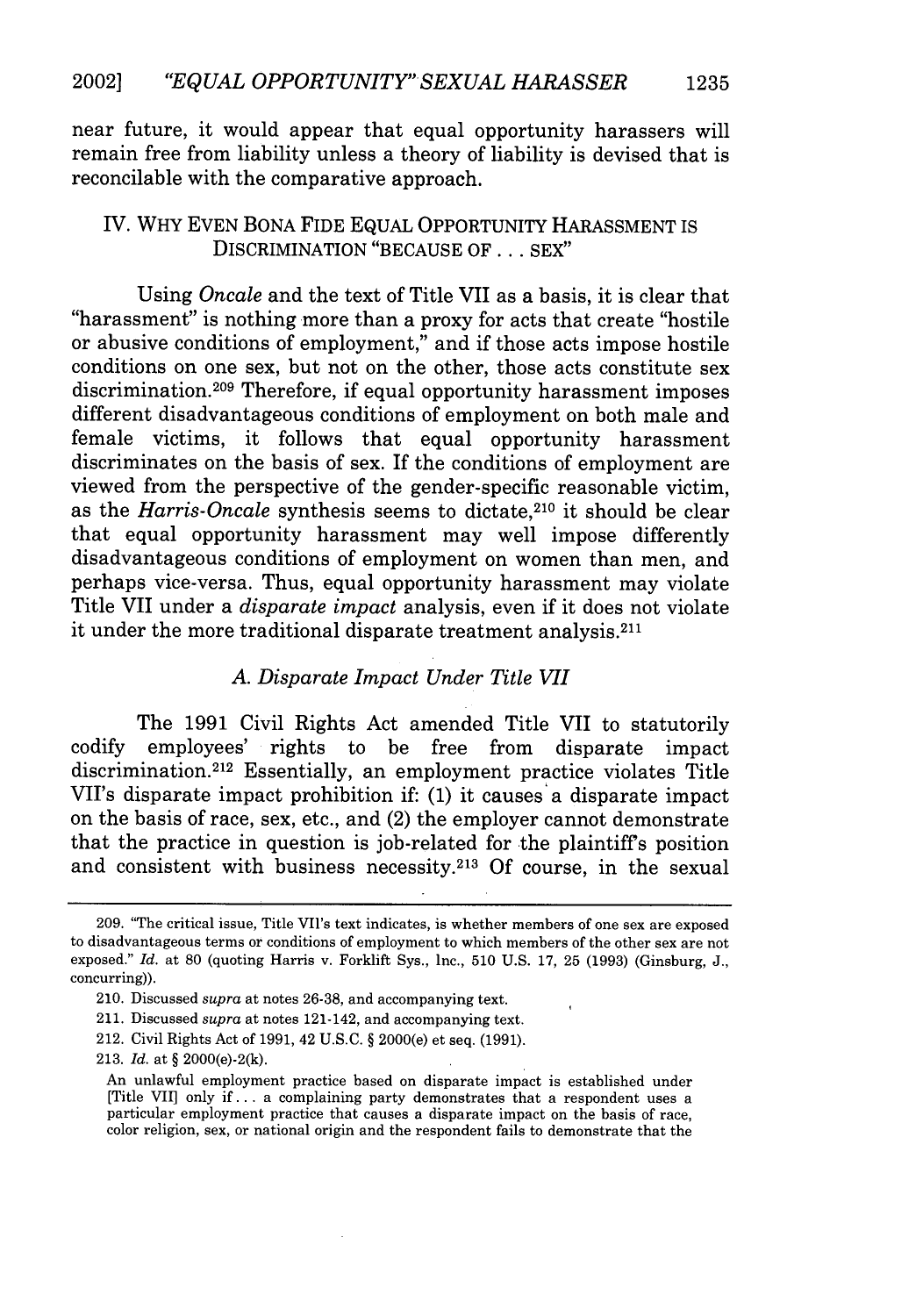harassment context an additional element would be that the employment practice is so objectively abusive that it constitutes a condition of employment<sup>214</sup> -or, perhaps more appropriately, an employment practice.<sup>215</sup> Clearly, sexual harassment is not job-related or consistent with business necessity. Therefore, objectively abusive equal opportunity harassment should constitute sex discrimination violating Title VII if the plaintiffs can show a disparate impact based on sex.

#### 1. Use of the Reasonable Victim Standard to Determine Disparate Impact

The *Harris* Court commands that analysis of the "conditions of employment" take the victim's perspective into account.<sup>216</sup> In defining the standard for when harassment has altered the conditions of employment, the Court indicated that "all the circumstances" must be taken into account, including whether the conduct is threatening, offensive, or humiliating, whether it unreasonably interferes with the employee's work performance, and what the effect is on the employee's psychological well-being.<sup>217</sup> These circumstances cannot be meaningfully analyzed without consideration of the employee's perspective. Thus, because the employee's perspective is used to determine the conditions of employment, whether the conditions of employment vary from one employee to another depends in part on the employees' perspectives. As discussed earlier, this perspective includes the employee's gender. <sup>218</sup>

#### 2. The Method of Compartmentalizing Qualitatively Different Impacts

Recall that "compartmentalization" is the analytical practice of isolating a particular kind of objectionable policy or practice for analysis.<sup>219</sup> For instance, an employer who subjects only female employees to unwelcome sexual advances and who assigns only men to the least desirable work stations would undoubtedly expose his

*Id.*

challenged practice is job related for the position in question and consistent with business necessity.

<sup>214.</sup> Harris v. Forklift Sys., Inc., 510 U.S. 17, 21 (1993).

<sup>215.</sup> Civil Rights Act of 1991, 42 U.S.C. § 2000(e) et seq. (1991).

<sup>216.</sup> *Id.* at 21-22.

<sup>217.</sup> *Id.* at 23.

<sup>218.</sup> Discussed *supra* at notes 26-38, and accompanying text.

<sup>219.</sup> Calleros, *supra* note 11, at 72.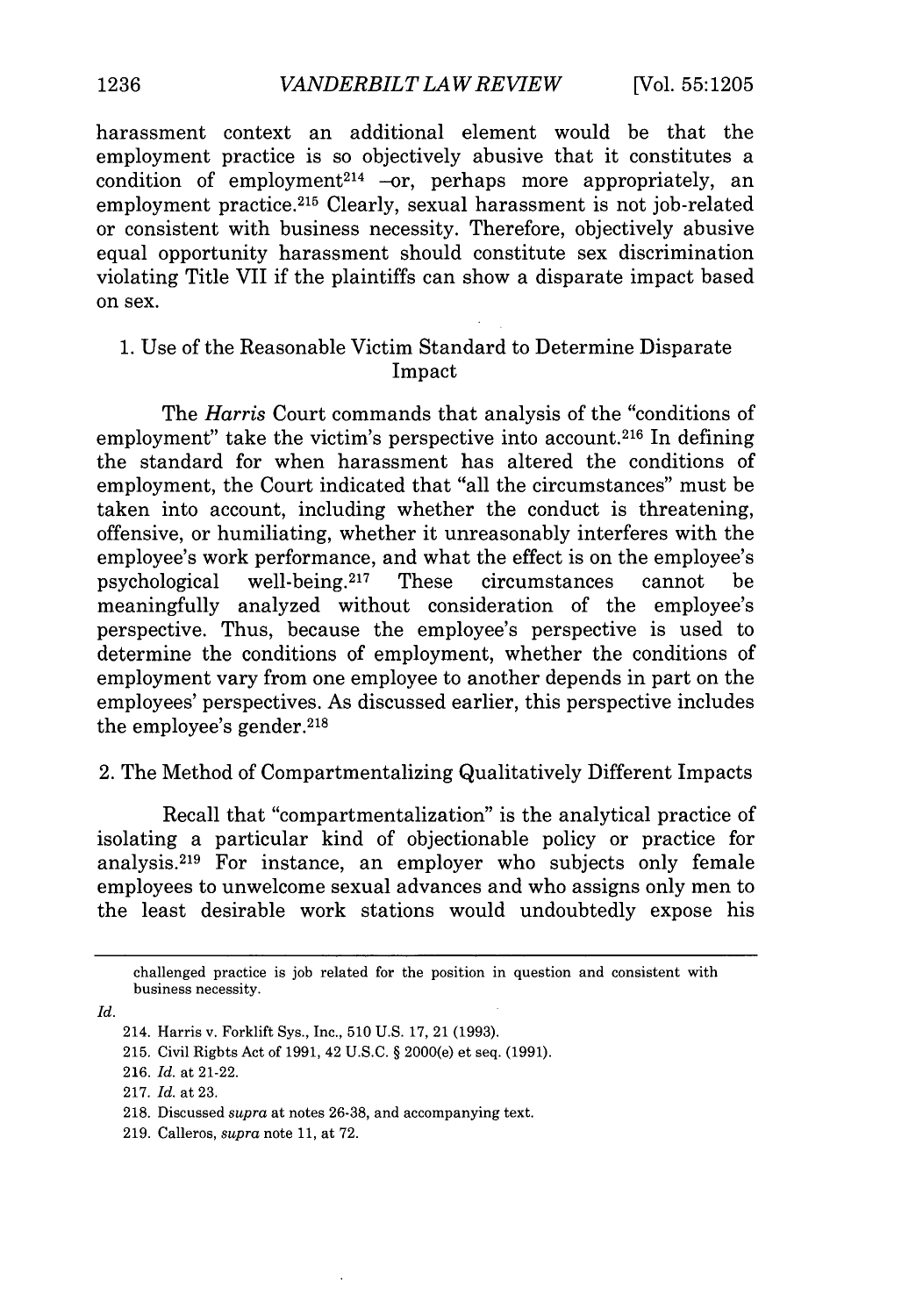employer to liability under Title VII for either or both practices.<sup>220</sup> Professor Calleros indicated that a court would find that women had been discriminated against with respect to one element of working conditions, unwelcome sexual advances, and that men had been discriminated against with respect to another, undesirable work<br>stations.<sup>221</sup> He further noted that some degree of judicial He further noted that some degree of judicial compartmentalization is necessary because, as in the above hypothetical, it would be "unseemly, if not impossible, [to inquire] into the degree of undesirability of a male-only work station [as opposed] to the qualitatively distinct burden suffered by women exposed to unwelcome sexual advances."222

By combining this compartmentalization principle with a disparate impact analysis, the resulting new model looks to whether there are compartmentalizable, qualitatively different disparate impacts imposed on women than on men when both genders are subjected to sexual harassment.

## *B. Equal Opportunity Harassment Will Often Violate Female Victims' Title VII Rights*

Under this model of applying Title VII, one must therefore consider whether Supervisor Fred, though harassing Ken and Carol in *exactly the same manner,* will nonetheless impose *differently disadvantageous* conditions of employment on each, because of their sexes, when he repeatedly asks them "How about some sex today?" Or, to make it absolutely clear that he is demanding the same thing from each of them, if he repeatedly asks, "How about some sodomy today?" Will such unwanted sexual attention result in qualitatively different disparate impacts?

Psychological evidence suggests that the reasonable woman is far more offended by unwanted sexual attention than is the reasonable man. 223 Unwanted workplace sexual advances from a man have been found to be only "slightly upsetting" to most men, but

<sup>220.</sup> *Id.*

<sup>221.</sup> *Id.* at 72-73.

<sup>222.</sup> *Id.* at 73.

<sup>223.</sup> C. Waldo, J. L. Berdahl & L. F. Fitzgerald, *Are Men Sexually Harassed? If So, by Whom?* 22 LAw & HUM. BEHAV., 59-79 (1998) (hereinafter *"Are Men Sexually Harassed'); C.* Waldo, J. L. Berdahl & L. F. Fitzgerald, *Sexual Harassment of Men?* 20 PSYCHOL. OF WOMEN Q. 527-47 (1996) (hereinafter *"Sexual Harassment of Men?').* 'Iuch of what women call sexual harassment is not unwelcome or threatening when experienced by men, and . . **.** the consequences are not as damaging for men as they are for women." *Sexual Harassment of Men?, supra* at 543.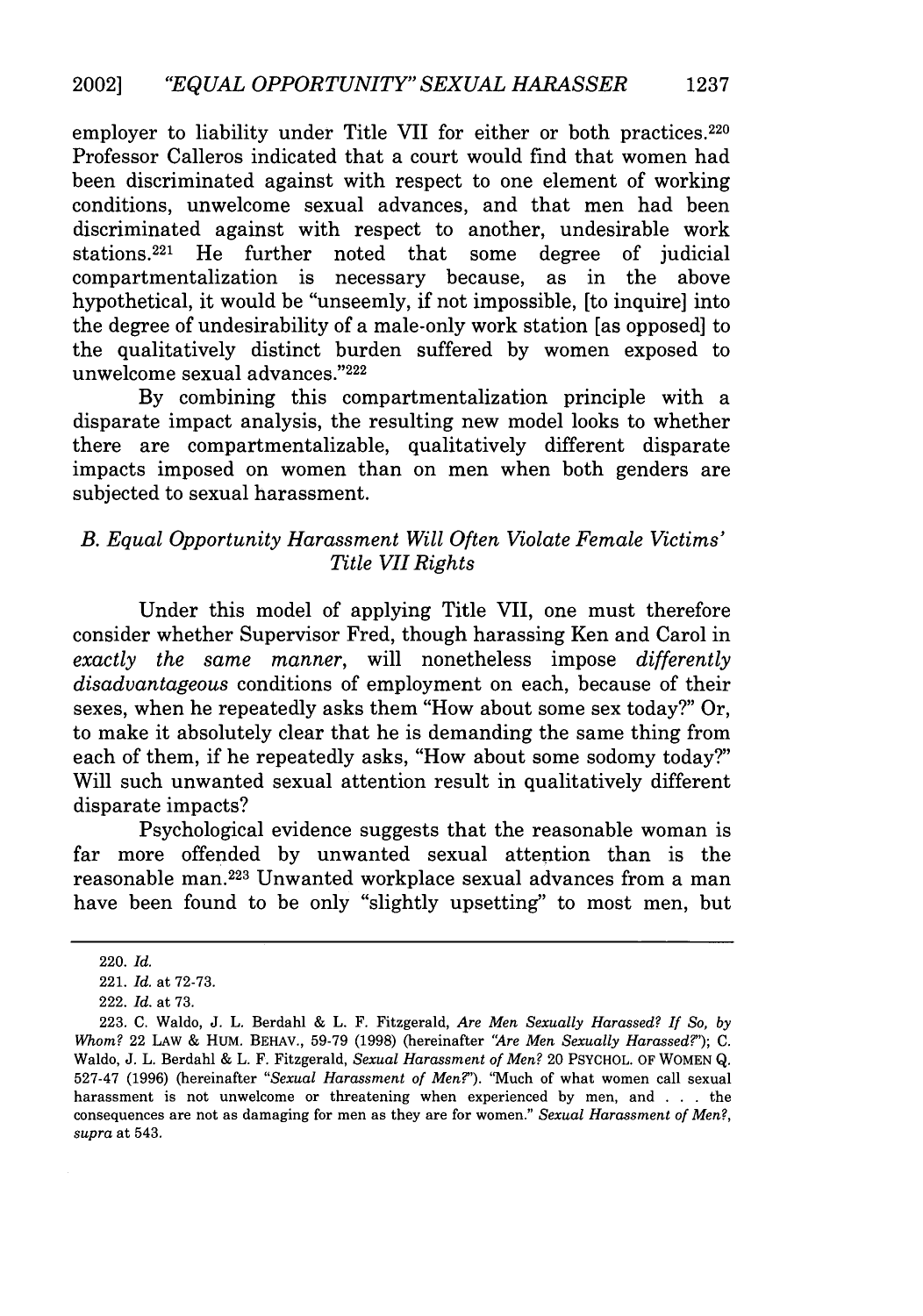"extremely upsetting" to most women. 224 Of course, if unwanted sexual advances are severe and pervasive enough, the reasonable man will eventually experience severe distress. But, one can logically infer from the above findings that as the pervasiveness and severity of unwanted sexual advances increases, the reasonable woman would continue to be more severely distressed than the reasonable man. Therefore, because bona fide equal opportunity harassment imposes a significantly disparate impact on the reasonable woman, it<br>discriminates against female victims in the conditions of discriminates against female victims in the conditions of employment. 225 Returning to the ongoing hypothetical, Carol therefore should be able to sue Supervisor Fred for imposing a sex-based disparate impact in her conditions of employment.

# *C. Equal Opportunity Harassment May also Violate Male Victims' Title VII Rights*

Because the reasonable man generally suffers less from unwanted sexual advances than does the reasonable woman.<sup>226</sup> to show a disparate impact violation Ken must prove that Fred's advances imposed a qualitatively different impact on him; an impact that the reasonable man, but not the reasonable woman, would view as a disadvantageous condition of employment. This Note asserts that Ken's best option is to argue that male-male sexual harassment threatens the reasonable man's cultural gender-status, while malefemale harassment does not threaten the reasonable woman's genderstatus. According to Catharine MacKinnon, male-male harassment makes the target "inferior as a man by social standards **...** for a man to be attacked, placing him in a woman's role, demeans his masculinity; he loses it, so to speak. *This cannot be done to a woman.*"<sup>227</sup> Thus because our society assigns the role of sexual dominator to males and sexual dominatee to females, unwanted sexual advances attack the reasonable man's hold on his gender-role, while they simply reinforce the reasonable woman's gender role. This may lead to a further burden for the reasonable male victim in that he must perform dominating acts in order to consolidate his hold on

<sup>224.</sup> *Are Men Sexually Harassed?, supra* note 223, at 71, 74; *Sexual Harassment of Men?, supra* note 223, at 537.

<sup>225. 42</sup> U.S.C. § 2000e-2(k) (2001)..

<sup>226.</sup> Discussed *infra* at Part IV.B.

<sup>227.</sup> MacKinnon, *supra* note 206, at 19-20.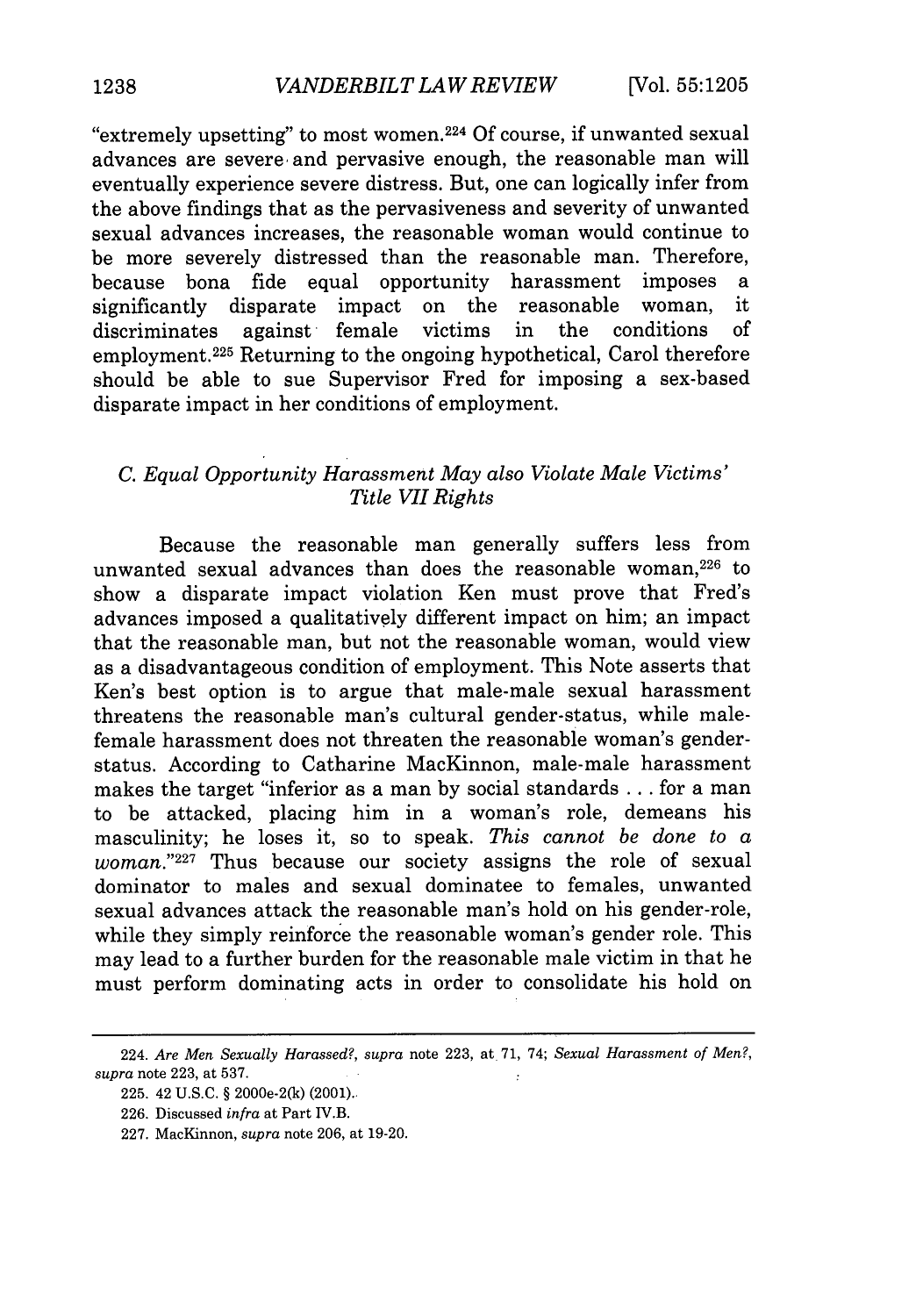masculinity. Additionally, some heterosexual men subjected to malemale sexual advances may experience confusion as to their sexual orientation and additional shame as a result.228 The reasonable woman, however would not experience these burdens when harassed by a man.

Having shown that Fred's advances burden Ken in a way that they do not burden Carol, the remaining question is whether this disparate burden is sufficiently severe to constitute a disadvantageous condition of employment. While jurors must ultimately determine this on a case-by-case basis, interpretation of psychological literature suggests an affirmative answer to this question.<sup>229</sup> The studies indicate that harassment of the kind that enforces men's traditional heterosexual gender role, such as ridiculing men for acting effeminately or pressuring men to engage in stereotypical forms of masculine behavior, is "upsetting" to most men.<sup>230</sup> ln a situation in which unwanted sexual advances are sufficiently severe and pervasive to call the reasonable man's traditional gender-role into question in the manner that MacKinnon describes, he would therefore likely experience gender-role anxiety, as at least "upsetting," and potentially "extremely upsetting," such that gender-role anxiety would constitute a disadvantageous condition of employment.<sup>231</sup>

Thus, under disparate impact analysis, Fred's conduct, if sufficiently severe, should result in liability for actions directed towards both Ken and Carol. One might argue that because Fred's demands were not really motivated by Ken's or Carol's gender, he should not be liable for discrimination.<sup>232</sup> This argument fails, however, because Fred's motivation is irrelevant to disparate impact analysis. Title VII is not a fault-based tort scheme, but rather focuses

230. *Are Men Sexually Harassed?, supra* note 223, at 61.

231. Of course, other psychological effects suffered by males at the hands of male harassers may come to light with further study. This Note does not mean to imply that it has exhausted the possibilities, simply that it has ascertained a potential discriminatory effect that is based on the maleness of the victim in an equal opportunity harassment context.

232. *See infra* Part II.B.2.

**1239**

<sup>228.</sup> While it is uncertain as to whether male sexual harassment of men can bring on such a reaction, male rape of males has been shown to do so. *See* MICHAEL SCARCE, MALE ON MALE RAPE 57-65 (1st ed. 1997). For instance, heterosexual males raped by other males often experience erections and sometimes even ejaculate; such experiences then lead them to doubt their sexuality afterward. *See id.*

<sup>229.</sup> *Are Men Sexually Harassed?, supra* note 223, at 59-79; *Sexual Harassment of Men?, supra* note 223, at 527-47 'Much of what women call sexual harassment is not unwelcome or threatening when experienced by men, and ... the consequences are not as damaging for men as they are for women." *Id.* at 543.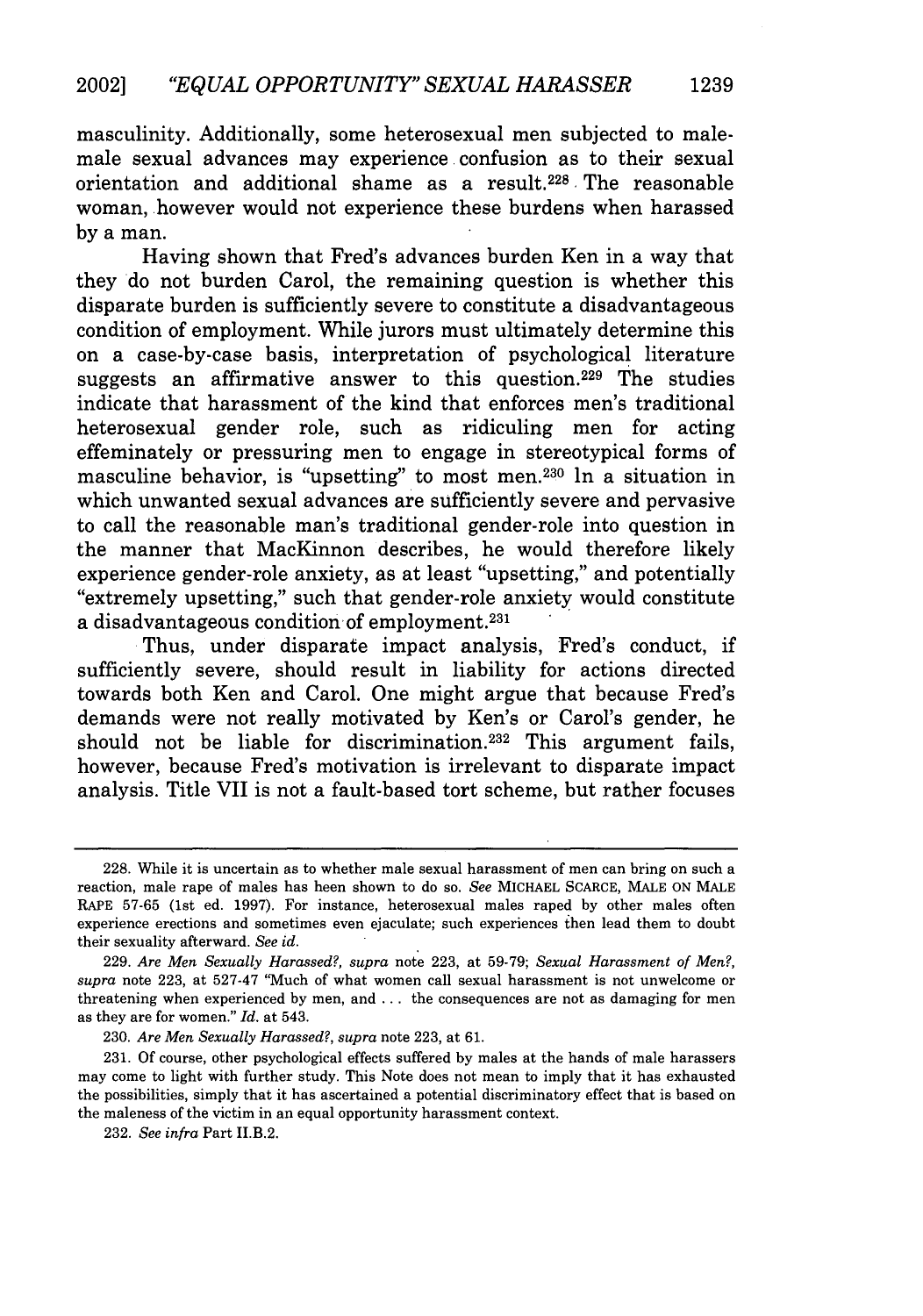on the consequences of employment practices. 233 Neither the 1991 Civil Rights Act nor the *Oncale* Court's recent interpretation of Title VII requires a discriminatory motive in disparate impact cases.<sup>234</sup> *Oncale* reiterated that "the critical issue ... is whether members of one sex are exposed to disadvantageous terms or conditions of employment to which members of the other sex are not exposed."235 Hence, the harasser's motivation is simply irrelevant to a Title VII disparate impact claim.

Thus, under this view of Title VII, one finds that equal opportunity harassment of sufficient severity would often result in finding liability against those who harass females and, perhaps, sometimes result in finding liability against those who harass males.

#### *D. The "Empathetic White Male" Expanded Standing Theory in the Service of Combating Equal Opportunity Harassment*

Many courts have held that members outside the discriminated-against class may sue discriminating employers even though the discrimination was not directed toward them personally. <sup>236</sup> The basic theory behind this expansion of standing is that the congressional intent of Title VII may have been to eliminate prudential standing requirements for such causes of action and to allow any person sufficiently aggrieved to meet the Article III "case or controversy" requirement to be able to sue.<sup>237</sup> For instance, if an employer creates a work environment that is hostile to women, male employees may sue under Title VII by alleging that they are injured by the loss of their right to an environment free from gender discrimination.<sup>238</sup> Some circuits have denied such standing, but one of the main rationales supporting that decision was the now-defunct rule

<sup>233.</sup> Ellison v. Brady, 924 F.2d 872, 880 (9th Cir. 1991) (citing Griggs v. Duke Power Co., 401 U.S. 424, 432 (1971); Rogers v. E.E.O.C., 454 F.2d 234, 239 (5th Cir. 1971)).

<sup>234.</sup> Civil Rights Act of 1991, 42 U.S.C. § 2000(e) et seq. (1991); Oncale v. Sundowner Offshore Servs., Inc., 523 U.S. 75, 80-82 (1998).

<sup>235.</sup> *Oncale,* 523 U.S. at 80 (quoting Harris v. Forklift Sys., Inc., 510 U.S. 17, 25 (1993) (Ginsburg, J., concurring)).

<sup>236.</sup> N. Morrison Torrey, *Indirect Discrimination Under Title VII: Expanding Male Standing To Sue For Injuries Received As A Result Of Employer Discrimination Against Females,* 64 WASH. L. REV. 365, 383-84 (1989); Laura M. Jordan, Note, *The Empathetic, White Male: An Aggrieved Person Under Title VII?,* 55 WASH. U. J. URB. **&** CONTEMP. L. 135, 145-50 (1999).

<sup>237.</sup> U.S. CONST. art. III. "The judicial Power shall extend to all Cases, in Law and Equity, arising under this Constitution, [and) the Laws of the United States." *Id.*

<sup>238.</sup> Torrey, *supra* note 236, at 378. *See* Meritor Savings Bank v. Vinson, 477 U.S. 57, 65 (1986).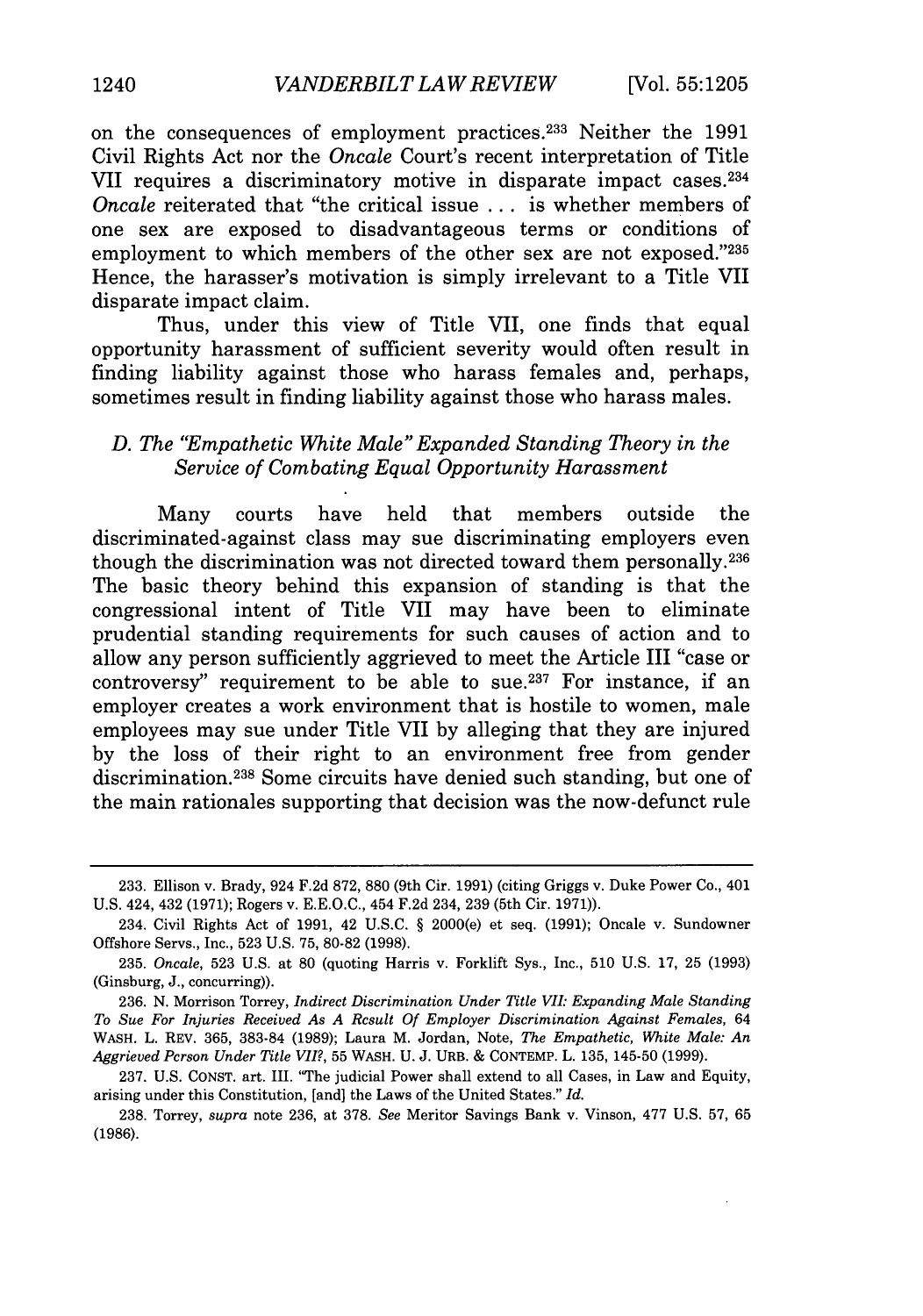against same-sex sexual harassment suits.239 Federal circuit courts of appeal that have denied direct liability for same-sex harassment have reasoned that males should not be able to "end run" the standing barrier by suing based on harassment against their female colleagues. 240 Because *Oncale* has overruled those federal circuits that rejected same-sex sexual harassment suits, the rationale for denying third-party standing has disappeared. <sup>241</sup>

Hence, it would seem that in many federal circuits, at a minimum the Third, Fifth, Sixth, Seventh, and the District of Columbia, 242 male victims of equal opportunity harassment may be able to sue because of the already-established psychologically disparate impact that such harassment has on their female colleagues. By focusing both male and female plaintiffs' efforts on proving the discriminatory effect on women, plaintiffs should be able to overcome the argument that neither sex is discriminated against. Having established the misogynist work environment, the male victims would simply allege the loss of. a gender-equal work environment, and both they and their female colleagues should have viable Title VII claims. Thus, in federal circuits with liberal standing requirements, male victims of harassment can choose between the earlier explored disparate impact theory of qualitatively different psychological effects being suffered by both men and women and this somewhat simpler, though perhaps not as controversial, theory of focusing exclusively on the more severe general psychological damage inflicted on female victims through equal opportunity harassment.

#### V. CONCLUSION

This Note has endeavored to prove that equal opportunity sexual harassment can and does result in members of 'one sex being exposed to disadvantageous conditions of employment to which members of the other sex are not. When there is differentiation in the mode of harassment based on the victim's gender, plaintiffs should have a disparate treatment cause of action; when there is bona fide

<sup>239.</sup> Jordan, *supra* note 236, at 150.

<sup>240.</sup> *Id.*

<sup>241.</sup> *Oncale,* 523 U.S. at 79-80.

<sup>242.</sup> Clayton v. White Hall School Dist., 778 F.2d 457 (8th Cir. 1985); Stewart v. Hannon, 675 F.2d 846 (7th Cir. 1982); EEOC v. Mississippi College, 626 F.2d 477 (5th Cir. 1980), cert. denied, 453 U.S. 912 (1981); EEOC v. Bailey Co., 563 F.2d 439 (6th Cir. 1977), cert. denied, 435 U.S. 915 (1978); Gray v. Greyhound Lines, E., 545 F.2d 169 (D.C. Cir. 1977); Waters v. Heublein, Inc., 547 F.2d 466 (9th Cir. 1976), cert. denied, 433 U.S. 915 (1977); Torrey, *supra* note 236, at 378-80.